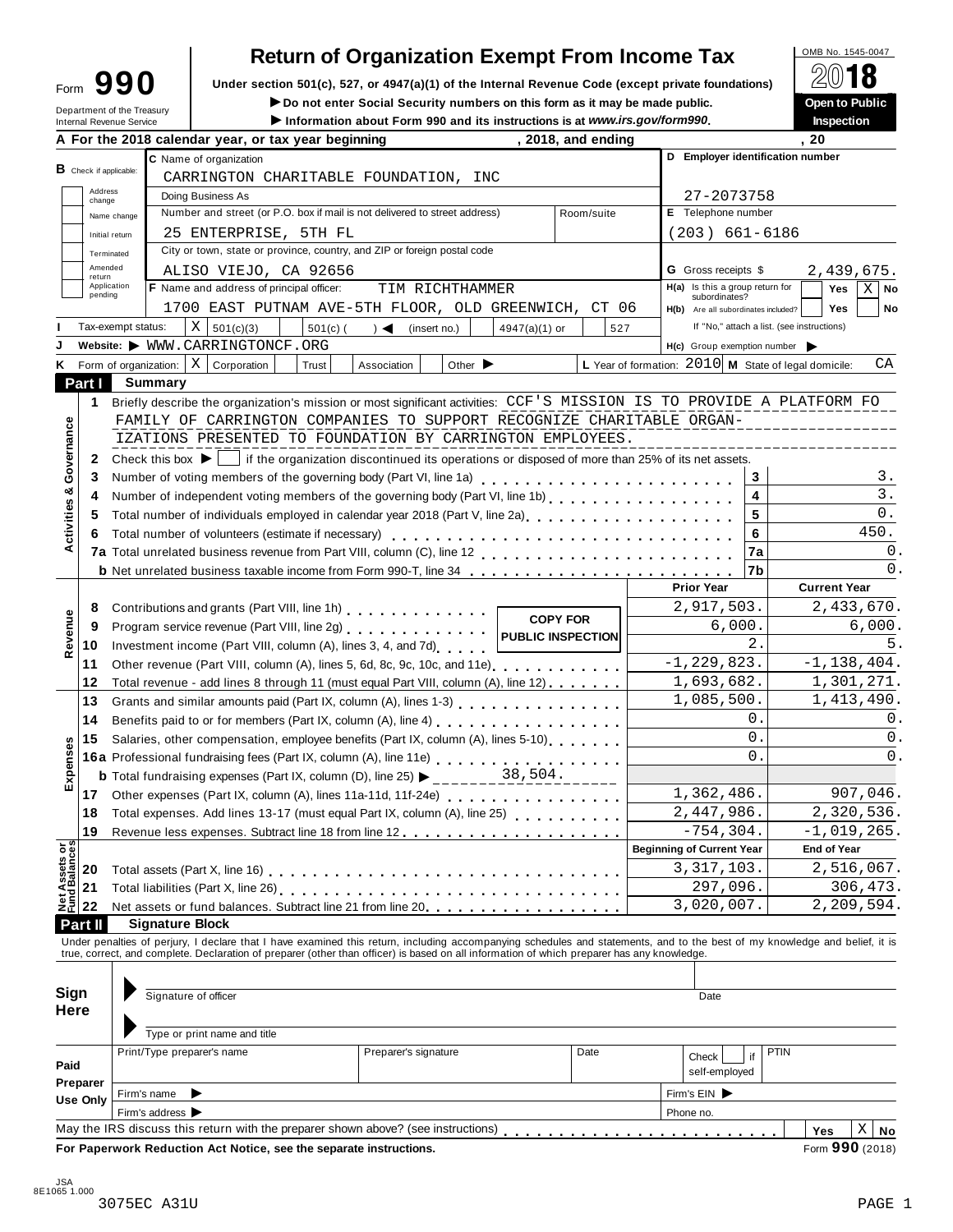| $\mid$ X $\mid$ No<br>Yes                                                                                                                                                                                                                                        |
|------------------------------------------------------------------------------------------------------------------------------------------------------------------------------------------------------------------------------------------------------------------|
|                                                                                                                                                                                                                                                                  |
|                                                                                                                                                                                                                                                                  |
|                                                                                                                                                                                                                                                                  |
|                                                                                                                                                                                                                                                                  |
|                                                                                                                                                                                                                                                                  |
| $\vert$ $\chi$ $\vert$ No<br><b>Yes</b>                                                                                                                                                                                                                          |
| Describe the organization's program service accomplishments for each of its three largest program services, as measured by<br>expenses. Section $501(c)(3)$ and $501(c)(4)$ organizations are required to report the amount of grants and allocations to others, |
| 4a (Code: $($ ) (Expenses \$ $_{2,204,167}$ including grants of \$ $_{1,361,841}$ ) (Revenue \$                                                                                                                                                                  |
|                                                                                                                                                                                                                                                                  |
|                                                                                                                                                                                                                                                                  |
|                                                                                                                                                                                                                                                                  |
|                                                                                                                                                                                                                                                                  |
| 4b (Code: $(2.648)$ ) (Expenses \$ <sub>51,648</sub> including grants of \$ <sub>51,648</sub> ) (Revenue \$                                                                                                                                                      |
|                                                                                                                                                                                                                                                                  |
|                                                                                                                                                                                                                                                                  |
|                                                                                                                                                                                                                                                                  |
|                                                                                                                                                                                                                                                                  |
|                                                                                                                                                                                                                                                                  |
|                                                                                                                                                                                                                                                                  |
|                                                                                                                                                                                                                                                                  |
|                                                                                                                                                                                                                                                                  |
|                                                                                                                                                                                                                                                                  |
|                                                                                                                                                                                                                                                                  |
|                                                                                                                                                                                                                                                                  |
|                                                                                                                                                                                                                                                                  |
| Form 990 (2018)                                                                                                                                                                                                                                                  |
|                                                                                                                                                                                                                                                                  |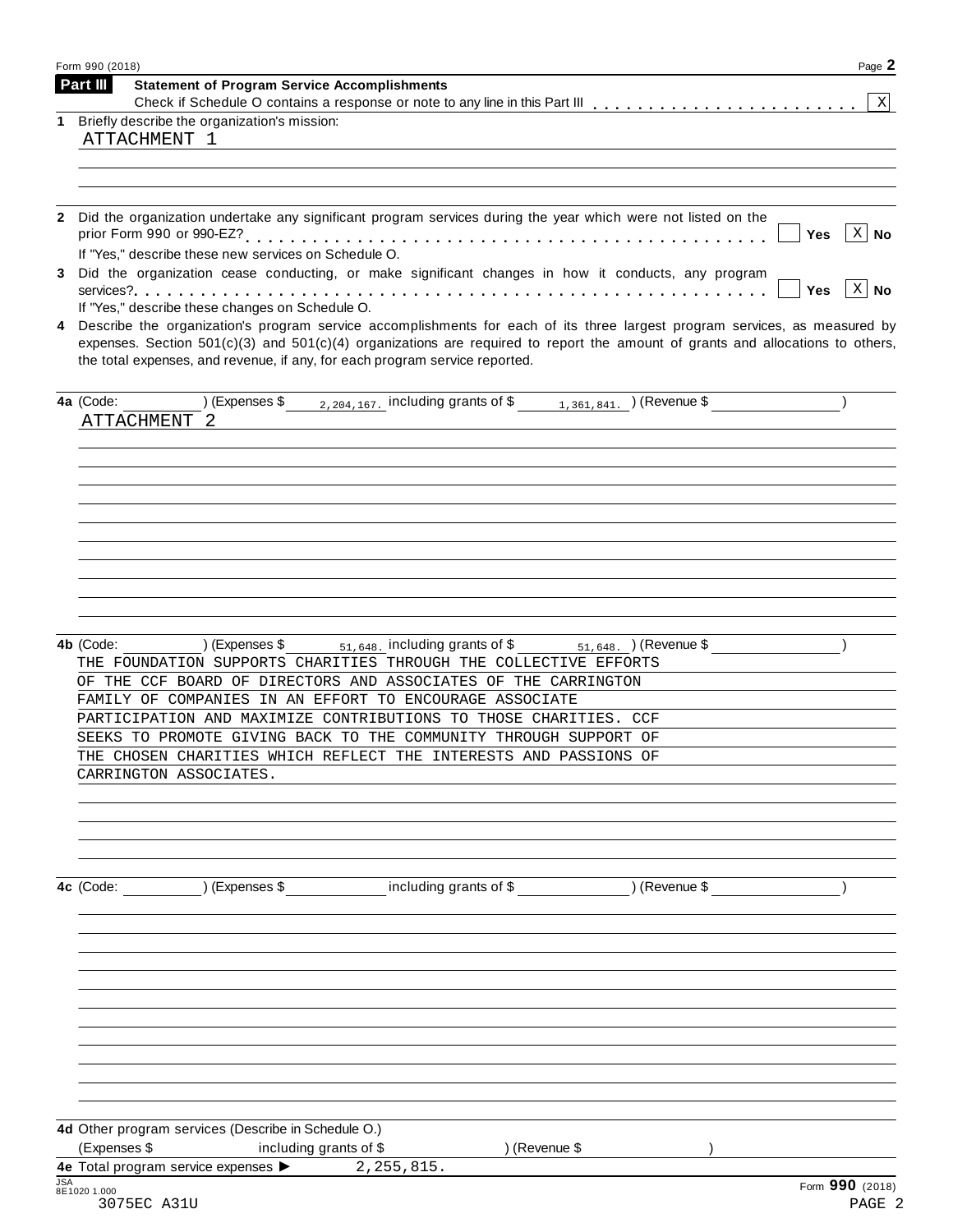|            | Form 990 (2018)                                                                                                                                                                                                                                                                                                                                                                               |                 |             | Page 3 |
|------------|-----------------------------------------------------------------------------------------------------------------------------------------------------------------------------------------------------------------------------------------------------------------------------------------------------------------------------------------------------------------------------------------------|-----------------|-------------|--------|
| Part IV    | <b>Checklist of Required Schedules</b>                                                                                                                                                                                                                                                                                                                                                        |                 |             |        |
|            |                                                                                                                                                                                                                                                                                                                                                                                               |                 | Yes         | No     |
| 1          | Is the organization described in section $501(c)(3)$ or $4947(a)(1)$ (other than a private foundation)? If "Yes,"                                                                                                                                                                                                                                                                             |                 |             |        |
|            |                                                                                                                                                                                                                                                                                                                                                                                               | 1               | Χ           |        |
| 2          | Is the organization required to complete Schedule B, Schedule of Contributors (see instructions)?                                                                                                                                                                                                                                                                                             | $\overline{2}$  | $\mathbf X$ |        |
| 3          | Did the organization engage in direct or indirect political campaign activities on behalf of or in opposition to                                                                                                                                                                                                                                                                              |                 |             |        |
|            | candidates for public office? If "Yes," complete Schedule C, Part I.                                                                                                                                                                                                                                                                                                                          | 3               |             | X      |
| 4          | Section 501(c)(3) organizations. Did the organization engage in lobbying activities, or have a section 501(h)                                                                                                                                                                                                                                                                                 |                 |             |        |
|            |                                                                                                                                                                                                                                                                                                                                                                                               | 4               |             | X      |
| 5          | Is the organization a section $501(c)(4)$ , $501(c)(5)$ , or $501(c)(6)$ organization that receives membership dues,                                                                                                                                                                                                                                                                          |                 |             |        |
|            | assessments, or similar amounts as defined in Revenue Procedure 98-19? If "Yes," complete Schedule C, Part III                                                                                                                                                                                                                                                                                | 5               |             | X      |
| 6          | Did the organization maintain any donor advised funds or any similar funds or accounts for which donors                                                                                                                                                                                                                                                                                       |                 |             |        |
|            | have the right to provide advice on the distribution or investment of amounts in such funds or accounts? If                                                                                                                                                                                                                                                                                   |                 |             |        |
|            | "Yes," complete Schedule D, Part $l_1, \ldots, l_k, \ldots, l_k, \ldots, l_k, \ldots, l_k, \ldots, l_k, \ldots, l_k, \ldots, l_k, \ldots, l_k, \ldots, l_k, \ldots, l_k, \ldots, l_k, \ldots, l_k, \ldots, l_k, \ldots, l_k, \ldots, l_k, \ldots, l_k, \ldots, l_k, \ldots, l_k, \ldots, l_k, \ldots, l_k, \ldots, l_k, \ldots, l_k, \ldots, l_k, \ldots, l_k, \ldots, l_k, \ldots, l_k, \ld$ | 6               |             | X      |
| 7          | Did the organization receive or hold a conservation easement, including easements to preserve open space,                                                                                                                                                                                                                                                                                     |                 |             |        |
|            | the environment, historic land areas, or historic structures? If "Yes," complete Schedule D, Part II.                                                                                                                                                                                                                                                                                         | $\overline{7}$  |             | X      |
| 8          | Did the organization maintain collections of works of art, historical treasures, or other similar assets? If "Yes,"                                                                                                                                                                                                                                                                           |                 |             |        |
|            |                                                                                                                                                                                                                                                                                                                                                                                               | 8               |             | X      |
| 9          | Did the organization report an amount in Part X, line 21, for escrow or custodial account liability, serve as a                                                                                                                                                                                                                                                                               |                 |             |        |
|            | custodian for amounts not listed in Part X; or provide credit counseling, debt management, credit repair, or                                                                                                                                                                                                                                                                                  |                 |             |        |
|            |                                                                                                                                                                                                                                                                                                                                                                                               | 9               |             | X      |
| 10         | Did the organization, directly or through a related organization, hold assets in temporarily restricted                                                                                                                                                                                                                                                                                       |                 |             |        |
|            | endowments, permanent endowments, or quasi-endowments? If "Yes," complete Schedule D, Part V.                                                                                                                                                                                                                                                                                                 | 10              |             | Χ      |
| 11         | If the organization's answer to any of the following questions is "Yes," then complete Schedule D, Parts VI,                                                                                                                                                                                                                                                                                  |                 |             |        |
|            | VII, VIII, IX, or X as applicable.                                                                                                                                                                                                                                                                                                                                                            |                 |             |        |
|            | a Did the organization report an amount for land, buildings, and equipment in Part X, line 10? If "Yes,"                                                                                                                                                                                                                                                                                      |                 |             |        |
|            |                                                                                                                                                                                                                                                                                                                                                                                               | 11a             |             | Χ      |
|            | <b>b</b> Did the organization report an amount for investments-other securities in Part X, line 12 that is 5% or more                                                                                                                                                                                                                                                                         |                 |             |        |
|            |                                                                                                                                                                                                                                                                                                                                                                                               |                 |             | Χ      |
|            |                                                                                                                                                                                                                                                                                                                                                                                               | 11 <sub>b</sub> |             |        |
|            | c Did the organization report an amount for investments-program related in Part X, line 13 that is 5% or more                                                                                                                                                                                                                                                                                 |                 |             |        |
|            |                                                                                                                                                                                                                                                                                                                                                                                               | 11c             |             | Χ      |
|            | d Did the organization report an amount for other assets in Part X, line 15 that is 5% or more of its total assets                                                                                                                                                                                                                                                                            |                 |             |        |
|            | reported in Part X, line 16? If "Yes," complete Schedule D, Part IX.                                                                                                                                                                                                                                                                                                                          | 11d             |             | X      |
|            | e Did the organization report an amount for other liabilities in Part X, line 25? If "Yes," complete Schedule D, Part X                                                                                                                                                                                                                                                                       | 11e             |             | Χ      |
|            | f Did the organization's separate or consolidated financial statements for the tax year include a footnote that addresses                                                                                                                                                                                                                                                                     |                 |             |        |
|            | the organization's liability for uncertain tax positions under FIN 48 (ASC 740)? If "Yes," complete Schedule D, Part X                                                                                                                                                                                                                                                                        | 11f             |             | X      |
|            | 12a Did the organization obtain separate, independent audited financial statements for the tax year? If "Yes," complete                                                                                                                                                                                                                                                                       |                 |             |        |
|            |                                                                                                                                                                                                                                                                                                                                                                                               | 12a             | X           |        |
|            | <b>b</b> Was the organization included in consolidated, independent audited financial statements for the tax year? If                                                                                                                                                                                                                                                                         |                 |             |        |
|            | "Yes," and if the organization answered "No" to line 12a, then completing Schedule D, Parts XI and XII is optional 1                                                                                                                                                                                                                                                                          | 12b             |             | Χ      |
| 13         | Is the organization a school described in section $170(b)(1)(A)(ii)?$ If "Yes," complete Schedule E.                                                                                                                                                                                                                                                                                          | 13              |             | Χ      |
|            | 14a Did the organization maintain an office, employees, or agents outside of the United States?                                                                                                                                                                                                                                                                                               | 14a             |             | X      |
|            | <b>b</b> Did the organization have aggregate revenues or expenses of more than \$10,000 from grantmaking,                                                                                                                                                                                                                                                                                     |                 |             |        |
|            | fundraising, business, investment, and program service activities outside the United States, or aggregate                                                                                                                                                                                                                                                                                     |                 |             |        |
|            | foreign investments valued at \$100,000 or more? If "Yes," complete Schedule F, Parts I and IV                                                                                                                                                                                                                                                                                                | 14b             |             | X      |
| 15         | Did the organization report on Part IX, column (A), line 3, more than \$5,000 of grants or other assistance to or                                                                                                                                                                                                                                                                             |                 |             |        |
|            |                                                                                                                                                                                                                                                                                                                                                                                               | 15              | X           |        |
| 16         | Did the organization report on Part IX, column (A), line 3, more than \$5,000 of aggregate grants or other                                                                                                                                                                                                                                                                                    |                 |             |        |
|            | assistance to or for foreign individuals? If "Yes," complete Schedule F, Parts III and IV                                                                                                                                                                                                                                                                                                     | 16              |             | Χ      |
| 17         | Did the organization report a total of more than \$15,000 of expenses for professional fundraising services on                                                                                                                                                                                                                                                                                |                 |             |        |
|            | Part IX, column (A), lines 6 and 11e? If "Yes," complete Schedule G, Part I (see instructions)                                                                                                                                                                                                                                                                                                | 17              |             | Χ      |
| 18         | Did the organization report more than \$15,000 total of fundraising event gross income and contributions on                                                                                                                                                                                                                                                                                   |                 |             |        |
|            |                                                                                                                                                                                                                                                                                                                                                                                               | 18              | X           |        |
| 19         | Did the organization report more than \$15,000 of gross income from gaming activities on Part VIII, line 9a?                                                                                                                                                                                                                                                                                  |                 |             |        |
|            |                                                                                                                                                                                                                                                                                                                                                                                               | 19              |             | Χ      |
|            | 20a Did the organization operate one or more hospital facilities? If "Yes," complete Schedule H                                                                                                                                                                                                                                                                                               |                 |             | Χ      |
|            |                                                                                                                                                                                                                                                                                                                                                                                               | 20a             |             |        |
|            | <b>b</b> If "Yes" to line 20a, did the organization attach a copy of its audited financial statements to this return?                                                                                                                                                                                                                                                                         | 20 <sub>b</sub> |             |        |
| 21         | Did the organization report more than \$5,000 of grants or other assistance to any domestic organization or                                                                                                                                                                                                                                                                                   |                 | Χ           |        |
| <b>JSA</b> | domestic government on Part IX, column (A), line 1? If "Yes," complete Schedule I, Parts I and II                                                                                                                                                                                                                                                                                             | 21              |             |        |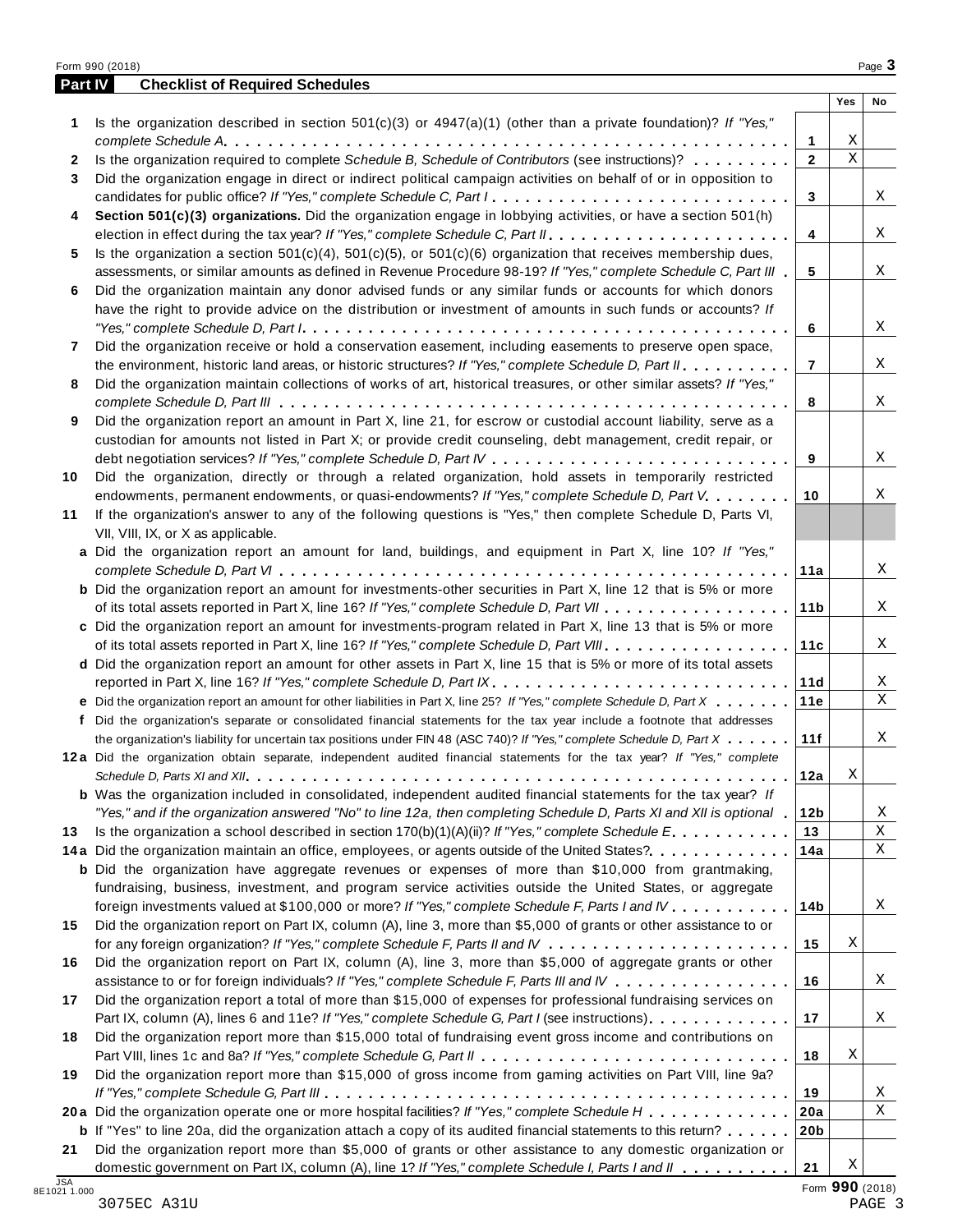| <b>Part IV</b> | <b>Checklist of Required Schedules (continued)</b>                                                                        |                 |                 |    |
|----------------|---------------------------------------------------------------------------------------------------------------------------|-----------------|-----------------|----|
|                |                                                                                                                           |                 | Yes             | No |
| 22             | Did the organization report more than \$5,000 of grants or other assistance to or for domestic individuals on             |                 |                 |    |
|                | Part IX, column (A), line 2? If "Yes," complete Schedule I, Parts I and III                                               | 22              |                 | X  |
| 23             | Did the organization answer "Yes" to Part VII, Section A, line 3, 4, or 5 about compensation of the                       |                 |                 |    |
|                | organization's current and former officers, directors, trustees, key employees, and highest compensated                   |                 |                 |    |
|                |                                                                                                                           | 23              |                 | X  |
|                | 24a Did the organization have a tax-exempt bond issue with an outstanding principal amount of more than                   |                 |                 |    |
|                | \$100,000 as of the last day of the year, that was issued after December 31, 2002? If "Yes," answer lines 24b             |                 |                 |    |
|                |                                                                                                                           | 24a             |                 | Χ  |
|                | <b>b</b> Did the organization invest any proceeds of tax-exempt bonds beyond a temporary period exception?                | 24 <sub>b</sub> |                 |    |
|                | c Did the organization maintain an escrow account other than a refunding escrow at any time during the year               |                 |                 |    |
|                |                                                                                                                           | 24c             |                 |    |
|                | d Did the organization act as an "on behalf of" issuer for bonds outstanding at any time during the year?                 | 24d             |                 |    |
|                | 25a Section 501(c)(3), 501(c)(4), and 501(c)(29) organizations. Did the organization engage in an excess benefit          |                 |                 |    |
|                | transaction with a disqualified person during the year? If "Yes," complete Schedule L, Part I                             | 25a             |                 | X  |
|                | <b>b</b> Is the organization aware that it engaged in an excess benefit transaction with a disqualified person in a prior |                 |                 |    |
|                | year, and that the transaction has not been reported on any of the organization's prior Forms 990 or 990-EZ?              |                 |                 |    |
|                |                                                                                                                           | 25 <sub>b</sub> |                 | X  |
| 26             | Did the organization report any amount on Part X, line 5, 6, or 22 for receivables from or payables to any                |                 |                 |    |
|                | current or former officers, directors, trustees, key employees, highest compensated employees, or                         |                 |                 |    |
|                |                                                                                                                           | 26              |                 | X  |
| 27             | Did the organization provide a grant or other assistance to an officer, director, trustee, key employee,                  |                 |                 |    |
|                | substantial contributor or employee thereof, a grant selection committee member, or to a 35% controlled                   |                 |                 |    |
|                | entity or family member of any of these persons? If "Yes," complete Schedule L, Part III                                  | 27              |                 | Χ  |
| 28             | Was the organization a party to a business transaction with one of the following parties (see Schedule L,                 |                 |                 |    |
|                | Part IV instructions for applicable filing thresholds, conditions, and exceptions):                                       |                 |                 |    |
|                | a A current or former officer, director, trustee, or key employee? If "Yes," complete Schedule L, Part IV 28a             |                 |                 | X  |
|                | <b>b</b> A family member of a current or former officer, director, trustee, or key employee? If "Yes," complete           |                 |                 |    |
|                |                                                                                                                           | 28b             |                 | Χ  |
|                | c An entity of which a current or former officer, director, trustee, or key employee (or a family member thereof)         |                 |                 |    |
|                | was an officer, director, trustee, or direct or indirect owner? If "Yes," complete Schedule L, Part IV                    | 28c             | $\mathbf X$     | X  |
| 29             | Did the organization receive more than \$25,000 in non-cash contributions? If "Yes," complete Schedule M                  | 29              |                 |    |
| 30             | Did the organization receive contributions of art, historical treasures, or other similar assets, or qualified            |                 |                 |    |
|                |                                                                                                                           | 30              |                 | Χ  |
| 31             | Did the organization liquidate, terminate, or dissolve and cease operations? If "Yes," complete Schedule N, Part I        | 31              |                 | Χ  |
| 32             | Did the organization sell, exchange, dispose of, or transfer more than 25% of its net assets? If "Yes,"                   |                 |                 |    |
|                |                                                                                                                           | 32              |                 | Χ  |
| 33             | Did the organization own 100% of an entity disregarded as separate from the organization under Regulations                |                 | Χ               |    |
|                | Was the organization related to any tax-exempt or taxable entity? If "Yes," complete Schedule R, Part II, III,            | 33              |                 |    |
| 34             |                                                                                                                           |                 |                 | Χ  |
|                | 35a Did the organization have a controlled entity within the meaning of section 512(b)(13)?                               | 34<br>35a       |                 | Χ  |
|                | <b>b</b> If "Yes" to line 35a, did the organization receive any payment from or engage in any transaction with a          |                 |                 |    |
|                | controlled entity within the meaning of section 512(b)(13)? If "Yes," complete Schedule R, Part V, line 2                 | 35 <sub>b</sub> |                 |    |
| 36             | Section 501(c)(3) organizations. Did the organization make any transfers to an exempt non-charitable                      |                 |                 |    |
|                |                                                                                                                           | 36              |                 | Χ  |
| 37             | Did the organization conduct more than 5% of its activities through an entity that is not a related organization          |                 |                 |    |
|                | and that is treated as a partnership for federal income tax purposes? If "Yes," complete Schedule R, Part VI              | 37              |                 | Χ  |
| 38             | Did the organization complete Schedule O and provide explanations in Schedule O for Part VI, lines 11b and                |                 |                 |    |
|                | 19? Note. All Form 990 filers are required to complete Schedule O.                                                        | 38              | Χ               |    |
| Part V         | <b>Statements Regarding Other IRS Filings and Tax Compliance</b>                                                          |                 |                 |    |
|                | Check if Schedule O contains a response or note to any line in this Part V.                                               |                 |                 |    |
|                |                                                                                                                           |                 | Yes             | No |
|                | 0.<br>1a Enter the number reported in Box 3 of Form 1096. Enter -0- if not applicable<br>1a                               |                 |                 |    |
|                | 0.<br><b>b</b> Enter the number of Forms W-2G included in line 1a. Enter -0- if not applicable<br>1b                      |                 |                 |    |
|                | c Did the organization comply with backup withholding rules for reportable payments to vendors and                        |                 |                 |    |
|                |                                                                                                                           | 1c              | Χ               |    |
| JSA            |                                                                                                                           |                 | Form 990 (2018) |    |
|                |                                                                                                                           |                 |                 |    |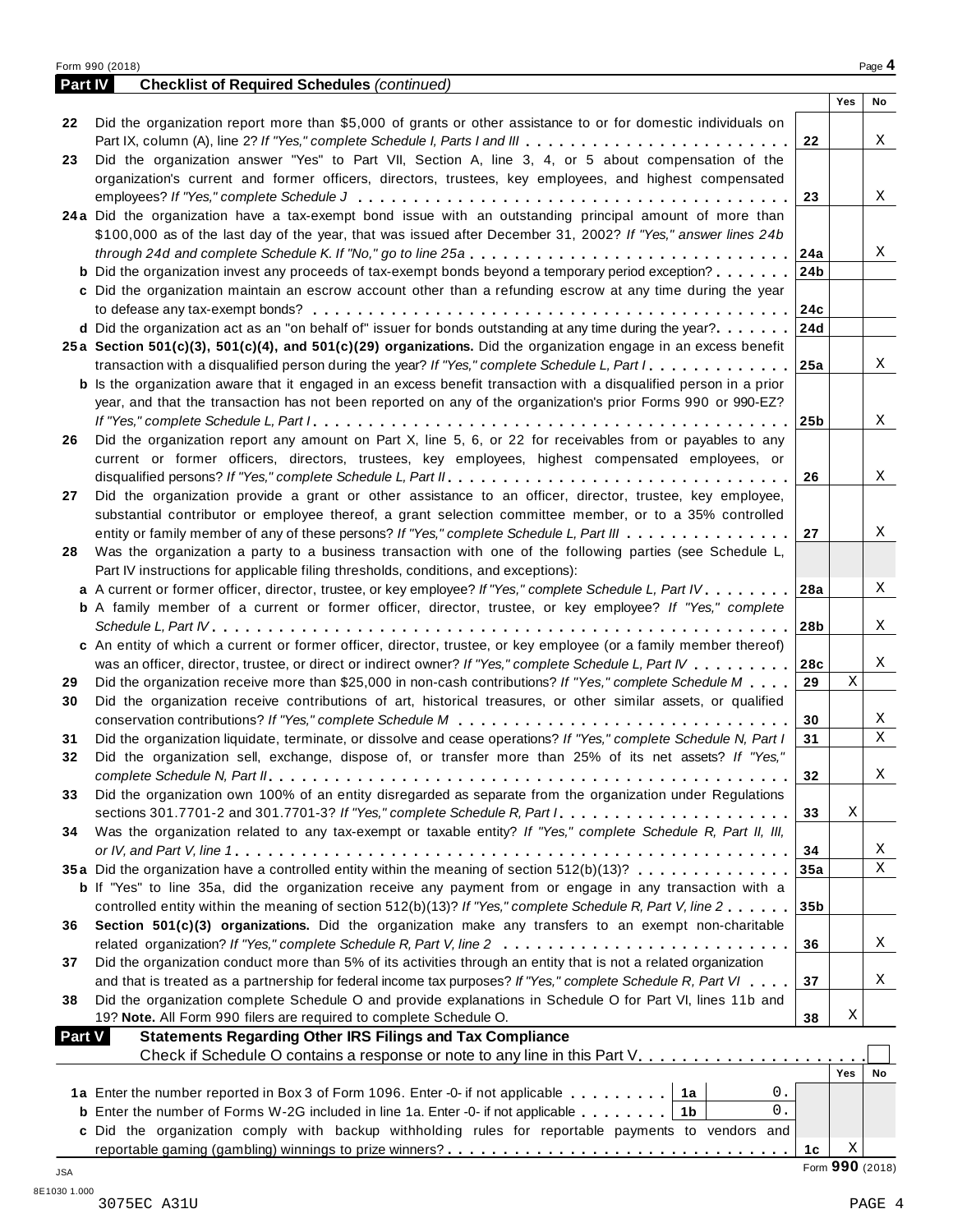|        | Form 990 (2018)                                                                                                                              |     |     | Page 5 |
|--------|----------------------------------------------------------------------------------------------------------------------------------------------|-----|-----|--------|
| Part V | Statements Regarding Other IRS Filings and Tax Compliance (continued)                                                                        |     |     |        |
|        |                                                                                                                                              |     | Yes | No     |
|        | 2a Enter the number of employees reported on Form W-3, Transmittal of Wage and Tax                                                           |     |     |        |
|        | 0.<br>Statements, filed for the calendar year ending with or within the year covered by this return. 2a                                      |     |     |        |
|        | <b>b</b> If at least one is reported on line 2a, did the organization file all required federal employment tax returns?                      | 2b  |     |        |
|        | <b>Note.</b> If the sum of lines 1a and 2a is greater than 250, you may be required to e-file (see instructions).                            |     |     |        |
|        | 3a Did the organization have unrelated business gross income of \$1,000 or more during the year?                                             | 3a  |     | Χ      |
|        | <b>b</b> If "Yes," has it filed a Form 990-T for this year? If "No" to line 3b, provide an explanation in Schedule O                         | 3b  |     |        |
|        | 4a At any time during the calendar year, did the organization have an interest in, or a signature or other authority over,                   |     |     |        |
|        | a financial account in a foreign country (such as a bank account, securities account, or other financial account)?                           | 4a  |     | X      |
|        | <b>b</b> If "Yes," enter the name of the foreign country: $\blacktriangleright$                                                              |     |     |        |
|        | See instructions for filing requirements for FinCEN Form 114, Report of Foreign Bank and Financial Accounts (FBAR).                          |     |     |        |
|        | 5a Was the organization a party to a prohibited tax shelter transaction at any time during the tax year?                                     | 5a  |     | Χ      |
|        | <b>b</b> Did any taxable party notify the organization that it was or is a party to a prohibited tax shelter transaction?                    | 5b  |     | Χ      |
|        |                                                                                                                                              | 5c  |     |        |
|        | 6a Does the organization have annual gross receipts that are normally greater than \$100,000, and did the organization                       |     |     |        |
|        | solicit any contributions that were not tax deductible as charitable contributions?                                                          | 6a  |     | Χ      |
|        | <b>b</b> If "Yes," did the organization include with every solicitation an express statement that such contributions or                      |     |     |        |
|        |                                                                                                                                              | 6b  |     |        |
| 7      | Organizations that may receive deductible contributions under section 170(c).                                                                |     |     |        |
|        | a Did the organization receive a payment in excess of \$75 made partly as a contribution and partly for goods                                |     |     |        |
|        |                                                                                                                                              | 7а  | X   |        |
|        | <b>b</b> If "Yes," did the organization notify the donor of the value of the goods or services provided?                                     | 7b  | X   |        |
|        | c Did the organization sell, exchange, or otherwise dispose of tangible personal property for which it was                                   |     |     |        |
|        |                                                                                                                                              | 7с  |     | Х      |
|        | 7d                                                                                                                                           |     |     |        |
|        | e Did the organization receive any funds, directly or indirectly, to pay premiums on a personal benefit contract?                            | 7е  |     | Χ      |
|        | f Did the organization, during the year, pay premiums, directly or indirectly, on a personal benefit contract?                               | 7f  |     | Χ      |
|        | If the organization received a contribution of qualified intellectual property, did the organization file Form 8899 as required?             | 7g  |     |        |
|        | h If the organization received a contribution of cars, boats, airplanes, or other vehicles, did the organization file a Form 1098-C?         | 7h  |     | Χ      |
| 8      | Sponsoring organizations maintaining donor advised funds. Did a donor advised fund maintained by the                                         |     |     |        |
|        | sponsoring organization have excess business holdings at any time during the year?                                                           | 8   |     |        |
| 9      | Sponsoring organizations maintaining donor advised funds.                                                                                    |     |     |        |
|        | <b>a</b> Did the sponsoring organization make any taxable distributions under section 4966?                                                  | 9а  |     |        |
|        | <b>b</b> Did the sponsoring organization make a distribution to a donor, donor advisor, or related person?                                   | 9b  |     |        |
|        | 10 Section 501(c)(7) organizations. Enter:                                                                                                   |     |     |        |
|        | 10a <br>a Initiation fees and capital contributions included on Part VIII, line 12                                                           |     |     |        |
|        | 10b<br><b>b</b> Gross receipts, included on Form 990, Part VIII, line 12, for public use of club facilities                                  |     |     |        |
| 11     | Section 501(c)(12) organizations. Enter:                                                                                                     |     |     |        |
|        | 11a<br><b>a</b> Gross income from members or shareholders                                                                                    |     |     |        |
|        | b Gross income from other sources (Do not net amounts due or paid to other sources                                                           |     |     |        |
|        | 11b                                                                                                                                          |     |     |        |
|        | 12a Section 4947(a)(1) non-exempt charitable trusts. Is the organization filing Form 990 in lieu of Form 1041?                               | 12a |     |        |
|        | 12b<br><b>b</b> If "Yes," enter the amount of tax-exempt interest received or accrued during the year                                        |     |     |        |
| 13.    | Section 501(c)(29) qualified nonprofit health insurance issuers.                                                                             |     |     |        |
|        | <b>a</b> Is the organization licensed to issue qualified health plans in more than one state?                                                | 13а |     |        |
|        | Note. See the instructions for additional information the organization must report on Schedule O.                                            |     |     |        |
|        | <b>b</b> Enter the amount of reserves the organization is required to maintain by the states in which                                        |     |     |        |
|        | 13b<br>the organization is licensed to issue qualified health plans                                                                          |     |     |        |
|        | 13c                                                                                                                                          |     |     |        |
|        | 14a Did the organization receive any payments for indoor tanning services during the tax year?                                               | 14a |     | Χ      |
|        | <b>b</b> If "Yes," has it filed a Form 720 to report these payments? If "No," provide an explanation in Schedule $0 \cdot \cdot \cdot \cdot$ | 14b |     |        |
| 15     | Is the organization subject to the section 4960 tax on payment(s) of more than \$1,000,000 in remuneration or                                |     |     |        |
|        |                                                                                                                                              | 15  |     |        |
|        | If "Yes," see instructions and file Form 4720, Schedule N.                                                                                   |     |     |        |
| 16     | Is the organization an educational institution subject to the section 4968 excise tax on net investment income?                              | 16  |     |        |
|        | If "Yes," complete Form 4720, Schedule O.                                                                                                    |     |     |        |

Form **990** (2018)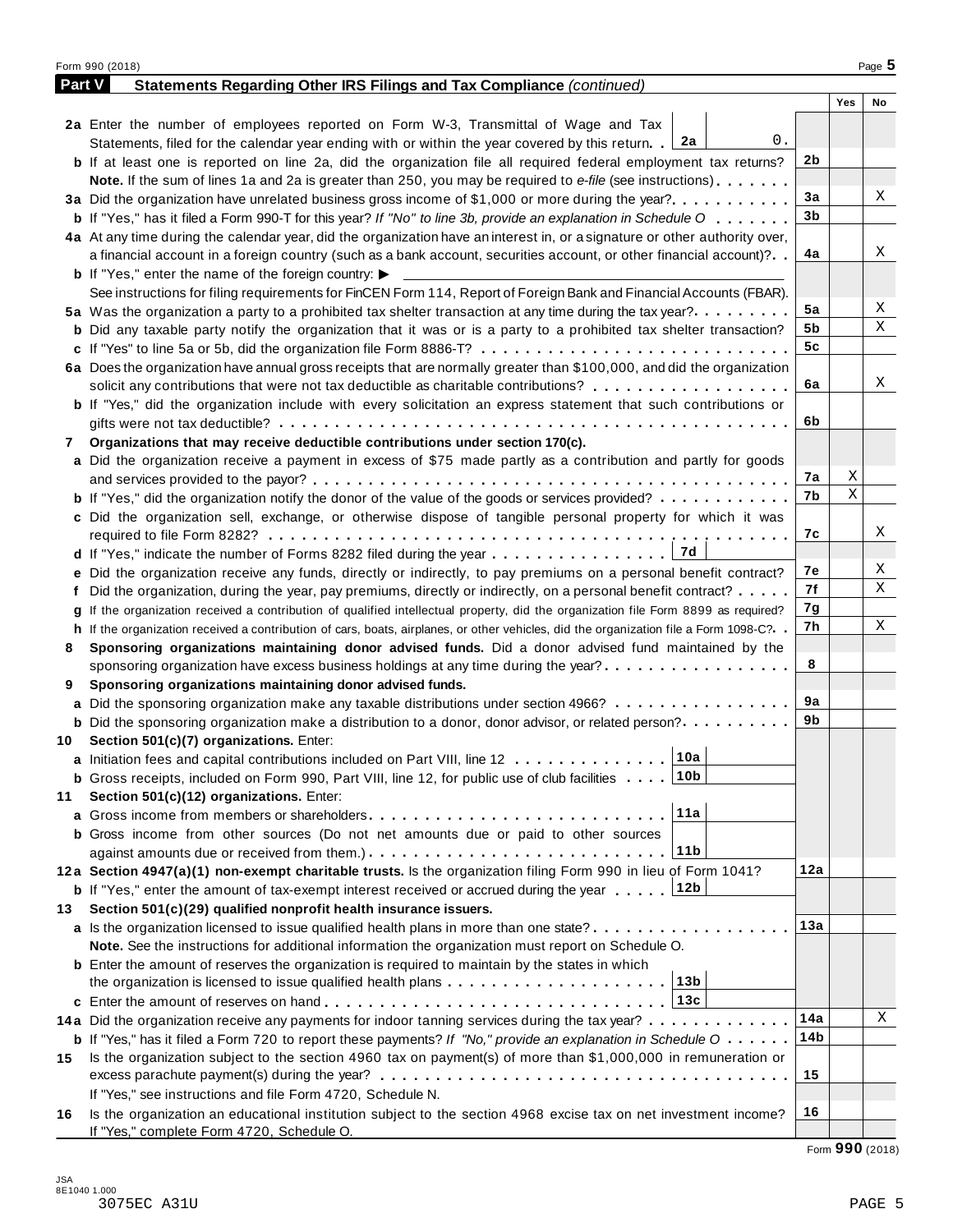|      | Form 990 (2018)                                                                                                                                                                                                                                    |                 |     | Page $6$ |
|------|----------------------------------------------------------------------------------------------------------------------------------------------------------------------------------------------------------------------------------------------------|-----------------|-----|----------|
|      | Part VI<br>Governance, Management, and Disclosure For each "Yes" response to lines 2 through 7b below, and for a "No"<br>response to line 8a, 8b, or 10b below, describe the circumstances, processes, or changes in Schedule O. See instructions. |                 |     |          |
|      |                                                                                                                                                                                                                                                    |                 |     | Χ        |
|      | <b>Section A. Governing Body and Management</b>                                                                                                                                                                                                    |                 | Yes | No       |
|      |                                                                                                                                                                                                                                                    |                 |     |          |
|      | 1a<br>1a Enter the number of voting members of the governing body at the end of the tax year<br>If there are material differences in voting rights among members of the governing body, or                                                         |                 |     |          |
|      | if the governing body delegated broad authority to an executive committee or similar                                                                                                                                                               |                 |     |          |
|      | committee, explain in Schedule O.                                                                                                                                                                                                                  |                 |     |          |
| b    | 1b<br>Enter the number of voting members included in line 1a, above, who are independent                                                                                                                                                           |                 |     |          |
| 2    | Did any officer, director, trustee, or key employee have a family relationship or a business relationship with                                                                                                                                     |                 |     |          |
|      |                                                                                                                                                                                                                                                    | 2               |     | X        |
| 3    | Did the organization delegate control over management duties customarily performed by or under the direct                                                                                                                                          |                 |     |          |
|      | supervision of officers, directors, or trustees, or key employees to a management company or other person?                                                                                                                                         | 3               |     | Χ        |
| 4    | Did the organization make any significant changes to its governing documents since the prior Form 990 was filed?                                                                                                                                   | 4               |     | X        |
| 5    | Did the organization become aware during the year of a significant diversion of the organization's assets?                                                                                                                                         | 5               |     | X        |
| 6    |                                                                                                                                                                                                                                                    | 6               |     | X        |
| 7a   | Did the organization have members, stockholders, or other persons who had the power to elect or appoint                                                                                                                                            |                 |     |          |
|      |                                                                                                                                                                                                                                                    | 7a              |     | X        |
|      | <b>b</b> Are any governance decisions of the organization reserved to (or subject to approval by) members,                                                                                                                                         |                 |     |          |
|      |                                                                                                                                                                                                                                                    | 7b              |     | Χ        |
| 8    | Did the organization contemporaneously document the meetings held or written actions undertaken during                                                                                                                                             |                 |     |          |
|      | the year by the following:                                                                                                                                                                                                                         |                 |     |          |
| а    |                                                                                                                                                                                                                                                    | 8а              | Χ   |          |
|      |                                                                                                                                                                                                                                                    | 8b              | Χ   |          |
| 9    | Is there any officer, director, trustee, or key employee listed in Part VII, Section A, who cannot be reached at                                                                                                                                   |                 |     |          |
|      | the organization's mailing address? If "Yes," provide the names and addresses in Schedule O                                                                                                                                                        | 9               |     | Χ        |
|      | Section B. Policies (This Section B requests information about policies not required by the Internal Revenue Code.)                                                                                                                                |                 |     |          |
|      |                                                                                                                                                                                                                                                    |                 | Yes | No       |
|      | 10a Did the organization have local chapters, branches, or affiliates?                                                                                                                                                                             | 10a             |     | Χ        |
|      | If "Yes," did the organization have written policies and procedures governing the activities of such chapters,                                                                                                                                     |                 |     |          |
| b    |                                                                                                                                                                                                                                                    | 10 <sub>b</sub> |     |          |
|      | affiliates, and branches to ensure their operations are consistent with the organization's exempt purposes?                                                                                                                                        | 11a             | X   |          |
| 11 a | Has the organization provided a complete copy of this Form 990 to all members of its governing body before filing the form?                                                                                                                        |                 |     |          |
| b    | Describe in Schedule O the process, if any, used by the organization to review this Form 990.                                                                                                                                                      | 12a             | X   |          |
| 12a  | Did the organization have a written conflict of interest policy? If "No," go to line 13                                                                                                                                                            |                 |     |          |
|      | <b>b</b> Were officers, directors, or trustees, and key employees required to disclose annually interests that could give                                                                                                                          | 12 <sub>b</sub> | X   |          |
|      |                                                                                                                                                                                                                                                    |                 |     |          |
|      | Did the organization regularly and consistently monitor and enforce compliance with the policy? If "Yes,                                                                                                                                           |                 |     |          |
|      |                                                                                                                                                                                                                                                    | 12c             | X   |          |
| 13   | Did the organization have a written whistleblower policy?                                                                                                                                                                                          | 13              |     | X        |
| 14   | Did the organization have a written document retention and destruction policy?                                                                                                                                                                     | 14              | Χ   |          |
| 15   | Did the process for determining compensation of the following persons include a review and approval by                                                                                                                                             |                 |     |          |
|      | independent persons, comparability data, and contemporaneous substantiation of the deliberation and decision?                                                                                                                                      |                 |     |          |
| a    |                                                                                                                                                                                                                                                    | 15a             |     | Χ        |
| b    |                                                                                                                                                                                                                                                    | 15b             |     | X        |
|      | If "Yes" to line 15a or 15b, describe the process in Schedule O (see instructions).                                                                                                                                                                |                 |     |          |
|      | 16a Did the organization invest in, contribute assets to, or participate in a joint venture or similar arrangement                                                                                                                                 |                 |     |          |
|      |                                                                                                                                                                                                                                                    | 16a             |     | X        |
|      | <b>b</b> If "Yes," did the organization follow a written policy or procedure requiring the organization to evaluate its                                                                                                                            |                 |     |          |
|      | participation in joint venture arrangements under applicable federal tax law, and take steps to safeguard the                                                                                                                                      |                 |     |          |
|      |                                                                                                                                                                                                                                                    | 16 <sub>b</sub> |     |          |
|      | <b>Section C. Disclosure</b>                                                                                                                                                                                                                       |                 |     |          |
| 17   | List the states with which a copy of this Form 990 is required to be filed $\blacktriangleright \frac{\text{CA}}{\text{CA}}, \text{CT}, \text{IN}, \text{NY},$                                                                                     |                 |     |          |
| 18   | Section 6104 requires an organization to make its Forms 1023 (1024 or 1024-A if applicable), 990, and 990-T (Section 501(c)                                                                                                                        |                 |     |          |
|      | (3)s only) available for public inspection. Indicate how you made these available. Check all that apply.                                                                                                                                           |                 |     |          |
|      | $X$ Upon request<br>Own website<br>Another's website<br>Other (explain in Schedule O)<br>ХI                                                                                                                                                        |                 |     |          |
|      | Describe in Schedule O whether (and if so, how) the organization made its governing documents, conflict of interest policy, and                                                                                                                    |                 |     |          |

**20** financial statements available to the public during the tax year. Inflancial statements available to the public during the tax year.<br>State the name, address, and telephone number of the person who possesses the organization's books and records<br>TANIA RADCLIFF 1700 E PUTNAM AVE, 5TH FLOOR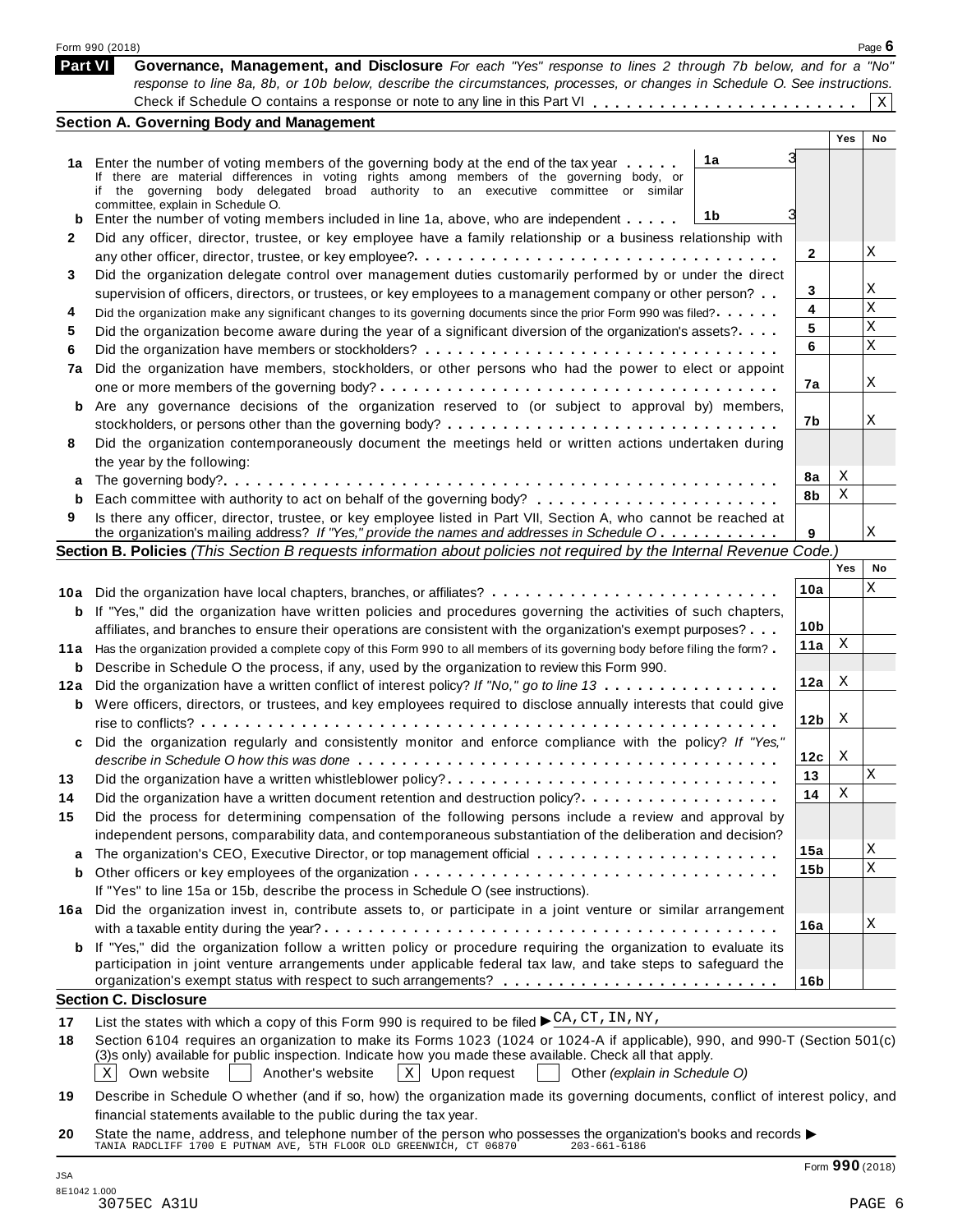| <b>Part VII</b> Compensation of Officers, Directors, Trustees, Key Employees, Highest Compensated Employees, and                  |  |  |  |  |  |  |  |  |
|-----------------------------------------------------------------------------------------------------------------------------------|--|--|--|--|--|--|--|--|
| <b>Independent Contractors</b>                                                                                                    |  |  |  |  |  |  |  |  |
|                                                                                                                                   |  |  |  |  |  |  |  |  |
| Section A. Officers, Directors, Trustees, Key Employees, and Highest Compensated Employees                                        |  |  |  |  |  |  |  |  |
| 1a Complete this table for all persons required to be listed. Report compensation for the calendar year ending with or within the |  |  |  |  |  |  |  |  |

table for all persons required to be listed. Report compensation for the calendar year ending with or within the organization's tax year.

anization's lax year.<br>● List all of the organization's **current** officers, directors, trustees (whether individuals or organizations), regardless of amount of<br>nnensation Enter -0- in columns (D) (E) and (E) if no compensa compensation. Enter -0- in columns (D), (E), and (F) if no compensation was paid.

• List all of the organization's **current** key employees, if any. See instructions for definition of "key employee."<br>● List the experientials five expect highest expressed explores (other than an efficer director of

**Example in the organization's current** key employees, if any. See instructions for definition of key employee.<br>• List the organization's five **current** highest compensated employees (other than an officer, director, trust who received reportable compensation (Box 5 of Form W-2 and/or Box 7 of Form 1099-MISC) of more than \$100,000 from the

organization and any related organizations.<br>• List all of the organization's **former** officers, key employees, and highest compensated employees who received more than<br>\$1.00.000 of reportable componention from the erganiza \$100,000 of reportable compensation from the organization and any related organizations.

% List all of the organization's **former directors or trustees** that received, in the capacity as a former director or trustee of the organization, more than \$10,000 of reportable compensation from the organization and any related organizations.

List persons in the following order: individual trustees or directors; institutional trustees; officers; key employees; highest compensated employees; and former such persons.

Check this box if neither the organization nor any related organization compensated any current officer, director, or trustee. X

|                                |                                                                |                                   |                       | (C)         |              |                                 |        |                                        |                                  |                                                                          |
|--------------------------------|----------------------------------------------------------------|-----------------------------------|-----------------------|-------------|--------------|---------------------------------|--------|----------------------------------------|----------------------------------|--------------------------------------------------------------------------|
| (A)                            | (B)                                                            |                                   |                       |             | Position     | (do not check more than one     |        | (D)                                    | (E)                              | (F)                                                                      |
| Name and Title                 | Average<br>hours per                                           |                                   |                       |             |              | box, unless person is both an   |        | Reportable<br>compensation             | Reportable<br>compensation from  | Estimated<br>amount of                                                   |
|                                | week (list any                                                 |                                   |                       |             |              | officer and a director/trustee) |        | from                                   | related                          | other                                                                    |
|                                | hours for<br>related<br>organizations<br>below dotted<br>line) | Individual trustee<br>or director | Institutional trustee | Officer     | Key employee | Highest compensated<br>employee | Former | the<br>organization<br>(W-2/1099-MISC) | organizations<br>(W-2/1099-MISC) | compensation<br>from the<br>organization<br>and related<br>organizations |
| (1) ROSEMARY ROSE              | 15.00                                                          |                                   |                       |             |              |                                 |        |                                        |                                  |                                                                          |
| CHAIRPERESON & DIRECTOR        | $0$ .                                                          | Χ                                 |                       |             |              |                                 |        | $0$ .                                  | $0$ .                            | 0.                                                                       |
| (2) LORNA GORDON               | 5.00                                                           |                                   |                       |             |              |                                 |        |                                        |                                  |                                                                          |
| <b>DIRECTOR</b>                | $0$ .                                                          | Χ                                 |                       |             |              |                                 |        | $0$ .                                  | 0.                               | 0.                                                                       |
| (3)LORI GRIGG                  | 1.00                                                           |                                   |                       |             |              |                                 |        |                                        |                                  |                                                                          |
| DIRECTOR AND VICE CHAIR        | 45.00                                                          | Χ                                 |                       |             |              |                                 |        | $0$ .                                  | $\boldsymbol{0}$ .               | $\mathsf 0$ .                                                            |
| (4) TIM RICHTHAMMER            | 1.00                                                           |                                   |                       |             |              |                                 |        |                                        |                                  |                                                                          |
| TREASURER                      | 45.00                                                          |                                   |                       | $\mathbf X$ |              |                                 |        | 0.                                     | 0.                               | $\mathsf{0}$ .                                                           |
| (5) MICHELLE LAWRENCE          | 30.00                                                          |                                   |                       |             |              |                                 |        |                                        |                                  |                                                                          |
| EXECUTIVE DIR OF COMMUNITY REL | 15.00                                                          |                                   |                       | Χ           |              |                                 |        | 0.                                     | $0$ .                            | $\mathsf 0$ .                                                            |
| (6)                            |                                                                |                                   |                       |             |              |                                 |        |                                        |                                  |                                                                          |
| (7)                            |                                                                |                                   |                       |             |              |                                 |        |                                        |                                  |                                                                          |
| (8)                            |                                                                |                                   |                       |             |              |                                 |        |                                        |                                  |                                                                          |
| (9)                            |                                                                |                                   |                       |             |              |                                 |        |                                        |                                  |                                                                          |
| (10)                           |                                                                |                                   |                       |             |              |                                 |        |                                        |                                  |                                                                          |
| (11)                           |                                                                |                                   |                       |             |              |                                 |        |                                        |                                  |                                                                          |
| (12)                           |                                                                |                                   |                       |             |              |                                 |        |                                        |                                  |                                                                          |
| (13)                           |                                                                |                                   |                       |             |              |                                 |        |                                        |                                  |                                                                          |
| (14)                           |                                                                |                                   |                       |             |              |                                 |        |                                        |                                  |                                                                          |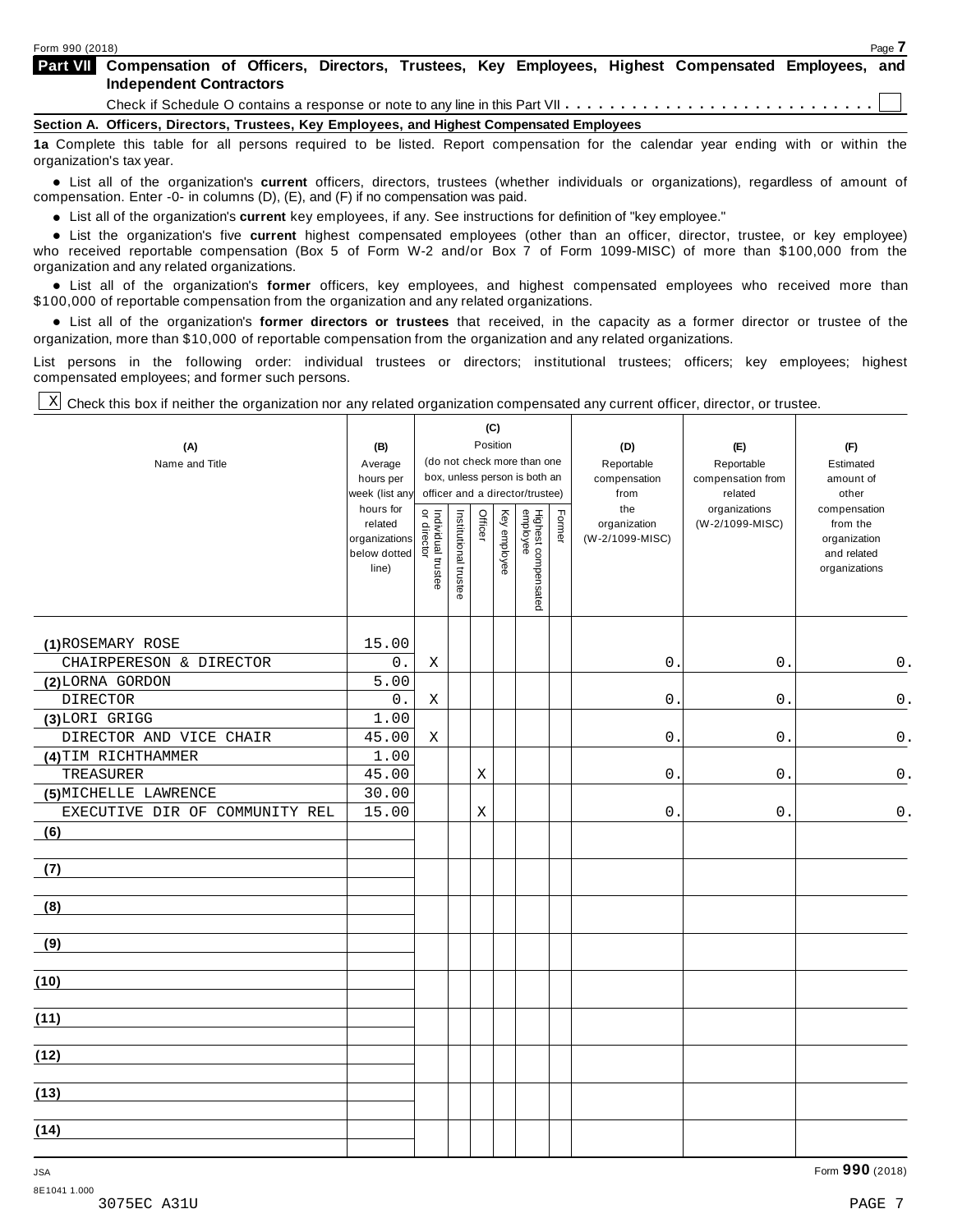|  |  | Form 990 (2018) |
|--|--|-----------------|
|--|--|-----------------|

| <b>Part VII</b><br>Section A. Officers, Directors, Trustees, Key Employees, and Highest Compensated Employees (continued)                                                                                                                                                                      |                                                            |                                   |                       |                 |                                                                                                 |                                 |        |                                                  |                                                                    |                                  |                                                          |          |
|------------------------------------------------------------------------------------------------------------------------------------------------------------------------------------------------------------------------------------------------------------------------------------------------|------------------------------------------------------------|-----------------------------------|-----------------------|-----------------|-------------------------------------------------------------------------------------------------|---------------------------------|--------|--------------------------------------------------|--------------------------------------------------------------------|----------------------------------|----------------------------------------------------------|----------|
| (A)<br>Name and title                                                                                                                                                                                                                                                                          | (B)<br>Average<br>hours per<br>week (list any<br>hours for |                                   |                       | (C)<br>Position | (do not check more than one<br>box, unless person is both an<br>officer and a director/trustee) |                                 |        | (D)<br>Reportable<br>compensation<br>from<br>the | (E)<br>Reportable<br>compensation from<br>related<br>organizations |                                  | (F)<br>Estimated<br>amount of<br>other<br>compensation   |          |
|                                                                                                                                                                                                                                                                                                | related<br>organizations<br>below dotted<br>line)          | Individual trustee<br>or director | Institutional trustee | Officer         | Key employee                                                                                    | Highest compensated<br>employee | Former | organization<br>(W-2/1099-MISC)                  | (W-2/1099-MISC)                                                    |                                  | from the<br>organization<br>and related<br>organizations |          |
|                                                                                                                                                                                                                                                                                                |                                                            |                                   |                       |                 |                                                                                                 |                                 |        |                                                  |                                                                    |                                  |                                                          |          |
|                                                                                                                                                                                                                                                                                                |                                                            |                                   |                       |                 |                                                                                                 |                                 |        |                                                  |                                                                    |                                  |                                                          |          |
|                                                                                                                                                                                                                                                                                                |                                                            |                                   |                       |                 |                                                                                                 |                                 |        |                                                  |                                                                    |                                  |                                                          |          |
|                                                                                                                                                                                                                                                                                                |                                                            |                                   |                       |                 |                                                                                                 |                                 |        |                                                  |                                                                    |                                  |                                                          |          |
|                                                                                                                                                                                                                                                                                                |                                                            |                                   |                       |                 |                                                                                                 |                                 |        |                                                  |                                                                    |                                  |                                                          |          |
|                                                                                                                                                                                                                                                                                                |                                                            |                                   |                       |                 |                                                                                                 |                                 |        |                                                  |                                                                    |                                  |                                                          |          |
|                                                                                                                                                                                                                                                                                                |                                                            |                                   |                       |                 |                                                                                                 |                                 |        |                                                  |                                                                    |                                  |                                                          |          |
|                                                                                                                                                                                                                                                                                                |                                                            |                                   |                       |                 |                                                                                                 |                                 |        |                                                  |                                                                    |                                  |                                                          |          |
|                                                                                                                                                                                                                                                                                                |                                                            |                                   |                       |                 |                                                                                                 |                                 |        |                                                  |                                                                    |                                  |                                                          |          |
|                                                                                                                                                                                                                                                                                                |                                                            |                                   |                       |                 |                                                                                                 |                                 |        |                                                  |                                                                    |                                  |                                                          |          |
| 1b Sub-total                                                                                                                                                                                                                                                                                   |                                                            |                                   |                       |                 |                                                                                                 |                                 |        | $\mathsf{O}$ .<br>$\mathbf 0$ .                  |                                                                    | $\mathsf{O}$ .<br>$\mathsf{O}$ . |                                                          | 0.<br>0. |
| c Total from continuation sheets to Part VII, Section A<br>d Total (add lines 1b and 1c) $\ldots \ldots \ldots \ldots \ldots \ldots \ldots \ldots \ldots \ldots \ldots$<br>2 Total number of individuals (including but not limited to those listed above) who received more than \$100,000 of |                                                            |                                   |                       |                 |                                                                                                 |                                 |        | 0.                                               |                                                                    | $\mathbf 0$ .                    |                                                          | 0.       |
| reportable compensation from the organization $\blacktriangleright$                                                                                                                                                                                                                            |                                                            | 0.                                |                       |                 |                                                                                                 |                                 |        |                                                  |                                                                    |                                  | Yes                                                      | No       |
| 3 Did the organization list any former officer, director, or trustee, key employee, or highest compensated<br>employee on line 1a? If "Yes," complete Schedule J for such individual                                                                                                           |                                                            |                                   |                       |                 |                                                                                                 |                                 |        |                                                  |                                                                    | 3                                |                                                          | Χ        |
| 4 For any individual listed on line 1a, is the sum of reportable compensation and other compensation from the<br>organization and related organizations greater than \$150,000? If "Yes," complete Schedule J for such                                                                         |                                                            |                                   |                       |                 |                                                                                                 |                                 |        |                                                  |                                                                    |                                  |                                                          |          |
| Did any person listed on line 1a receive or accrue compensation from any unrelated organization or individual                                                                                                                                                                                  |                                                            |                                   |                       |                 |                                                                                                 |                                 |        |                                                  |                                                                    | 4                                |                                                          | Χ        |
| for services rendered to the organization? If "Yes," complete Schedule J for such person<br><b>Section B. Independent Contractors</b>                                                                                                                                                          |                                                            |                                   |                       |                 |                                                                                                 |                                 |        |                                                  |                                                                    | 5                                |                                                          | Χ        |
| Complete this table for your five highest compensated independent contractors that received more than \$100,000 of<br>compensation from the organization. Report compensation for the calendar year ending with or within the organization's tax<br>year.                                      |                                                            |                                   |                       |                 |                                                                                                 |                                 |        |                                                  |                                                                    |                                  |                                                          |          |
| (A)<br>Name and business address                                                                                                                                                                                                                                                               |                                                            |                                   |                       |                 |                                                                                                 |                                 |        | (B)<br>Description of services                   |                                                                    |                                  | (C)<br>Compensation                                      |          |
| ATTACHMENT 3                                                                                                                                                                                                                                                                                   |                                                            |                                   |                       |                 |                                                                                                 |                                 |        |                                                  |                                                                    |                                  |                                                          |          |
|                                                                                                                                                                                                                                                                                                |                                                            |                                   |                       |                 |                                                                                                 |                                 |        |                                                  |                                                                    |                                  |                                                          |          |
|                                                                                                                                                                                                                                                                                                |                                                            |                                   |                       |                 |                                                                                                 |                                 |        |                                                  |                                                                    |                                  |                                                          |          |

**2** Total number of independent contractors (including but not limited to those listed above) who received more than \$100,000 in compensation from the organization  $\rightarrow$  1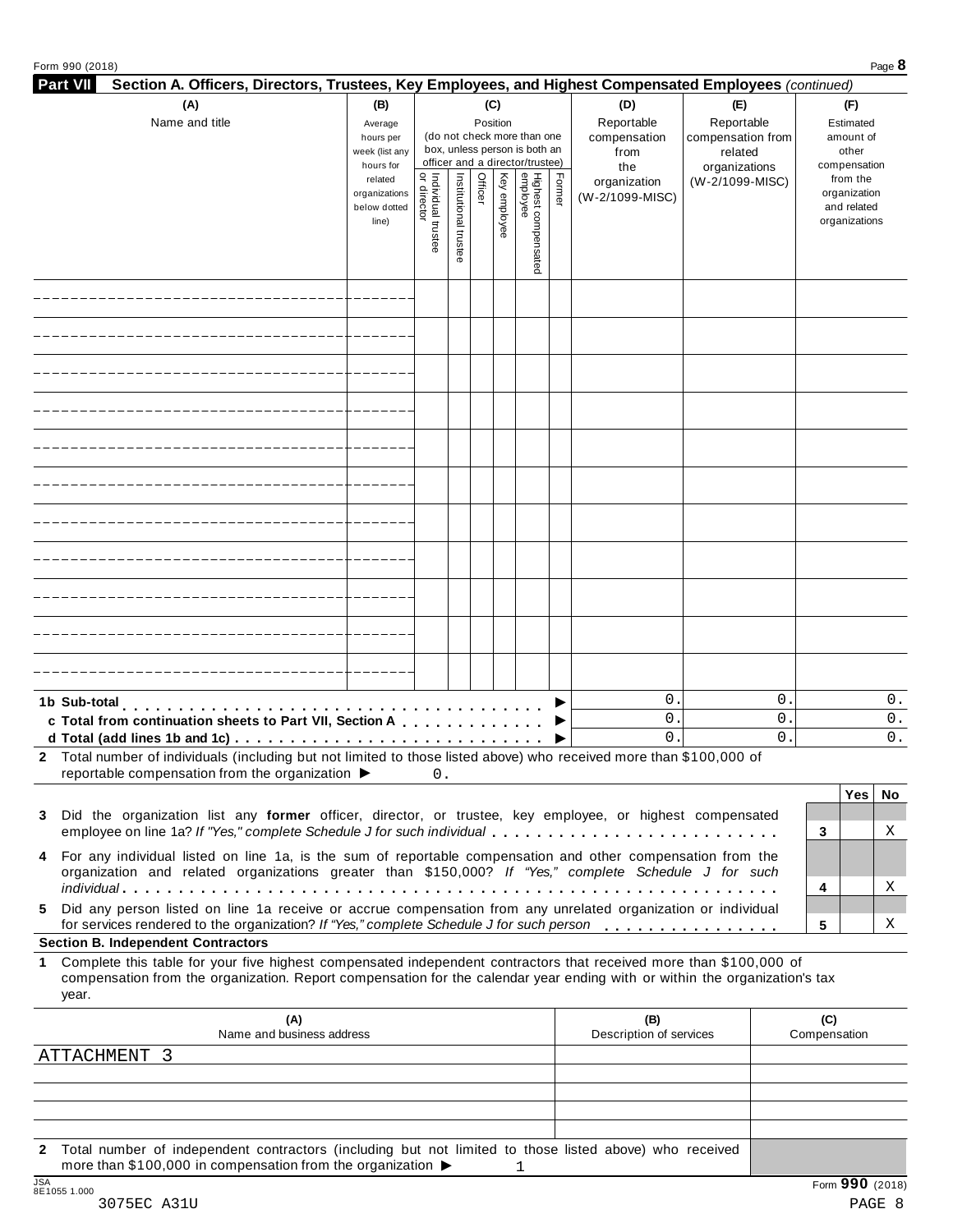|                                                                  |                                                                                                                       |                      | (A)<br>Total revenue | (B)<br>Related or<br>exempt<br>function<br>revenue | (C)<br>Unrelated<br>business<br>revenue | (D)<br>Revenue<br>excluded from tax<br>under sections<br>512-514 |
|------------------------------------------------------------------|-----------------------------------------------------------------------------------------------------------------------|----------------------|----------------------|----------------------------------------------------|-----------------------------------------|------------------------------------------------------------------|
| <b>Contributions, Gifts, Grants</b><br>and Other Similar Amounts | 1а<br>Federated campaigns <b>Federated</b><br>1a                                                                      |                      |                      |                                                    |                                         |                                                                  |
|                                                                  | 1b<br>Membership dues<br>b                                                                                            |                      |                      |                                                    |                                         |                                                                  |
|                                                                  | 1c<br>Fundraising events <b>Fundraising</b><br>с                                                                      | 2,067,323.           |                      |                                                    |                                         |                                                                  |
|                                                                  | 1d<br>Related organizations <b>contains</b><br>d                                                                      |                      |                      |                                                    |                                         |                                                                  |
|                                                                  | 1e<br>Government grants (contributions)<br>е                                                                          |                      |                      |                                                    |                                         |                                                                  |
|                                                                  | All other contributions, gifts, grants,<br>f                                                                          |                      |                      |                                                    |                                         |                                                                  |
|                                                                  | 1f<br>and similar amounts not included above<br>in a                                                                  | 366,347.             |                      |                                                    |                                         |                                                                  |
|                                                                  | Noncash contributions included in lines 1a-1f: \$<br>g                                                                | 421,780.             |                      |                                                    |                                         |                                                                  |
|                                                                  | h                                                                                                                     | <b>Business Code</b> | 2,433,670.           |                                                    |                                         |                                                                  |
| Program Service Revenue                                          | CARRINGTON HOUSE                                                                                                      | 900099               | 6,000.               | 6,000.                                             |                                         |                                                                  |
|                                                                  | 2a<br>b                                                                                                               |                      |                      |                                                    |                                         |                                                                  |
|                                                                  | c                                                                                                                     |                      |                      |                                                    |                                         |                                                                  |
|                                                                  | d                                                                                                                     |                      |                      |                                                    |                                         |                                                                  |
|                                                                  | е                                                                                                                     |                      |                      |                                                    |                                         |                                                                  |
|                                                                  | All other program service revenue<br>f                                                                                |                      |                      |                                                    |                                         |                                                                  |
|                                                                  | Total. Add lines 2a-2f ▶<br>g                                                                                         |                      | 6,000                |                                                    |                                         |                                                                  |
| 3                                                                | Investment<br>income<br>(including dividends,                                                                         | interest,            |                      |                                                    |                                         |                                                                  |
|                                                                  | and other similar amounts) $\qquad \qquad$ $\qquad \qquad$ $\qquad \qquad$                                            |                      | 5.                   |                                                    |                                         | 5.                                                               |
| 4                                                                | Income from investment of tax-exempt bond proceeds $\blacksquare$                                                     |                      | $\mathbf 0$ .        |                                                    |                                         |                                                                  |
| 5                                                                |                                                                                                                       |                      | $\mathbf{0}$ .       |                                                    |                                         |                                                                  |
|                                                                  | (i) Real                                                                                                              | (ii) Personal        |                      |                                                    |                                         |                                                                  |
|                                                                  | Gross rents <b>Container and Street Street Street Street</b><br>6а                                                    |                      |                      |                                                    |                                         |                                                                  |
|                                                                  | Less: rental expenses<br>$\mathbf b$                                                                                  |                      |                      |                                                    |                                         |                                                                  |
|                                                                  | Rental income or (loss)<br>c<br>Net rental income or (loss) ▶                                                         |                      |                      |                                                    |                                         |                                                                  |
|                                                                  | d<br>(i) Securities<br>Gross amount from sales of<br>7а                                                               | (ii) Other           | 0.                   |                                                    |                                         |                                                                  |
|                                                                  | assets other than inventory                                                                                           |                      |                      |                                                    |                                         |                                                                  |
|                                                                  | Less: cost or other basis                                                                                             |                      |                      |                                                    |                                         |                                                                  |
|                                                                  | b<br>and sales expenses                                                                                               |                      |                      |                                                    |                                         |                                                                  |
|                                                                  | Gain or (loss)<br>c                                                                                                   |                      |                      |                                                    |                                         |                                                                  |
|                                                                  | d                                                                                                                     |                      | 0.                   |                                                    |                                         |                                                                  |
|                                                                  | 8a Gross income from fundraising                                                                                      |                      |                      |                                                    |                                         |                                                                  |
| Other Revenue                                                    | events (not including $\frac{2}{10}$ , 067, 323.                                                                      |                      |                      |                                                    |                                         |                                                                  |
|                                                                  | of contributions reported on line 1c).                                                                                |                      |                      |                                                    |                                         |                                                                  |
|                                                                  | See Part IV, line 18 a                                                                                                | $0$ .                |                      |                                                    |                                         |                                                                  |
|                                                                  | Less: direct expenses b<br>b                                                                                          | 1,138,404.           |                      |                                                    |                                         |                                                                  |
|                                                                  | Net income or (loss) from fundraising events <u></u> ▶<br>c                                                           |                      | $-1, 138, 404.$      |                                                    |                                         | $-1,138,404.$                                                    |
|                                                                  | Gross income from gaming activities.<br>9а                                                                            |                      |                      |                                                    |                                         |                                                                  |
|                                                                  | See Part IV, line 19 a                                                                                                | 0.                   |                      |                                                    |                                         |                                                                  |
|                                                                  | Less: direct expenses b<br>b                                                                                          | $0$ .                |                      |                                                    |                                         |                                                                  |
|                                                                  | Net income or (loss) from gaming activities ________ ▶<br>c                                                           |                      | 0.                   |                                                    |                                         |                                                                  |
| 10a                                                              | sales of inventory,<br>Gross<br>less<br>returns and allowances and allowances                                         | 0.                   |                      |                                                    |                                         |                                                                  |
|                                                                  | b                                                                                                                     | $\mathsf{0}$ .       |                      |                                                    |                                         |                                                                  |
|                                                                  | Net income or (loss) from sales of inventory ▶<br>c                                                                   |                      | 0.                   |                                                    |                                         |                                                                  |
|                                                                  | Miscellaneous Revenue                                                                                                 | <b>Business Code</b> |                      |                                                    |                                         |                                                                  |
| 11a                                                              | <u> 1989 - John Harry Harry Harry Harry Harry Harry Harry Harry Harry Harry Harry Harry Harry Harry Harry Harry H</u> |                      |                      |                                                    |                                         |                                                                  |
|                                                                  | b<br>the contract of the contract of the contract of the contract of the contract of                                  |                      |                      |                                                    |                                         |                                                                  |
|                                                                  | c<br>the control of the control of the control of the control of the control of the control of                        |                      |                      |                                                    |                                         |                                                                  |
|                                                                  | All other revenue entitled and a series of the series of the series of the series of the series of the series<br>d    |                      |                      |                                                    |                                         |                                                                  |
|                                                                  | е                                                                                                                     |                      | $0$ .                |                                                    |                                         |                                                                  |
| 12                                                               |                                                                                                                       |                      | 1,301,271.           | 6,000.                                             |                                         | $-1, 138, 399.$                                                  |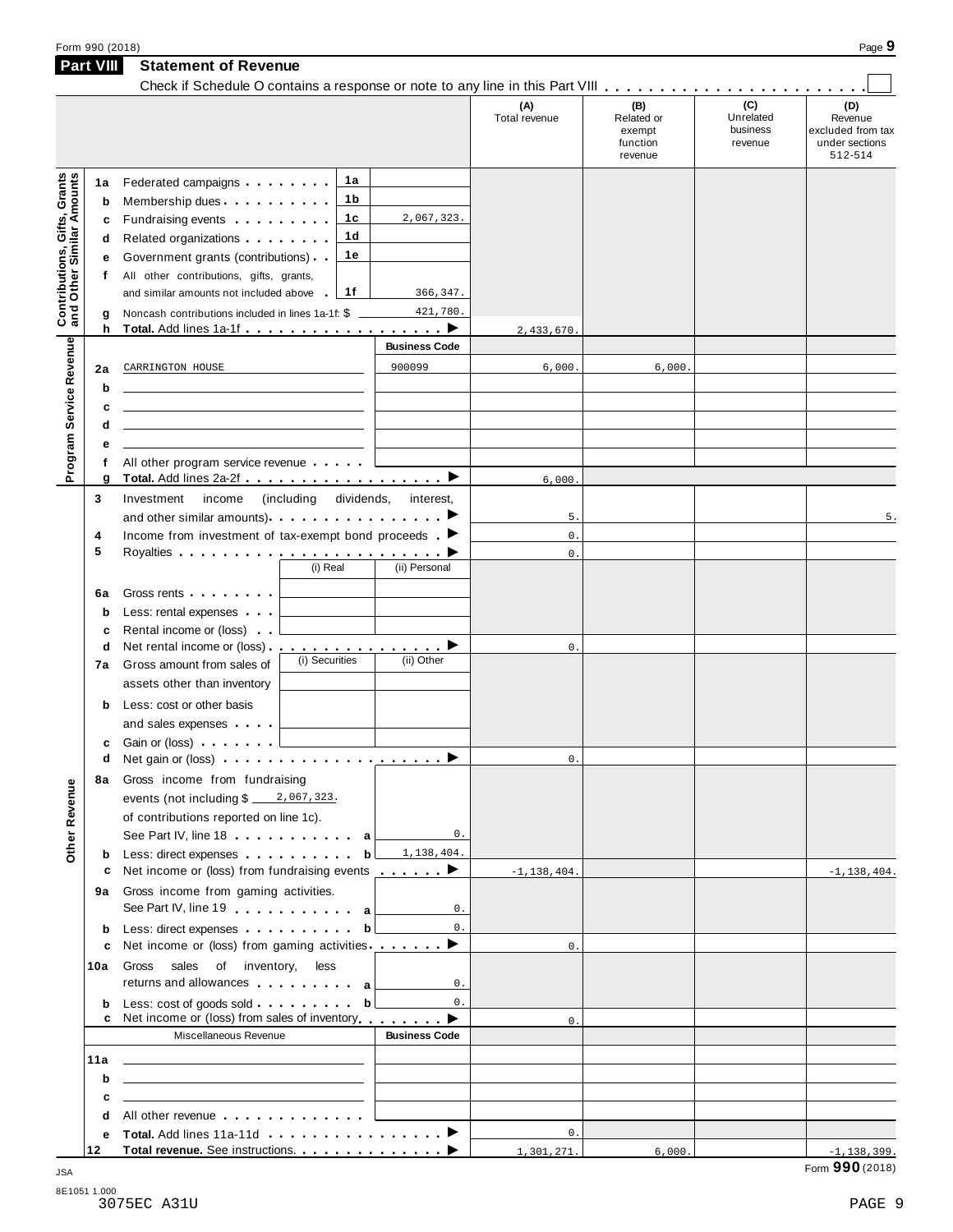|    | <b>Part IX</b> Statement of Functional Expenses                                                                                                                                                                                |                       |                                    |                                    |                                |  |  |  |
|----|--------------------------------------------------------------------------------------------------------------------------------------------------------------------------------------------------------------------------------|-----------------------|------------------------------------|------------------------------------|--------------------------------|--|--|--|
|    | Section 501(c)(3) and 501(c)(4) organizations must complete all columns. All other organizations must complete column (A).                                                                                                     |                       |                                    |                                    |                                |  |  |  |
|    |                                                                                                                                                                                                                                |                       |                                    |                                    |                                |  |  |  |
|    | Do not include amounts reported on lines 6b, 7b,<br>8b, 9b, and 10b of Part VIII.                                                                                                                                              | (A)<br>Total expenses | (B)<br>Program service<br>expenses | Management and<br>general expenses | (D)<br>Fundraising<br>expenses |  |  |  |
|    | 1 Grants and other assistance to domestic organizations                                                                                                                                                                        |                       |                                    |                                    |                                |  |  |  |
|    | and domestic governments. See Part IV, line 21                                                                                                                                                                                 | 1,408,466.            | 1,408,466.                         |                                    |                                |  |  |  |
|    | 2 Grants and other assistance to domestic                                                                                                                                                                                      |                       |                                    |                                    |                                |  |  |  |
|    | individuals. See Part IV, line 22                                                                                                                                                                                              | 0                     |                                    |                                    |                                |  |  |  |
|    | 3 Grants and other assistance to foreign                                                                                                                                                                                       |                       |                                    |                                    |                                |  |  |  |
|    | organizations, foreign governments, and foreign                                                                                                                                                                                |                       |                                    |                                    |                                |  |  |  |
|    | individuals. See Part IV, lines 15 and 16                                                                                                                                                                                      | 5,024.                | 5,024.                             |                                    |                                |  |  |  |
|    | 4 Benefits paid to or for members                                                                                                                                                                                              | $\Omega$              |                                    |                                    |                                |  |  |  |
|    | 5 Compensation of current officers, directors,                                                                                                                                                                                 |                       |                                    |                                    |                                |  |  |  |
|    | trustees, and key employees                                                                                                                                                                                                    | 0                     |                                    |                                    |                                |  |  |  |
|    | 6 Compensation not included above, to disqualified                                                                                                                                                                             |                       |                                    |                                    |                                |  |  |  |
|    | persons (as defined under section 4958(f)(1)) and                                                                                                                                                                              |                       |                                    |                                    |                                |  |  |  |
|    | persons described in section 4958(c)(3)(B)                                                                                                                                                                                     | 0                     |                                    |                                    |                                |  |  |  |
|    | 7 Other salaries and wages                                                                                                                                                                                                     | $\Omega$              |                                    |                                    |                                |  |  |  |
|    | 8 Pension plan accruals and contributions (include                                                                                                                                                                             |                       |                                    |                                    |                                |  |  |  |
|    | section 401(k) and 403(b) employer contributions)                                                                                                                                                                              | 0                     |                                    |                                    |                                |  |  |  |
|    |                                                                                                                                                                                                                                | $\Omega$              |                                    |                                    |                                |  |  |  |
| 10 |                                                                                                                                                                                                                                | $\Omega$              |                                    |                                    |                                |  |  |  |
| 11 | Fees for services (non-employees):                                                                                                                                                                                             |                       |                                    |                                    |                                |  |  |  |
|    | a Management                                                                                                                                                                                                                   | 0                     |                                    |                                    |                                |  |  |  |
|    | b Legal experience in the set of the set of the set of the set of the set of the set of the set of the set of the set of the set of the set of the set of the set of the set of the set of the set of the set of the set of th | 1,875.                |                                    | 1,875.                             |                                |  |  |  |
|    | c Accounting                                                                                                                                                                                                                   | 2,160.                |                                    | 2,160.                             |                                |  |  |  |
|    |                                                                                                                                                                                                                                | 0                     |                                    |                                    |                                |  |  |  |
|    | e Professional fundraising services. See Part IV, line 17                                                                                                                                                                      | 0                     |                                    |                                    |                                |  |  |  |
|    | f Investment management fees                                                                                                                                                                                                   | $\Omega$              |                                    |                                    |                                |  |  |  |
|    | <b>g</b> Other. (If line 11g amount exceeds 10% of line 25, column                                                                                                                                                             |                       |                                    |                                    |                                |  |  |  |
|    | (A) amount, list line 11g expenses on Schedule O.)                                                                                                                                                                             | 0                     |                                    |                                    |                                |  |  |  |
|    | 12 Advertising and promotion                                                                                                                                                                                                   | 785                   |                                    |                                    | 785.                           |  |  |  |
| 13 | Office expenses example and the set of the set of the set of the set of the set of the set of the set of the set of the set of the set of the set of the set of the set of the set of the set of the set of the set of the set | 10,802.               |                                    | 3,064.                             | 7,738.                         |  |  |  |
| 14 | Information technology experience and the state of the state of the state of the state of the state of the state of the state of the state of the state of the state of the state of the state of the state of the state of th | 18,158.               |                                    | 18,158.                            |                                |  |  |  |
| 15 | Royalties <b>Royalties Royalties Royalties Royalties Royalties Royalties Royalties Royalties Royalties Royalties Royalties Royalties Royalties Royalties Royalties Royalties Royalties Royalti</b>                             | 0                     |                                    |                                    |                                |  |  |  |
| 16 | Occupancy                                                                                                                                                                                                                      | 0                     |                                    |                                    |                                |  |  |  |
|    |                                                                                                                                                                                                                                | 0                     |                                    |                                    |                                |  |  |  |
|    | 18 Payments of travel or entertainment expenses                                                                                                                                                                                |                       |                                    |                                    |                                |  |  |  |
|    | for any federal, state, or local public officials                                                                                                                                                                              | 0                     |                                    |                                    |                                |  |  |  |
| 19 | Conferences, conventions, and meetings                                                                                                                                                                                         | 0                     |                                    |                                    |                                |  |  |  |
| 20 |                                                                                                                                                                                                                                | 0                     |                                    |                                    |                                |  |  |  |
| 21 | Payments to affiliates experience and the property of the set of the set of the set of the set of the set of the                                                                                                               | 0                     |                                    |                                    |                                |  |  |  |
| 22 | Depreciation, depletion, and amortization                                                                                                                                                                                      | 8,781.<br>0           | 8,781.                             |                                    |                                |  |  |  |
| 23 | Insurance experience and the set of the set of the set of the set of the set of the set of the set of the set o                                                                                                                |                       |                                    |                                    |                                |  |  |  |
| 24 | Other expenses. Itemize expenses not covered                                                                                                                                                                                   |                       |                                    |                                    |                                |  |  |  |
|    | above (List miscellaneous expenses in line 24e. If                                                                                                                                                                             |                       |                                    |                                    |                                |  |  |  |
|    | line 24e amount exceeds 10% of line 25, column                                                                                                                                                                                 |                       |                                    |                                    |                                |  |  |  |
|    | (A) amount, list line 24e expenses on Schedule O.)                                                                                                                                                                             | 960.                  |                                    | 960.                               |                                |  |  |  |
|    | aSTATE & CITY REGISTRATION FE                                                                                                                                                                                                  | 22,834.               |                                    |                                    | 22,834.                        |  |  |  |
|    | <b>b</b> CREDIT CARD MERCHANT PROC. F<br><b>CCARRINGTON HOUSE EXPENSES</b>                                                                                                                                                     | 8,477.                | 8,477.                             |                                    |                                |  |  |  |
|    | dSUPPLIES                                                                                                                                                                                                                      | 7,147.                |                                    |                                    | 7,147.                         |  |  |  |
|    | e All other expenses ATCH 4                                                                                                                                                                                                    | 825,067.              | 825,067.                           |                                    |                                |  |  |  |
|    | 25 Total functional expenses. Add lines 1 through 24e                                                                                                                                                                          | 2,320,536.            | 2, 255, 815.                       | 26,217.                            | 38,504.                        |  |  |  |
|    | 26 Joint costs. Complete this line only if the<br>organization reported in column (B) joint costs                                                                                                                              |                       |                                    |                                    |                                |  |  |  |
|    | from a combined educational campaign and                                                                                                                                                                                       |                       |                                    |                                    |                                |  |  |  |

0.

fundraising solicitation. Check here  $\blacktriangleright$   $\Box$  if following SOP 98-2 (ASC 958-720)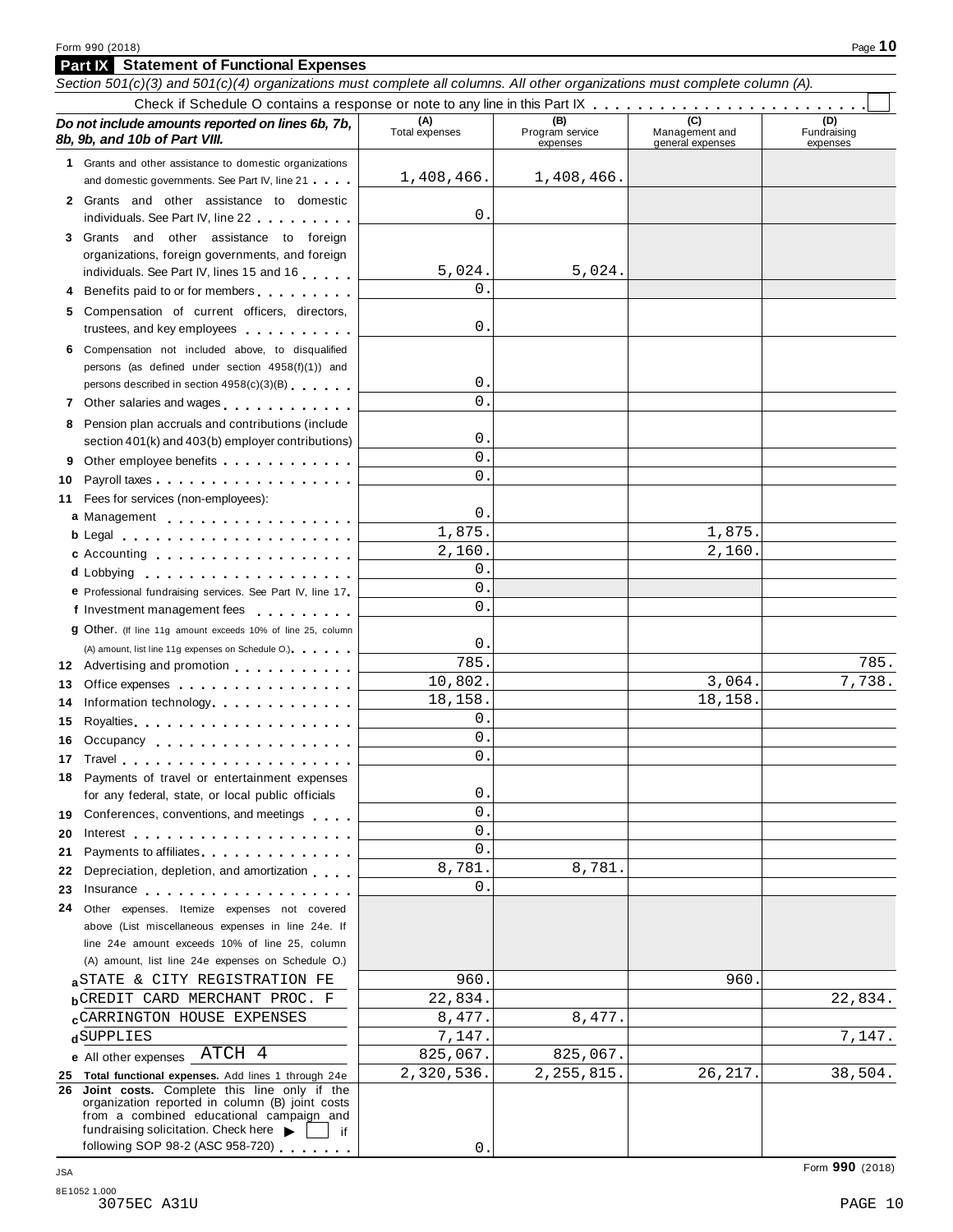Form <sup>990</sup> (2018) Page **11**

|                             | <b>Part X</b> | <b>Balance Sheet</b>                                                                                                                                                                                                                                                              |                          |                         |                    |
|-----------------------------|---------------|-----------------------------------------------------------------------------------------------------------------------------------------------------------------------------------------------------------------------------------------------------------------------------------|--------------------------|-------------------------|--------------------|
|                             |               |                                                                                                                                                                                                                                                                                   |                          |                         |                    |
|                             |               |                                                                                                                                                                                                                                                                                   | (A)<br>Beginning of year |                         | (B)<br>End of year |
|                             | 1             |                                                                                                                                                                                                                                                                                   | 2, 298, 007.             | $\overline{1}$          | 1,550,598.         |
|                             | $\mathbf{2}$  |                                                                                                                                                                                                                                                                                   | 15,019.                  | $\overline{2}$          | 15,019.            |
|                             | 3             | Pledges and grants receivable, net enterpresent resources and grants receivable, net enterpresent resources                                                                                                                                                                       | 400,123.                 | $\overline{\mathbf{3}}$ | 274,572.           |
|                             | 4             |                                                                                                                                                                                                                                                                                   | 0.1                      | 4                       | 0.                 |
|                             | 5             | Loans and other receivables from current and former officers, directors,                                                                                                                                                                                                          |                          |                         |                    |
|                             |               | trustees, key employees, and highest compensated employees.                                                                                                                                                                                                                       |                          |                         |                    |
|                             |               | Complete Part II of Schedule L<br>Loans and other receivables from other disqualified persons (as defined under section                                                                                                                                                           | 0.                       | $5\overline{5}$         | 0.                 |
|                             | 6             | $4958(f)(1)$ , persons described in section $4958(c)(3)(B)$ , and contributing employers<br>and sponsoring organizations of section $501(c)(9)$ voluntary employees' beneficiary<br>organizations (see instructions). Complete Part II of Schedule Learning and Learning Material | 0.1                      | 6                       | 0.                 |
| ssets                       | 7             |                                                                                                                                                                                                                                                                                   | 0.                       | $\overline{7}$          | 0.                 |
|                             | 8             |                                                                                                                                                                                                                                                                                   | 0.1                      | 8                       | 580,833.           |
|                             | 9             | Inventories for sale or use<br>Prepaid expenses and deferred charges<br>$\dots\dots\dots\dots$ . ATCH 5                                                                                                                                                                           | 225, 416.                | 9                       | 95,045.            |
|                             |               | 10a Land, buildings, and equipment: cost or                                                                                                                                                                                                                                       |                          |                         |                    |
|                             |               | other basis. Complete Part VI of Schedule D<br>∣10a                                                                                                                                                                                                                               |                          |                         |                    |
|                             |               | <b>b</b> Less: accumulated depreciation   10b                                                                                                                                                                                                                                     | $378,538.$ 10c           |                         | 0.                 |
|                             | 11            | Investments - publicly traded securities                                                                                                                                                                                                                                          |                          | 0.111                   | 0.                 |
|                             | 12            | Investments - other securities. See Part IV, line 11                                                                                                                                                                                                                              |                          | $0$ .   12              | 0.                 |
|                             | 13            | Investments - program-related. See Part IV, line 11                                                                                                                                                                                                                               |                          | $0$ .   13              | 0.                 |
|                             | 14            |                                                                                                                                                                                                                                                                                   | 0.1                      | 14                      | 0.                 |
|                             | 15            |                                                                                                                                                                                                                                                                                   |                          | 0.115                   | $0$ .              |
|                             | 16            | Total assets. Add lines 1 through 15 (must equal line 34)                                                                                                                                                                                                                         | 3, 317, 103.             | 16                      | 2,516,067.         |
|                             | 17            | Accounts payable and accrued expenses                                                                                                                                                                                                                                             | 297,096.                 | 17                      | 304,938.           |
|                             | 18            |                                                                                                                                                                                                                                                                                   |                          | 0.118                   | 1,535.             |
|                             | 19            |                                                                                                                                                                                                                                                                                   | 0.1                      | 19                      | 0.                 |
|                             | 20            |                                                                                                                                                                                                                                                                                   | 0.                       | 20                      | $0$ .              |
|                             | 21            | Escrow or custodial account liability. Complete Part IV of Schedule D                                                                                                                                                                                                             | 0.1                      | 21                      | $0$ .              |
|                             | 22            | Loans and other payables to current and former officers, directors,                                                                                                                                                                                                               |                          |                         |                    |
| Liabilities                 |               | trustees, key employees, highest compensated employees, and                                                                                                                                                                                                                       |                          |                         |                    |
|                             |               | disqualified persons. Complete Part II of Schedule L.                                                                                                                                                                                                                             |                          | 0.22                    | 0.                 |
|                             | 23            | Secured mortgages and notes payable to unrelated third parties                                                                                                                                                                                                                    | $0$ .                    | 23                      | 0.                 |
|                             | 24            | Unsecured notes and loans payable to unrelated third parties [1, 1, 1, 1, 1, 1]                                                                                                                                                                                                   | $0$ .                    | 24                      | 0.                 |
|                             | 25            | Other liabilities (including federal income tax, payables to related third                                                                                                                                                                                                        |                          |                         |                    |
|                             |               | parties, and other liabilities not included on lines 17-24). Complete Part X                                                                                                                                                                                                      |                          |                         |                    |
|                             |               |                                                                                                                                                                                                                                                                                   | 0.                       | 25                      | 0.                 |
|                             | 26            |                                                                                                                                                                                                                                                                                   | 297,096.                 | 26                      | 306, 473.          |
|                             |               | $ X $ and<br>Organizations that follow SFAS 117 (ASC 958), check here ▶<br>complete lines 27 through 29, and lines 33 and 34.                                                                                                                                                     |                          |                         |                    |
|                             | 27            | Unrestricted net assets                                                                                                                                                                                                                                                           | 3,020,007.               | 27                      | 2,209,594.         |
|                             | 28            |                                                                                                                                                                                                                                                                                   | 0.                       | 28                      | 0.                 |
| Net Assets or Fund Balances | 29            |                                                                                                                                                                                                                                                                                   | 0.                       | 29                      | 0.                 |
|                             |               | Organizations that do not follow SFAS 117 (ASC 958), check here $\blacktriangleright$<br>and<br>complete lines 30 through 34.                                                                                                                                                     |                          |                         |                    |
|                             | 30            |                                                                                                                                                                                                                                                                                   |                          | 30                      |                    |
|                             | 31            | Paid-in or capital surplus, or land, building, or equipment fund<br>                                                                                                                                                                                                              |                          | 31                      |                    |
|                             | 32            | Retained earnings, endowment, accumulated income, or other funds                                                                                                                                                                                                                  |                          | 32                      |                    |
|                             | 33            |                                                                                                                                                                                                                                                                                   | 3,020,007.               | 33                      | 2,209,594.         |
|                             | 34            |                                                                                                                                                                                                                                                                                   | 3, 317, 103.             | 34                      | 2,516,067.         |
|                             |               |                                                                                                                                                                                                                                                                                   |                          |                         |                    |

Form **990** (2018)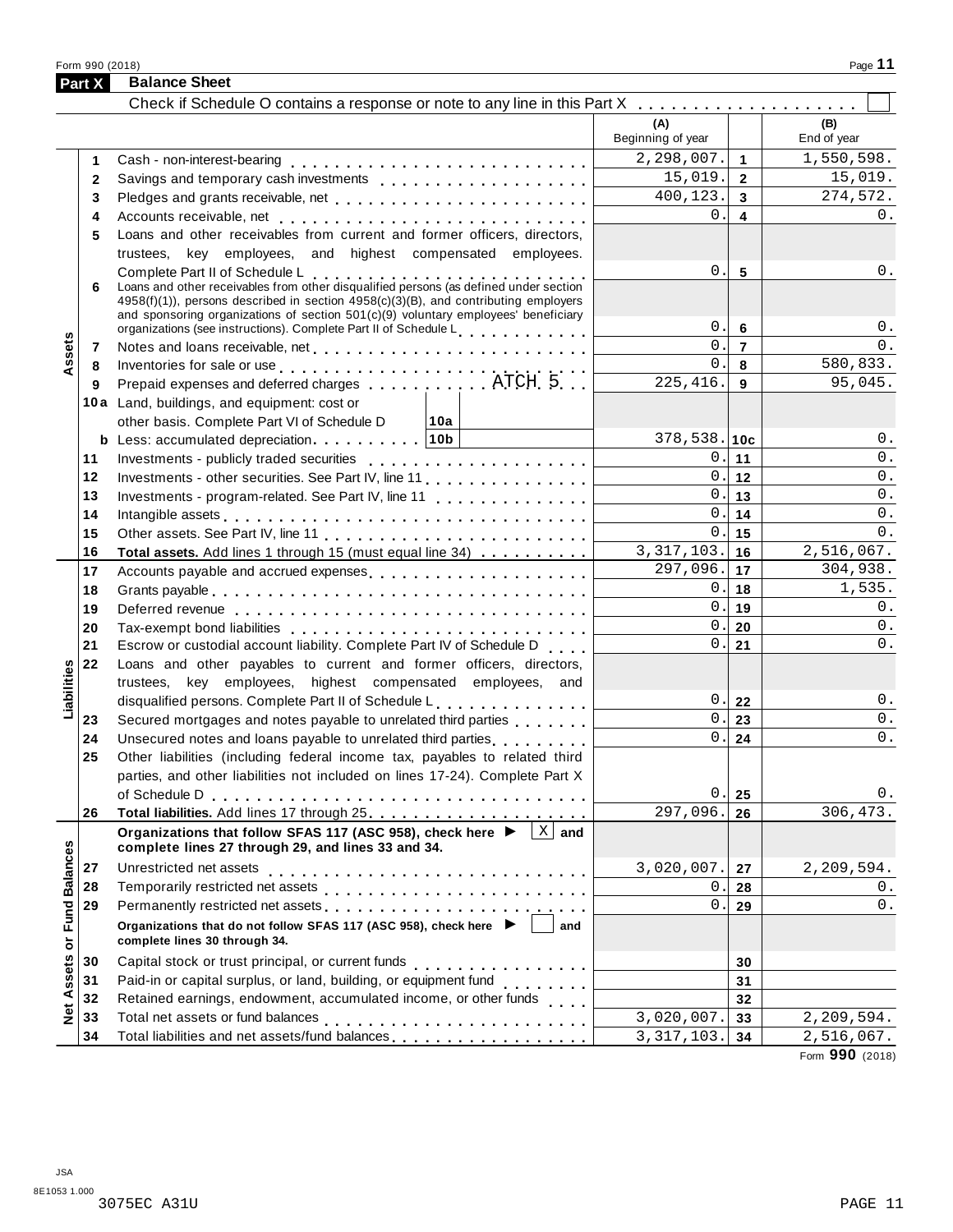|              | Form 990 (2018)                                                                                                       |                         |                |                 | Page 12 |
|--------------|-----------------------------------------------------------------------------------------------------------------------|-------------------------|----------------|-----------------|---------|
| Part XI      | <b>Reconciliation of Net Assets</b>                                                                                   |                         |                |                 |         |
|              |                                                                                                                       |                         |                |                 | X       |
| 1            |                                                                                                                       | $\mathbf{1}$            |                | 1,301,271.      |         |
| $\mathbf{2}$ |                                                                                                                       | $\mathbf{2}$            |                | 2,320,536.      |         |
| 3            | Revenue less expenses. Subtract line 2 from line 1                                                                    | $\overline{\mathbf{3}}$ |                | $-1,019,265.$   |         |
| 4            | Net assets or fund balances at beginning of year (must equal Part X, line 33, column (A))                             | $\overline{\mathbf{4}}$ |                | 3,020,007.      |         |
| 5            | Net unrealized gains (losses) on investments                                                                          | 5                       |                | 211,057.        |         |
| 6            |                                                                                                                       | 6                       |                | 395,887.        |         |
| 7            |                                                                                                                       | $\overline{7}$          |                |                 | 0.      |
| 8            |                                                                                                                       | 8                       |                |                 | $0$ .   |
| 9            | Other changes in net assets or fund balances (explain in Schedule O)                                                  | 9                       |                | $-398,092.$     |         |
| 10           | Net assets or fund balances at end of year. Combine lines 3 through 9 (must equal Part X, line                        |                         |                |                 |         |
|              |                                                                                                                       | 10                      |                | 2,209,594.      |         |
| Part XII     | <b>Financial Statements and Reporting</b>                                                                             |                         |                |                 |         |
|              |                                                                                                                       |                         |                |                 |         |
|              |                                                                                                                       |                         |                | Yes             | No      |
| 1            | X Accrual<br>Accounting method used to prepare the Form 990:  <br>Cash<br>Other                                       |                         |                |                 |         |
|              | If the organization changed its method of accounting from a prior year or checked "Other," explain in                 |                         |                |                 |         |
|              | Schedule O.                                                                                                           |                         |                |                 |         |
|              | 2a Were the organization's financial statements compiled or reviewed by an independent accountant?                    |                         | 2a             |                 | X       |
|              | If "Yes," check a box below to indicate whether the financial statements for the year were compiled or                |                         |                |                 |         |
|              | reviewed on a separate basis, consolidated basis, or both:                                                            |                         |                |                 |         |
|              | Separate basis<br>Consolidated basis<br>Both consolidated and separate basis                                          |                         |                |                 |         |
|              | <b>b</b> Were the organization's financial statements audited by an independent accountant?                           |                         | 2 <sub>b</sub> | X               |         |
|              | If "Yes," check a box below to indicate whether the financial statements for the year were audited on a               |                         |                |                 |         |
|              | separate basis, consolidated basis, or both:                                                                          |                         |                |                 |         |
|              | $X \mid$ Consolidated basis<br>Both consolidated and separate basis<br>Separate basis                                 |                         |                |                 |         |
|              | c If "Yes" to line 2a or 2b, does the organization have a committee that assumes responsibility for oversight         |                         |                |                 |         |
|              | of the audit, review, or compilation of its financial statements and selection of an independent accountant?          |                         | 2 <sub>c</sub> | Χ               |         |
|              | If the organization changed either its oversight process or selection process during the tax year, explain in         |                         |                |                 |         |
|              | Schedule O.                                                                                                           |                         |                |                 |         |
|              | 3a As a result of a federal award, was the organization required to undergo an audit or audits as set forth in        |                         |                |                 |         |
|              |                                                                                                                       |                         | 3a             |                 | Χ       |
|              | <b>b</b> If "Yes," did the organization undergo the required audit or audits? If the organization did not undergo the |                         |                |                 |         |
|              | required audit or audits, explain why in Schedule O and describe any steps taken to undergo such audits.              |                         | 3 <sub>b</sub> |                 |         |
|              |                                                                                                                       |                         |                | Form 990 (2018) |         |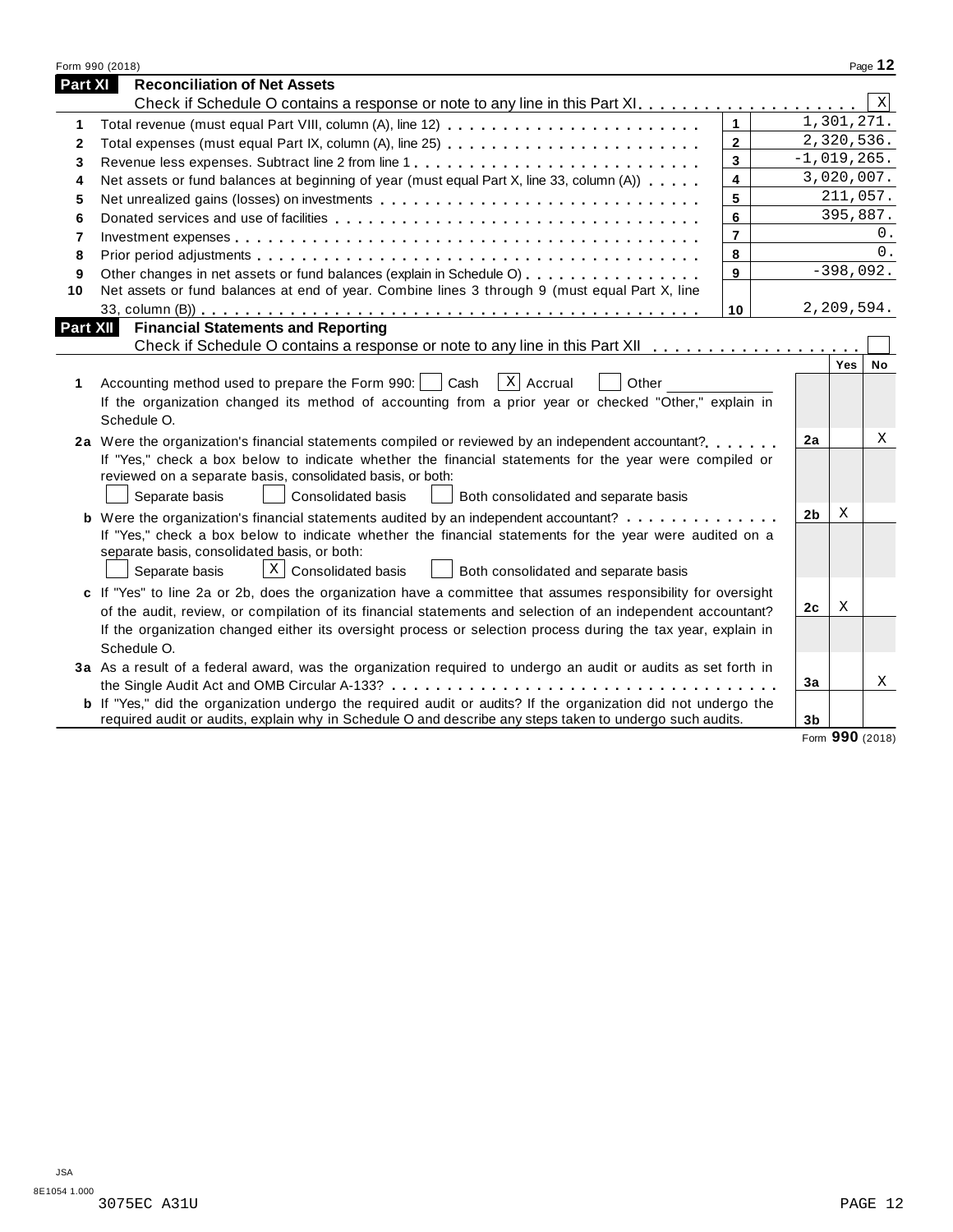| <b>SCHEDULE A</b>             |  |  |  |  |  |
|-------------------------------|--|--|--|--|--|
| $\sqrt{2}$ and and $\sqrt{2}$ |  |  |  |  |  |

## **CHEDULE A Public Charity Status and Public Support**  $\frac{\text{OMB No. 1545-0047}}{\text{OMB}}$

(Form 990 or 990-EZ) complete if the organization is a section 501(c)(3) organization or a section 4947(a)(1) nonexempt charitable trust.  $2018$ 

|                                                                                                           |   |                                                               |  |                                                            | Attach to Form 990 or Form 990-EZ.                                                                        |     |                                                      | Complete if the organization is a section 501(c)(3) organization or a section $4947(a)(1)$ nonexempt charitable trust.         | ZW IO                                                                                                                            |  |  |
|-----------------------------------------------------------------------------------------------------------|---|---------------------------------------------------------------|--|------------------------------------------------------------|-----------------------------------------------------------------------------------------------------------|-----|------------------------------------------------------|--------------------------------------------------------------------------------------------------------------------------------|----------------------------------------------------------------------------------------------------------------------------------|--|--|
|                                                                                                           |   | Department of the Treasury<br><b>Internal Revenue Service</b> |  |                                                            | Go to www.irs.gov/Form990 for instructions and the latest information.                                    |     |                                                      |                                                                                                                                | Open to Public<br>Inspection                                                                                                     |  |  |
| Name of the organization                                                                                  |   |                                                               |  |                                                            |                                                                                                           |     |                                                      |                                                                                                                                | <b>Employer identification number</b>                                                                                            |  |  |
| CARRINGTON CHARITABLE FOUNDATION, INC                                                                     |   |                                                               |  | 27-2073758                                                 |                                                                                                           |     |                                                      |                                                                                                                                |                                                                                                                                  |  |  |
| Reason for Public Charity Status (All organizations must complete this part.) See instructions.<br>Part I |   |                                                               |  |                                                            |                                                                                                           |     |                                                      |                                                                                                                                |                                                                                                                                  |  |  |
|                                                                                                           |   |                                                               |  |                                                            | The organization is not a private foundation because it is: (For lines 1 through 12, check only one box.) |     |                                                      |                                                                                                                                |                                                                                                                                  |  |  |
| 1                                                                                                         |   |                                                               |  |                                                            | A church, convention of churches, or association of churches described in section 170(b)(1)(A)(i).        |     |                                                      |                                                                                                                                |                                                                                                                                  |  |  |
| 2                                                                                                         |   |                                                               |  |                                                            | A school described in section 170(b)(1)(A)(ii). (Attach Schedule E (Form 990 or 990-EZ).)                 |     |                                                      |                                                                                                                                |                                                                                                                                  |  |  |
| 3                                                                                                         |   |                                                               |  |                                                            | A hospital or a cooperative hospital service organization described in section 170(b)(1)(A)(iii).         |     |                                                      |                                                                                                                                |                                                                                                                                  |  |  |
| 4                                                                                                         |   |                                                               |  |                                                            |                                                                                                           |     |                                                      | A medical research organization operated in conjunction with a hospital described in section 170(b)(1)(A)(iii). Enter the      |                                                                                                                                  |  |  |
|                                                                                                           |   | hospital's name, city, and state:                             |  |                                                            |                                                                                                           |     |                                                      |                                                                                                                                |                                                                                                                                  |  |  |
| 5                                                                                                         |   |                                                               |  |                                                            |                                                                                                           |     |                                                      |                                                                                                                                | An organization operated for the benefit of a college or university owned or operated by a governmental unit described in        |  |  |
|                                                                                                           |   |                                                               |  | section 170(b)(1)(A)(iv). (Complete Part II.)              |                                                                                                           |     |                                                      |                                                                                                                                |                                                                                                                                  |  |  |
| 6                                                                                                         |   |                                                               |  |                                                            | A federal, state, or local government or governmental unit described in section 170(b)(1)(A)(v).          |     |                                                      |                                                                                                                                |                                                                                                                                  |  |  |
| 7                                                                                                         | X |                                                               |  |                                                            |                                                                                                           |     |                                                      |                                                                                                                                | An organization that normally receives a substantial part of its support from a governmental unit or from the general public     |  |  |
|                                                                                                           |   |                                                               |  | described in section 170(b)(1)(A)(vi). (Complete Part II.) |                                                                                                           |     |                                                      |                                                                                                                                |                                                                                                                                  |  |  |
| 8                                                                                                         |   |                                                               |  |                                                            | A community trust described in section 170(b)(1)(A)(vi). (Complete Part II.)                              |     |                                                      |                                                                                                                                |                                                                                                                                  |  |  |
| 9                                                                                                         |   |                                                               |  |                                                            |                                                                                                           |     |                                                      | An agricultural research organization described in section 170(b)(1)(A)(ix) operated in conjunction with a land-grant college  |                                                                                                                                  |  |  |
|                                                                                                           |   |                                                               |  |                                                            |                                                                                                           |     |                                                      | or university or a non-land-grant college of agriculture (see instructions). Enter the name, city, and state of the college or |                                                                                                                                  |  |  |
|                                                                                                           |   | university:                                                   |  |                                                            |                                                                                                           |     |                                                      |                                                                                                                                |                                                                                                                                  |  |  |
| 10                                                                                                        |   |                                                               |  |                                                            |                                                                                                           |     |                                                      | An organization that normally receives: (1) more than 331/3% of its support from contributions, membership fees, and gross     |                                                                                                                                  |  |  |
|                                                                                                           |   |                                                               |  |                                                            |                                                                                                           |     |                                                      | receipts from activities related to its exempt functions - subject to certain exceptions, and (2) no more than 331/3% of its   |                                                                                                                                  |  |  |
|                                                                                                           |   |                                                               |  |                                                            | acquired by the organization after June 30, 1975. See section 509(a)(2). (Complete Part III.)             |     |                                                      | support from gross investment income and unrelated business taxable income (less section 511 tax) from businesses              |                                                                                                                                  |  |  |
| 11                                                                                                        |   |                                                               |  |                                                            | An organization organized and operated exclusively to test for public safety. See section 509(a)(4).      |     |                                                      |                                                                                                                                |                                                                                                                                  |  |  |
| 12                                                                                                        |   |                                                               |  |                                                            |                                                                                                           |     |                                                      |                                                                                                                                | An organization organized and operated exclusively for the benefit of, to perform the functions of, or to carry out the purposes |  |  |
|                                                                                                           |   |                                                               |  |                                                            |                                                                                                           |     |                                                      |                                                                                                                                | of one or more publicly supported organizations described in section 509(a)(1) or section 509(a)(2). See section 509(a)(3).      |  |  |
|                                                                                                           |   |                                                               |  |                                                            |                                                                                                           |     |                                                      |                                                                                                                                | Check the box in lines 12a through 12d that describes the type of supporting organization and complete lines 12e, 12f, and 12g.  |  |  |
| a                                                                                                         |   |                                                               |  |                                                            |                                                                                                           |     |                                                      | Type I. A supporting organization operated, supervised, or controlled by its supported organization(s), typically by giving    |                                                                                                                                  |  |  |
|                                                                                                           |   |                                                               |  |                                                            |                                                                                                           |     |                                                      | the supported organization(s) the power to regularly appoint or elect a majority of the directors or trustees of the           |                                                                                                                                  |  |  |
|                                                                                                           |   |                                                               |  |                                                            | supporting organization. You must complete Part IV, Sections A and B.                                     |     |                                                      |                                                                                                                                |                                                                                                                                  |  |  |
| b                                                                                                         |   |                                                               |  |                                                            |                                                                                                           |     |                                                      | Type II. A supporting organization supervised or controlled in connection with its supported organization(s), by having        |                                                                                                                                  |  |  |
|                                                                                                           |   |                                                               |  |                                                            |                                                                                                           |     |                                                      | control or management of the supporting organization vested in the same persons that control or manage the supported           |                                                                                                                                  |  |  |
|                                                                                                           |   |                                                               |  |                                                            | organization(s). You must complete Part IV, Sections A and C.                                             |     |                                                      |                                                                                                                                |                                                                                                                                  |  |  |
| c                                                                                                         |   |                                                               |  |                                                            |                                                                                                           |     |                                                      | Type III functionally integrated. A supporting organization operated in connection with, and functionally integrated with,     |                                                                                                                                  |  |  |
|                                                                                                           |   |                                                               |  |                                                            | its supported organization(s) (see instructions). You must complete Part IV, Sections A, D, and E.        |     |                                                      |                                                                                                                                |                                                                                                                                  |  |  |
| d                                                                                                         |   |                                                               |  |                                                            |                                                                                                           |     |                                                      | Type III non-functionally integrated. A supporting organization operated in connection with its supported organization(s)      |                                                                                                                                  |  |  |
|                                                                                                           |   |                                                               |  |                                                            |                                                                                                           |     |                                                      | that is not functionally integrated. The organization generally must satisfy a distribution requirement and an attentiveness   |                                                                                                                                  |  |  |
|                                                                                                           |   |                                                               |  |                                                            | requirement (see instructions). You must complete Part IV, Sections A and D, and Part V.                  |     |                                                      |                                                                                                                                |                                                                                                                                  |  |  |
| е                                                                                                         |   |                                                               |  |                                                            |                                                                                                           |     |                                                      | Check this box if the organization received a written determination from the IRS that it is a Type I, Type II, Type III        |                                                                                                                                  |  |  |
|                                                                                                           |   |                                                               |  |                                                            | functionally integrated, or Type III non-functionally integrated supporting organization.                 |     |                                                      |                                                                                                                                |                                                                                                                                  |  |  |
| t                                                                                                         |   |                                                               |  |                                                            |                                                                                                           |     |                                                      |                                                                                                                                |                                                                                                                                  |  |  |
| g                                                                                                         |   |                                                               |  |                                                            | Provide the following information about the supported organization(s).                                    |     |                                                      |                                                                                                                                |                                                                                                                                  |  |  |
|                                                                                                           |   | (i) Name of supported organization                            |  | (ii) EIN                                                   | (iii) Type of organization<br>(described on lines 1-10                                                    |     | (iv) Is the organization<br>listed in your governing | (v) Amount of monetary                                                                                                         | (vi) Amount of                                                                                                                   |  |  |
|                                                                                                           |   |                                                               |  |                                                            | above (see instructions))                                                                                 |     | document?                                            | support (see<br>instructions)                                                                                                  | other support (see<br>instructions)                                                                                              |  |  |
|                                                                                                           |   |                                                               |  |                                                            |                                                                                                           | Yes | No                                                   |                                                                                                                                |                                                                                                                                  |  |  |
| (A)                                                                                                       |   |                                                               |  |                                                            |                                                                                                           |     |                                                      |                                                                                                                                |                                                                                                                                  |  |  |
|                                                                                                           |   |                                                               |  |                                                            |                                                                                                           |     |                                                      |                                                                                                                                |                                                                                                                                  |  |  |
| (B)                                                                                                       |   |                                                               |  |                                                            |                                                                                                           |     |                                                      |                                                                                                                                |                                                                                                                                  |  |  |
|                                                                                                           |   |                                                               |  |                                                            |                                                                                                           |     |                                                      |                                                                                                                                |                                                                                                                                  |  |  |
| (C)                                                                                                       |   |                                                               |  |                                                            |                                                                                                           |     |                                                      |                                                                                                                                |                                                                                                                                  |  |  |
| (D)                                                                                                       |   |                                                               |  |                                                            |                                                                                                           |     |                                                      |                                                                                                                                |                                                                                                                                  |  |  |
|                                                                                                           |   |                                                               |  |                                                            |                                                                                                           |     |                                                      |                                                                                                                                |                                                                                                                                  |  |  |
| (E)                                                                                                       |   |                                                               |  |                                                            |                                                                                                           |     |                                                      |                                                                                                                                |                                                                                                                                  |  |  |
| Total                                                                                                     |   |                                                               |  |                                                            |                                                                                                           |     |                                                      |                                                                                                                                |                                                                                                                                  |  |  |

For Paperwork Reduction Act Notice, see the Instructions for Form 990 or 990-EZ. Schedule A (Form 990 or 990-EZ) 2018 JSA 8E1210 1.000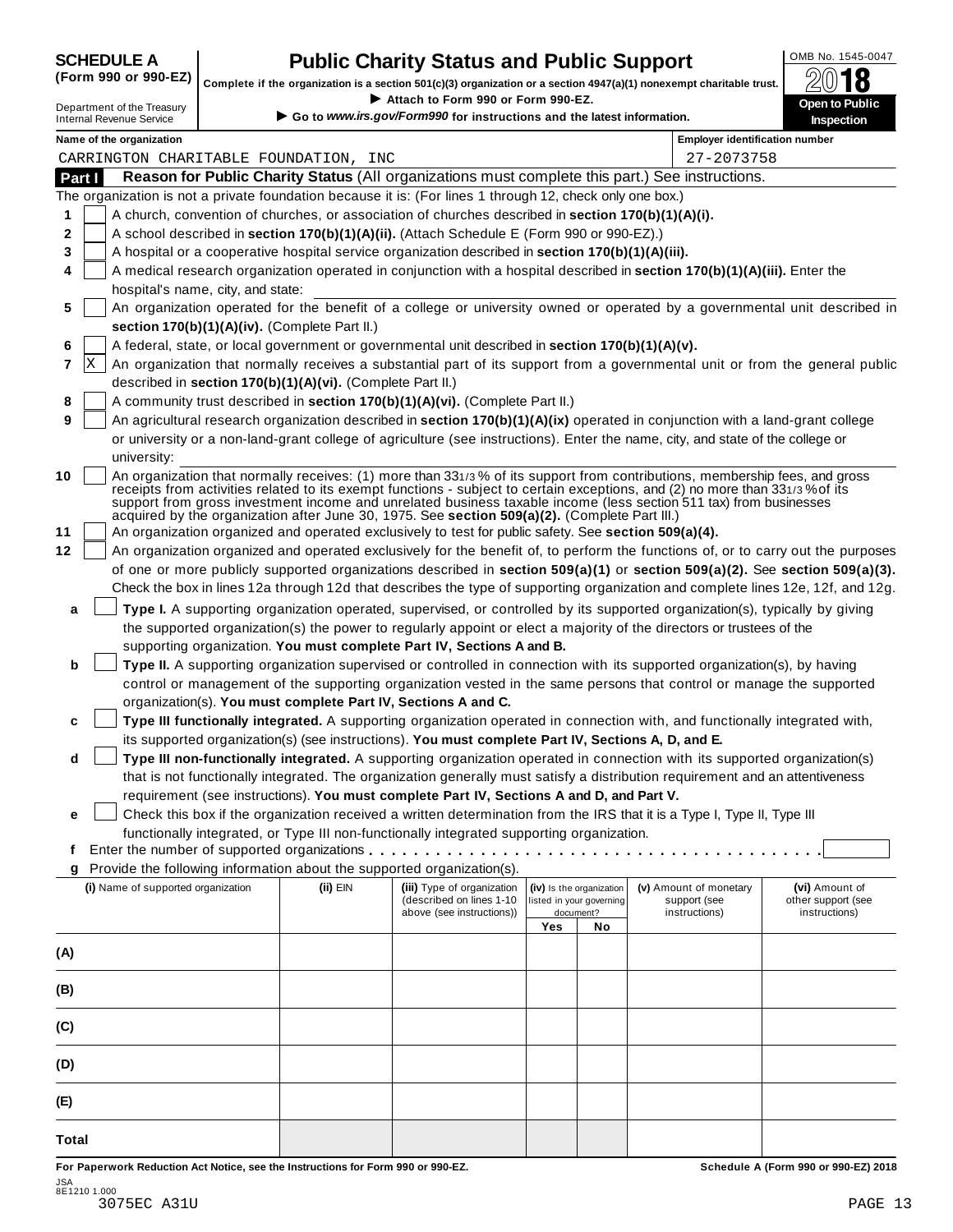**Support Schedule for Organizations Described in Sections 170(b)(1)(A)(iv) and 170(b)(1)(A)(vi)** (Complete only if you checked the box on line 5, 7, or 8 of Part I or if the organization failed to qualify under Part III. If the organization fails to qualify under the tests listed below, please complete Part III.) **Part II**

| <b>Section A. Public Support</b>                                                                                                                                                                                                                                                                                |                                                                                                                                                                 |              |                                                            |                  |                                                                                                              |                                                                                                                                                                                                                                                                                                                                                                                                                                                                                                                                                                                                                                                                                                                                                                                                                                                                                                                                                                                                                                                                                                                                                                                                                                                                                                                                                                                                                                                                                                                                                                       |
|-----------------------------------------------------------------------------------------------------------------------------------------------------------------------------------------------------------------------------------------------------------------------------------------------------------------|-----------------------------------------------------------------------------------------------------------------------------------------------------------------|--------------|------------------------------------------------------------|------------------|--------------------------------------------------------------------------------------------------------------|-----------------------------------------------------------------------------------------------------------------------------------------------------------------------------------------------------------------------------------------------------------------------------------------------------------------------------------------------------------------------------------------------------------------------------------------------------------------------------------------------------------------------------------------------------------------------------------------------------------------------------------------------------------------------------------------------------------------------------------------------------------------------------------------------------------------------------------------------------------------------------------------------------------------------------------------------------------------------------------------------------------------------------------------------------------------------------------------------------------------------------------------------------------------------------------------------------------------------------------------------------------------------------------------------------------------------------------------------------------------------------------------------------------------------------------------------------------------------------------------------------------------------------------------------------------------------|
|                                                                                                                                                                                                                                                                                                                 | (a) $2014$                                                                                                                                                      | (b) $2015$   | (c) 2016                                                   | $(d)$ 2017       | (e) 2018                                                                                                     | (f) Total                                                                                                                                                                                                                                                                                                                                                                                                                                                                                                                                                                                                                                                                                                                                                                                                                                                                                                                                                                                                                                                                                                                                                                                                                                                                                                                                                                                                                                                                                                                                                             |
| Gifts,<br>grants,<br>contributions,<br>and<br>membership fees received. (Do not<br>include any "unusual grants.")                                                                                                                                                                                               | 3,103,597.                                                                                                                                                      | 3, 335, 316. | 2,802,094.                                                 | 2,917,503.       | 2,433,670.                                                                                                   | 14,592,180.                                                                                                                                                                                                                                                                                                                                                                                                                                                                                                                                                                                                                                                                                                                                                                                                                                                                                                                                                                                                                                                                                                                                                                                                                                                                                                                                                                                                                                                                                                                                                           |
| Tax<br>revenues<br>levied<br>for<br>the<br>organization's benefit and either paid<br>to or expended on its behalf                                                                                                                                                                                               |                                                                                                                                                                 |              |                                                            |                  |                                                                                                              | 0.                                                                                                                                                                                                                                                                                                                                                                                                                                                                                                                                                                                                                                                                                                                                                                                                                                                                                                                                                                                                                                                                                                                                                                                                                                                                                                                                                                                                                                                                                                                                                                    |
| The value of services or facilities<br>furnished by a governmental unit to the<br>organization without charge                                                                                                                                                                                                   |                                                                                                                                                                 |              |                                                            |                  |                                                                                                              | 0.                                                                                                                                                                                                                                                                                                                                                                                                                                                                                                                                                                                                                                                                                                                                                                                                                                                                                                                                                                                                                                                                                                                                                                                                                                                                                                                                                                                                                                                                                                                                                                    |
| Total. Add lines 1 through 3.                                                                                                                                                                                                                                                                                   | 3,103,597.                                                                                                                                                      | 3, 335, 316. | 2,802,094.                                                 | 2,917,503.       | 2,433,670.                                                                                                   | 14,592,180.                                                                                                                                                                                                                                                                                                                                                                                                                                                                                                                                                                                                                                                                                                                                                                                                                                                                                                                                                                                                                                                                                                                                                                                                                                                                                                                                                                                                                                                                                                                                                           |
| The portion of total contributions by<br>(other<br>than<br>each<br>person<br>a<br>governmental<br>unit<br>publicly<br>or<br>supported organization) included on<br>line 1 that exceeds 2% of the amount                                                                                                         |                                                                                                                                                                 |              |                                                            |                  |                                                                                                              | 2,823,269.                                                                                                                                                                                                                                                                                                                                                                                                                                                                                                                                                                                                                                                                                                                                                                                                                                                                                                                                                                                                                                                                                                                                                                                                                                                                                                                                                                                                                                                                                                                                                            |
| Public support. Subtract line 5 from line 4                                                                                                                                                                                                                                                                     |                                                                                                                                                                 |              |                                                            |                  |                                                                                                              | 11,768,911.                                                                                                                                                                                                                                                                                                                                                                                                                                                                                                                                                                                                                                                                                                                                                                                                                                                                                                                                                                                                                                                                                                                                                                                                                                                                                                                                                                                                                                                                                                                                                           |
|                                                                                                                                                                                                                                                                                                                 |                                                                                                                                                                 |              |                                                            |                  |                                                                                                              |                                                                                                                                                                                                                                                                                                                                                                                                                                                                                                                                                                                                                                                                                                                                                                                                                                                                                                                                                                                                                                                                                                                                                                                                                                                                                                                                                                                                                                                                                                                                                                       |
|                                                                                                                                                                                                                                                                                                                 | (a) $2014$                                                                                                                                                      | (b) $2015$   | (c) 2016                                                   | $(d)$ 2017       | (e) 2018                                                                                                     | (f) Total                                                                                                                                                                                                                                                                                                                                                                                                                                                                                                                                                                                                                                                                                                                                                                                                                                                                                                                                                                                                                                                                                                                                                                                                                                                                                                                                                                                                                                                                                                                                                             |
| Amounts from line 4                                                                                                                                                                                                                                                                                             | 3,103,597.                                                                                                                                                      | 3, 335, 316. | 2,802,094                                                  | 2,917,503        | 2,433,670                                                                                                    | 14,592,180.                                                                                                                                                                                                                                                                                                                                                                                                                                                                                                                                                                                                                                                                                                                                                                                                                                                                                                                                                                                                                                                                                                                                                                                                                                                                                                                                                                                                                                                                                                                                                           |
| Gross income from interest, dividends,<br>payments received on securities loans,<br>rents, royalties, and income from<br>similar sources experiences                                                                                                                                                            | 6.                                                                                                                                                              |              |                                                            | $\overline{2}$ . |                                                                                                              | 8.                                                                                                                                                                                                                                                                                                                                                                                                                                                                                                                                                                                                                                                                                                                                                                                                                                                                                                                                                                                                                                                                                                                                                                                                                                                                                                                                                                                                                                                                                                                                                                    |
| Net income from unrelated business<br>activities, whether or not the business<br>is regularly carried on the control of the state of the state of the state of the state of the state of the state of the state of the state of the state of the state of the state of the state of the state of the state of t |                                                                                                                                                                 |              |                                                            |                  |                                                                                                              | 0.                                                                                                                                                                                                                                                                                                                                                                                                                                                                                                                                                                                                                                                                                                                                                                                                                                                                                                                                                                                                                                                                                                                                                                                                                                                                                                                                                                                                                                                                                                                                                                    |
| Other income. Do not include gain or<br>loss from the sale of capital assets<br>(Explain in Part VI.)                                                                                                                                                                                                           |                                                                                                                                                                 |              |                                                            |                  |                                                                                                              | 0.                                                                                                                                                                                                                                                                                                                                                                                                                                                                                                                                                                                                                                                                                                                                                                                                                                                                                                                                                                                                                                                                                                                                                                                                                                                                                                                                                                                                                                                                                                                                                                    |
| Total support. Add lines 7 through 10                                                                                                                                                                                                                                                                           |                                                                                                                                                                 |              |                                                            |                  |                                                                                                              | 14,592,188.                                                                                                                                                                                                                                                                                                                                                                                                                                                                                                                                                                                                                                                                                                                                                                                                                                                                                                                                                                                                                                                                                                                                                                                                                                                                                                                                                                                                                                                                                                                                                           |
|                                                                                                                                                                                                                                                                                                                 |                                                                                                                                                                 |              |                                                            |                  |                                                                                                              |                                                                                                                                                                                                                                                                                                                                                                                                                                                                                                                                                                                                                                                                                                                                                                                                                                                                                                                                                                                                                                                                                                                                                                                                                                                                                                                                                                                                                                                                                                                                                                       |
|                                                                                                                                                                                                                                                                                                                 |                                                                                                                                                                 |              |                                                            |                  |                                                                                                              |                                                                                                                                                                                                                                                                                                                                                                                                                                                                                                                                                                                                                                                                                                                                                                                                                                                                                                                                                                                                                                                                                                                                                                                                                                                                                                                                                                                                                                                                                                                                                                       |
|                                                                                                                                                                                                                                                                                                                 |                                                                                                                                                                 |              |                                                            |                  |                                                                                                              |                                                                                                                                                                                                                                                                                                                                                                                                                                                                                                                                                                                                                                                                                                                                                                                                                                                                                                                                                                                                                                                                                                                                                                                                                                                                                                                                                                                                                                                                                                                                                                       |
|                                                                                                                                                                                                                                                                                                                 |                                                                                                                                                                 |              |                                                            |                  |                                                                                                              | 80.65%                                                                                                                                                                                                                                                                                                                                                                                                                                                                                                                                                                                                                                                                                                                                                                                                                                                                                                                                                                                                                                                                                                                                                                                                                                                                                                                                                                                                                                                                                                                                                                |
|                                                                                                                                                                                                                                                                                                                 |                                                                                                                                                                 |              |                                                            |                  |                                                                                                              | 78.09%                                                                                                                                                                                                                                                                                                                                                                                                                                                                                                                                                                                                                                                                                                                                                                                                                                                                                                                                                                                                                                                                                                                                                                                                                                                                                                                                                                                                                                                                                                                                                                |
|                                                                                                                                                                                                                                                                                                                 |                                                                                                                                                                 |              |                                                            |                  |                                                                                                              |                                                                                                                                                                                                                                                                                                                                                                                                                                                                                                                                                                                                                                                                                                                                                                                                                                                                                                                                                                                                                                                                                                                                                                                                                                                                                                                                                                                                                                                                                                                                                                       |
|                                                                                                                                                                                                                                                                                                                 |                                                                                                                                                                 |              |                                                            |                  |                                                                                                              | X                                                                                                                                                                                                                                                                                                                                                                                                                                                                                                                                                                                                                                                                                                                                                                                                                                                                                                                                                                                                                                                                                                                                                                                                                                                                                                                                                                                                                                                                                                                                                                     |
|                                                                                                                                                                                                                                                                                                                 |                                                                                                                                                                 |              |                                                            |                  |                                                                                                              |                                                                                                                                                                                                                                                                                                                                                                                                                                                                                                                                                                                                                                                                                                                                                                                                                                                                                                                                                                                                                                                                                                                                                                                                                                                                                                                                                                                                                                                                                                                                                                       |
|                                                                                                                                                                                                                                                                                                                 |                                                                                                                                                                 |              |                                                            |                  |                                                                                                              |                                                                                                                                                                                                                                                                                                                                                                                                                                                                                                                                                                                                                                                                                                                                                                                                                                                                                                                                                                                                                                                                                                                                                                                                                                                                                                                                                                                                                                                                                                                                                                       |
|                                                                                                                                                                                                                                                                                                                 |                                                                                                                                                                 |              |                                                            |                  |                                                                                                              |                                                                                                                                                                                                                                                                                                                                                                                                                                                                                                                                                                                                                                                                                                                                                                                                                                                                                                                                                                                                                                                                                                                                                                                                                                                                                                                                                                                                                                                                                                                                                                       |
|                                                                                                                                                                                                                                                                                                                 |                                                                                                                                                                 |              |                                                            |                  |                                                                                                              |                                                                                                                                                                                                                                                                                                                                                                                                                                                                                                                                                                                                                                                                                                                                                                                                                                                                                                                                                                                                                                                                                                                                                                                                                                                                                                                                                                                                                                                                                                                                                                       |
|                                                                                                                                                                                                                                                                                                                 |                                                                                                                                                                 |              |                                                            |                  |                                                                                                              |                                                                                                                                                                                                                                                                                                                                                                                                                                                                                                                                                                                                                                                                                                                                                                                                                                                                                                                                                                                                                                                                                                                                                                                                                                                                                                                                                                                                                                                                                                                                                                       |
|                                                                                                                                                                                                                                                                                                                 |                                                                                                                                                                 |              |                                                            |                  |                                                                                                              |                                                                                                                                                                                                                                                                                                                                                                                                                                                                                                                                                                                                                                                                                                                                                                                                                                                                                                                                                                                                                                                                                                                                                                                                                                                                                                                                                                                                                                                                                                                                                                       |
|                                                                                                                                                                                                                                                                                                                 |                                                                                                                                                                 |              |                                                            |                  |                                                                                                              |                                                                                                                                                                                                                                                                                                                                                                                                                                                                                                                                                                                                                                                                                                                                                                                                                                                                                                                                                                                                                                                                                                                                                                                                                                                                                                                                                                                                                                                                                                                                                                       |
|                                                                                                                                                                                                                                                                                                                 |                                                                                                                                                                 |              |                                                            |                  |                                                                                                              |                                                                                                                                                                                                                                                                                                                                                                                                                                                                                                                                                                                                                                                                                                                                                                                                                                                                                                                                                                                                                                                                                                                                                                                                                                                                                                                                                                                                                                                                                                                                                                       |
|                                                                                                                                                                                                                                                                                                                 |                                                                                                                                                                 |              |                                                            |                  |                                                                                                              |                                                                                                                                                                                                                                                                                                                                                                                                                                                                                                                                                                                                                                                                                                                                                                                                                                                                                                                                                                                                                                                                                                                                                                                                                                                                                                                                                                                                                                                                                                                                                                       |
|                                                                                                                                                                                                                                                                                                                 |                                                                                                                                                                 |              |                                                            |                  |                                                                                                              |                                                                                                                                                                                                                                                                                                                                                                                                                                                                                                                                                                                                                                                                                                                                                                                                                                                                                                                                                                                                                                                                                                                                                                                                                                                                                                                                                                                                                                                                                                                                                                       |
|                                                                                                                                                                                                                                                                                                                 |                                                                                                                                                                 |              |                                                            |                  |                                                                                                              |                                                                                                                                                                                                                                                                                                                                                                                                                                                                                                                                                                                                                                                                                                                                                                                                                                                                                                                                                                                                                                                                                                                                                                                                                                                                                                                                                                                                                                                                                                                                                                       |
|                                                                                                                                                                                                                                                                                                                 |                                                                                                                                                                 |              |                                                            |                  |                                                                                                              |                                                                                                                                                                                                                                                                                                                                                                                                                                                                                                                                                                                                                                                                                                                                                                                                                                                                                                                                                                                                                                                                                                                                                                                                                                                                                                                                                                                                                                                                                                                                                                       |
|                                                                                                                                                                                                                                                                                                                 | Calendar year (or fiscal year beginning in)<br>shown on line 11, column (f)<br><b>Section B. Total Support</b><br>Calendar year (or fiscal year beginning in) ▶ |              | <b>Section C. Computation of Public Support Percentage</b> |                  | Public support percentage for 2018 (line 6, column (f) divided by line 11, column (f) $\ldots \ldots \ldots$ | 12<br>First five years. If the Form 990 is for the organization's first, second, third, fourth, or fifth tax year as a section 501(c)(3)<br>organization, check this box and stop here entitled as a series of the series of the series of the series of the series of $\blacktriangleright$<br>14<br>16a 331/3% support test - 2018. If the organization did not check the box on line 13, and line 14 is 331/3% or more, check this<br>box and stop here. The organization qualifies as a publicly supported organization<br>b 331/3% support test - 2017. If the organization did not check a box on line 13 or 16a, and line 15 is 331/3% or more, check<br>17a 10%-facts-and-circumstances test - 2018. If the organization did not check a box on line 13, 16a, or 16b, and line 14 is<br>10% or more, and if the organization meets the "facts-and-circumstances" test, check this box and stop here. Explain in<br>Part VI how the organization meets the "facts-and-circumstances" test. The organization qualifies as a publicly supported<br><b>b 10%-facts-and-circumstances test - 2017.</b> If the organization did not check a box on line 13, 16a, 16b, or 17a, and line<br>15 is 10% or more, and if the organization meets the "facts-and-circumstances" test, check this box and stop here.<br>Explain in Part VI how the organization meets the "facts-and-circumstances" test. The organization qualifies as a publicly<br>Private foundation. If the organization did not check a box on line 13, 16a, 16b, 17a, or 17b, check this box and see |

**Schedule A (Form 990 or 990-EZ) 2018**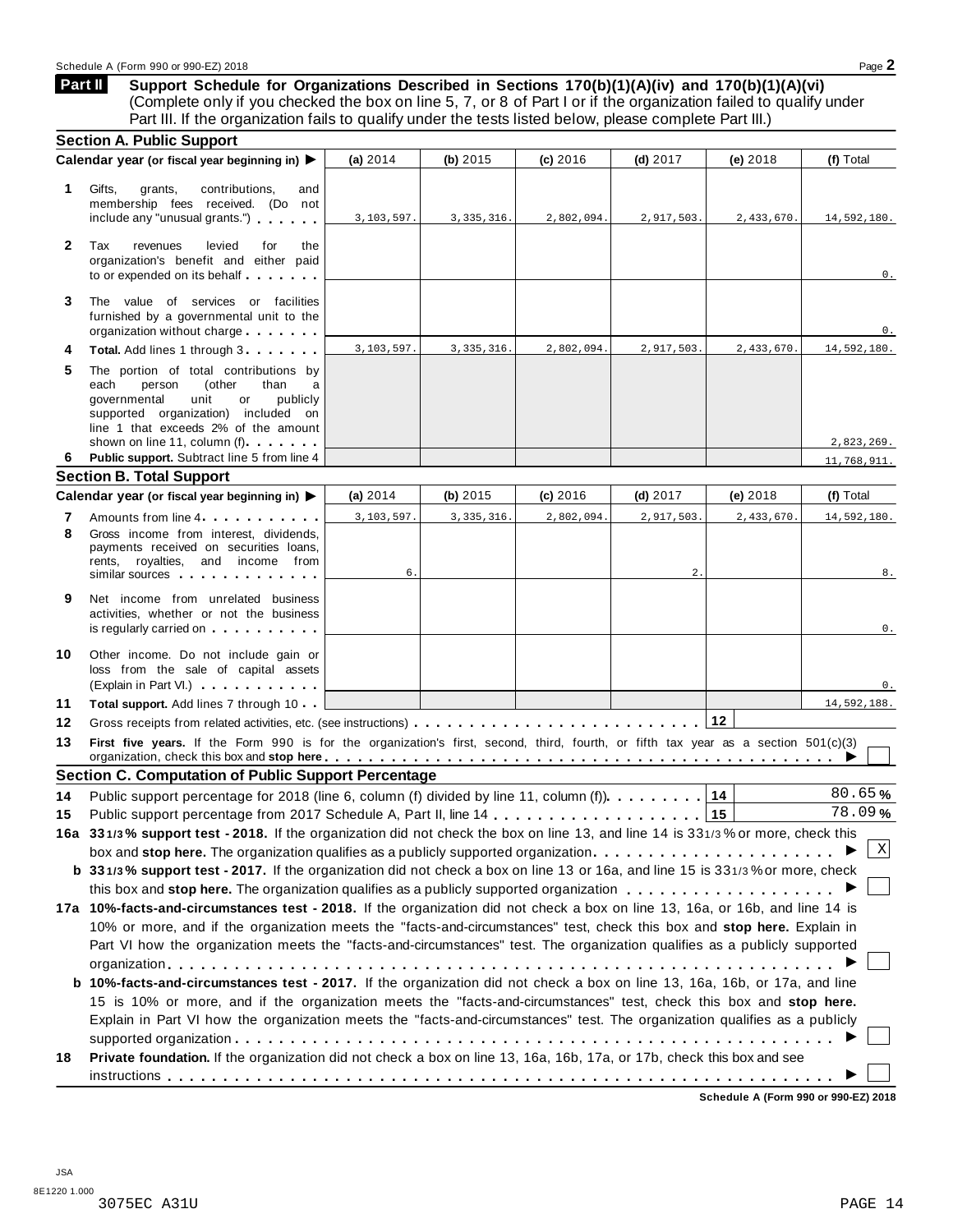## Schedule <sup>A</sup> (Form <sup>990</sup> or 990-EZ) <sup>2018</sup> Page **3**

#### **Support Schedule for Organizations Described in Section 509(a)(2) Part III**

(Complete only if you checked the box on line 10 of Part I or if the organization failed to qualify under Part II. If the organization fails to qualify under the tests listed below, please complete Part II.)

| 1 Gifts, grants, contributions, and membership fees<br>received. (Do not include any "unusual grants.")<br>Gross receipts from admissions, merchandise<br>sold or services performed, or facilities<br>furnished in any activity that is related to the<br>organization's tax-exempt purpose<br>Gross receipts from activities that are not an<br>unrelated trade or business under section 513 -<br>Tax<br>revenues<br>levied<br>for<br>the<br>organization's benefit and either paid to<br>or expended on its behalf <b>contained</b> by the set of the set of the set of the set of the set of the set of the set of the set of the set of the set of the set of the set of the set of the set of the set of the set of the s<br>The value of services or facilities<br>furnished by a governmental unit to the<br>organization without charge<br><b>Total.</b> Add lines 1 through 5<br>7a Amounts included on lines 1, 2, and 3<br>received from disqualified persons<br>Amounts included on lines 2 and 3<br>received from other than disqualified<br>persons that exceed the greater of \$5,000<br>or 1% of the amount on line 13 for the year<br>c Add lines $7a$ and $7b$<br><b>Public support.</b> (Subtract line 7c from<br>$line 6.)$ $\ldots$ $\ldots$ $\ldots$ $\ldots$ $\ldots$<br><b>Section B. Total Support</b><br>(a) $2014$<br>(b) 2015<br>$(c)$ 2016<br>(d) $2017$<br>$(e)$ 2018<br>(f) Total<br>Calendar year (or fiscal year beginning in) ▶<br>Amounts from line 6.<br>9<br>10a Gross income from interest, dividends,<br>payments received on securities loans,<br>rents, royalties, and income from similar<br>$sources$<br><b>b</b> Unrelated business taxable income (less<br>section 511 taxes) from businesses<br>acquired after June 30, 1975<br>c Add lines 10a and 10b<br>Net income from unrelated business<br>activities not included in line 10b,<br>whether or not the business is regularly<br>carried on each contract to the carried on<br>Other income. Do not include gain or<br>12<br>loss from the sale of capital assets<br>(Explain in Part VI.) <b>All Accords</b><br>Total support. (Add lines 9, 10c, 11,<br>and $12.$ ) $\cdots$ $\cdots$ $\cdots$ $\cdots$ $\cdots$<br>First five years. If the Form 990 is for the organization's first, second, third, fourth, or fifth tax year as a section 501(c)(3)<br><b>Section C. Computation of Public Support Percentage</b><br>Public support percentage for 2018 (line 8, column (f), divided by line 13, column (f) [1] [1] $\ldots$ [1] $\ldots$ [1] $\ldots$ [1] $\ldots$ [1] $\ldots$ [1] $\ldots$ [1] $\ldots$ [1] $\ldots$ [1] $\ldots$ [1] $\ldots$ [1] $\ldots$ [1] $\ldots$ [1] $\ldots$ [<br>15<br>Public support percentage from 2017 Schedule A, Part III, line 15.<br>16<br>Section D. Computation of Investment Income Percentage<br>%<br>17<br>Investment income percentage for 2018 (line 10c, column (f), divided by line 13, column (f)), $\ldots$ , , , , , , ,<br>%<br>18<br>18<br>19a 331/3% support tests - 2018. If the organization did not check the box on line 14, and line 15 is more than 331/3%, and line<br>17 is not more than 331/3%, check this box and stop here. The organization qualifies as a publicly supported organization<br><b>b</b> 331/3% support tests - 2017. If the organization did not check a box on line 14 or line 19a, and line 16 is more than 331/3%, and<br>line 18 is not more than 331/3%, check this box and stop here. The organization qualifies as a publicly supported organization<br>Private foundation. If the organization did not check a box on line 14, 19a, or 19b, check this box and see instructions ▶ |                  | Calendar year (or fiscal year beginning in) $\blacktriangleright$ | (a) 2014 | (b) $2015$ | (c) 2016 | $(d)$ 2017 | (e) 2018 | (f) Total |
|------------------------------------------------------------------------------------------------------------------------------------------------------------------------------------------------------------------------------------------------------------------------------------------------------------------------------------------------------------------------------------------------------------------------------------------------------------------------------------------------------------------------------------------------------------------------------------------------------------------------------------------------------------------------------------------------------------------------------------------------------------------------------------------------------------------------------------------------------------------------------------------------------------------------------------------------------------------------------------------------------------------------------------------------------------------------------------------------------------------------------------------------------------------------------------------------------------------------------------------------------------------------------------------------------------------------------------------------------------------------------------------------------------------------------------------------------------------------------------------------------------------------------------------------------------------------------------------------------------------------------------------------------------------------------------------------------------------------------------------------------------------------------------------------------------------------------------------------------------------------------------------------------------------------------------------------------------------------------------------------------------------------------------------------------------------------------------------------------------------------------------------------------------------------------------------------------------------------------------------------------------------------------------------------------------------------------------------------------------------------------------------------------------------------------------------------------------------------------------------------------------------------------------------------------------------------------------------------------------------------------------------------------------------------------------------------------------------------------------------------------------------------------------------------------------------------------------------------------------------------------------------------------------------------------------------------------------------------------------------------------------------------------------------------------------------------------------------------------------------------------------------------------------------------------------------------------------------------------------------------------------------------------------------------------------------------------------------------------------------------------------------------------------------------------------------------------------------------------------------------------------------------------------------------------------------------------------------------------------------------------------------------------------------------------------|------------------|-------------------------------------------------------------------|----------|------------|----------|------------|----------|-----------|
|                                                                                                                                                                                                                                                                                                                                                                                                                                                                                                                                                                                                                                                                                                                                                                                                                                                                                                                                                                                                                                                                                                                                                                                                                                                                                                                                                                                                                                                                                                                                                                                                                                                                                                                                                                                                                                                                                                                                                                                                                                                                                                                                                                                                                                                                                                                                                                                                                                                                                                                                                                                                                                                                                                                                                                                                                                                                                                                                                                                                                                                                                                                                                                                                                                                                                                                                                                                                                                                                                                                                                                                                                                                                                    |                  |                                                                   |          |            |          |            |          |           |
|                                                                                                                                                                                                                                                                                                                                                                                                                                                                                                                                                                                                                                                                                                                                                                                                                                                                                                                                                                                                                                                                                                                                                                                                                                                                                                                                                                                                                                                                                                                                                                                                                                                                                                                                                                                                                                                                                                                                                                                                                                                                                                                                                                                                                                                                                                                                                                                                                                                                                                                                                                                                                                                                                                                                                                                                                                                                                                                                                                                                                                                                                                                                                                                                                                                                                                                                                                                                                                                                                                                                                                                                                                                                                    |                  |                                                                   |          |            |          |            |          |           |
|                                                                                                                                                                                                                                                                                                                                                                                                                                                                                                                                                                                                                                                                                                                                                                                                                                                                                                                                                                                                                                                                                                                                                                                                                                                                                                                                                                                                                                                                                                                                                                                                                                                                                                                                                                                                                                                                                                                                                                                                                                                                                                                                                                                                                                                                                                                                                                                                                                                                                                                                                                                                                                                                                                                                                                                                                                                                                                                                                                                                                                                                                                                                                                                                                                                                                                                                                                                                                                                                                                                                                                                                                                                                                    | 2                |                                                                   |          |            |          |            |          |           |
|                                                                                                                                                                                                                                                                                                                                                                                                                                                                                                                                                                                                                                                                                                                                                                                                                                                                                                                                                                                                                                                                                                                                                                                                                                                                                                                                                                                                                                                                                                                                                                                                                                                                                                                                                                                                                                                                                                                                                                                                                                                                                                                                                                                                                                                                                                                                                                                                                                                                                                                                                                                                                                                                                                                                                                                                                                                                                                                                                                                                                                                                                                                                                                                                                                                                                                                                                                                                                                                                                                                                                                                                                                                                                    |                  |                                                                   |          |            |          |            |          |           |
|                                                                                                                                                                                                                                                                                                                                                                                                                                                                                                                                                                                                                                                                                                                                                                                                                                                                                                                                                                                                                                                                                                                                                                                                                                                                                                                                                                                                                                                                                                                                                                                                                                                                                                                                                                                                                                                                                                                                                                                                                                                                                                                                                                                                                                                                                                                                                                                                                                                                                                                                                                                                                                                                                                                                                                                                                                                                                                                                                                                                                                                                                                                                                                                                                                                                                                                                                                                                                                                                                                                                                                                                                                                                                    |                  |                                                                   |          |            |          |            |          |           |
|                                                                                                                                                                                                                                                                                                                                                                                                                                                                                                                                                                                                                                                                                                                                                                                                                                                                                                                                                                                                                                                                                                                                                                                                                                                                                                                                                                                                                                                                                                                                                                                                                                                                                                                                                                                                                                                                                                                                                                                                                                                                                                                                                                                                                                                                                                                                                                                                                                                                                                                                                                                                                                                                                                                                                                                                                                                                                                                                                                                                                                                                                                                                                                                                                                                                                                                                                                                                                                                                                                                                                                                                                                                                                    |                  |                                                                   |          |            |          |            |          |           |
|                                                                                                                                                                                                                                                                                                                                                                                                                                                                                                                                                                                                                                                                                                                                                                                                                                                                                                                                                                                                                                                                                                                                                                                                                                                                                                                                                                                                                                                                                                                                                                                                                                                                                                                                                                                                                                                                                                                                                                                                                                                                                                                                                                                                                                                                                                                                                                                                                                                                                                                                                                                                                                                                                                                                                                                                                                                                                                                                                                                                                                                                                                                                                                                                                                                                                                                                                                                                                                                                                                                                                                                                                                                                                    | 3                |                                                                   |          |            |          |            |          |           |
|                                                                                                                                                                                                                                                                                                                                                                                                                                                                                                                                                                                                                                                                                                                                                                                                                                                                                                                                                                                                                                                                                                                                                                                                                                                                                                                                                                                                                                                                                                                                                                                                                                                                                                                                                                                                                                                                                                                                                                                                                                                                                                                                                                                                                                                                                                                                                                                                                                                                                                                                                                                                                                                                                                                                                                                                                                                                                                                                                                                                                                                                                                                                                                                                                                                                                                                                                                                                                                                                                                                                                                                                                                                                                    |                  |                                                                   |          |            |          |            |          |           |
|                                                                                                                                                                                                                                                                                                                                                                                                                                                                                                                                                                                                                                                                                                                                                                                                                                                                                                                                                                                                                                                                                                                                                                                                                                                                                                                                                                                                                                                                                                                                                                                                                                                                                                                                                                                                                                                                                                                                                                                                                                                                                                                                                                                                                                                                                                                                                                                                                                                                                                                                                                                                                                                                                                                                                                                                                                                                                                                                                                                                                                                                                                                                                                                                                                                                                                                                                                                                                                                                                                                                                                                                                                                                                    | 4                |                                                                   |          |            |          |            |          |           |
|                                                                                                                                                                                                                                                                                                                                                                                                                                                                                                                                                                                                                                                                                                                                                                                                                                                                                                                                                                                                                                                                                                                                                                                                                                                                                                                                                                                                                                                                                                                                                                                                                                                                                                                                                                                                                                                                                                                                                                                                                                                                                                                                                                                                                                                                                                                                                                                                                                                                                                                                                                                                                                                                                                                                                                                                                                                                                                                                                                                                                                                                                                                                                                                                                                                                                                                                                                                                                                                                                                                                                                                                                                                                                    |                  |                                                                   |          |            |          |            |          |           |
|                                                                                                                                                                                                                                                                                                                                                                                                                                                                                                                                                                                                                                                                                                                                                                                                                                                                                                                                                                                                                                                                                                                                                                                                                                                                                                                                                                                                                                                                                                                                                                                                                                                                                                                                                                                                                                                                                                                                                                                                                                                                                                                                                                                                                                                                                                                                                                                                                                                                                                                                                                                                                                                                                                                                                                                                                                                                                                                                                                                                                                                                                                                                                                                                                                                                                                                                                                                                                                                                                                                                                                                                                                                                                    |                  |                                                                   |          |            |          |            |          |           |
|                                                                                                                                                                                                                                                                                                                                                                                                                                                                                                                                                                                                                                                                                                                                                                                                                                                                                                                                                                                                                                                                                                                                                                                                                                                                                                                                                                                                                                                                                                                                                                                                                                                                                                                                                                                                                                                                                                                                                                                                                                                                                                                                                                                                                                                                                                                                                                                                                                                                                                                                                                                                                                                                                                                                                                                                                                                                                                                                                                                                                                                                                                                                                                                                                                                                                                                                                                                                                                                                                                                                                                                                                                                                                    | 5                |                                                                   |          |            |          |            |          |           |
|                                                                                                                                                                                                                                                                                                                                                                                                                                                                                                                                                                                                                                                                                                                                                                                                                                                                                                                                                                                                                                                                                                                                                                                                                                                                                                                                                                                                                                                                                                                                                                                                                                                                                                                                                                                                                                                                                                                                                                                                                                                                                                                                                                                                                                                                                                                                                                                                                                                                                                                                                                                                                                                                                                                                                                                                                                                                                                                                                                                                                                                                                                                                                                                                                                                                                                                                                                                                                                                                                                                                                                                                                                                                                    |                  |                                                                   |          |            |          |            |          |           |
|                                                                                                                                                                                                                                                                                                                                                                                                                                                                                                                                                                                                                                                                                                                                                                                                                                                                                                                                                                                                                                                                                                                                                                                                                                                                                                                                                                                                                                                                                                                                                                                                                                                                                                                                                                                                                                                                                                                                                                                                                                                                                                                                                                                                                                                                                                                                                                                                                                                                                                                                                                                                                                                                                                                                                                                                                                                                                                                                                                                                                                                                                                                                                                                                                                                                                                                                                                                                                                                                                                                                                                                                                                                                                    |                  |                                                                   |          |            |          |            |          |           |
|                                                                                                                                                                                                                                                                                                                                                                                                                                                                                                                                                                                                                                                                                                                                                                                                                                                                                                                                                                                                                                                                                                                                                                                                                                                                                                                                                                                                                                                                                                                                                                                                                                                                                                                                                                                                                                                                                                                                                                                                                                                                                                                                                                                                                                                                                                                                                                                                                                                                                                                                                                                                                                                                                                                                                                                                                                                                                                                                                                                                                                                                                                                                                                                                                                                                                                                                                                                                                                                                                                                                                                                                                                                                                    | 6                |                                                                   |          |            |          |            |          |           |
|                                                                                                                                                                                                                                                                                                                                                                                                                                                                                                                                                                                                                                                                                                                                                                                                                                                                                                                                                                                                                                                                                                                                                                                                                                                                                                                                                                                                                                                                                                                                                                                                                                                                                                                                                                                                                                                                                                                                                                                                                                                                                                                                                                                                                                                                                                                                                                                                                                                                                                                                                                                                                                                                                                                                                                                                                                                                                                                                                                                                                                                                                                                                                                                                                                                                                                                                                                                                                                                                                                                                                                                                                                                                                    |                  |                                                                   |          |            |          |            |          |           |
|                                                                                                                                                                                                                                                                                                                                                                                                                                                                                                                                                                                                                                                                                                                                                                                                                                                                                                                                                                                                                                                                                                                                                                                                                                                                                                                                                                                                                                                                                                                                                                                                                                                                                                                                                                                                                                                                                                                                                                                                                                                                                                                                                                                                                                                                                                                                                                                                                                                                                                                                                                                                                                                                                                                                                                                                                                                                                                                                                                                                                                                                                                                                                                                                                                                                                                                                                                                                                                                                                                                                                                                                                                                                                    |                  |                                                                   |          |            |          |            |          |           |
|                                                                                                                                                                                                                                                                                                                                                                                                                                                                                                                                                                                                                                                                                                                                                                                                                                                                                                                                                                                                                                                                                                                                                                                                                                                                                                                                                                                                                                                                                                                                                                                                                                                                                                                                                                                                                                                                                                                                                                                                                                                                                                                                                                                                                                                                                                                                                                                                                                                                                                                                                                                                                                                                                                                                                                                                                                                                                                                                                                                                                                                                                                                                                                                                                                                                                                                                                                                                                                                                                                                                                                                                                                                                                    |                  |                                                                   |          |            |          |            |          |           |
|                                                                                                                                                                                                                                                                                                                                                                                                                                                                                                                                                                                                                                                                                                                                                                                                                                                                                                                                                                                                                                                                                                                                                                                                                                                                                                                                                                                                                                                                                                                                                                                                                                                                                                                                                                                                                                                                                                                                                                                                                                                                                                                                                                                                                                                                                                                                                                                                                                                                                                                                                                                                                                                                                                                                                                                                                                                                                                                                                                                                                                                                                                                                                                                                                                                                                                                                                                                                                                                                                                                                                                                                                                                                                    |                  |                                                                   |          |            |          |            |          |           |
|                                                                                                                                                                                                                                                                                                                                                                                                                                                                                                                                                                                                                                                                                                                                                                                                                                                                                                                                                                                                                                                                                                                                                                                                                                                                                                                                                                                                                                                                                                                                                                                                                                                                                                                                                                                                                                                                                                                                                                                                                                                                                                                                                                                                                                                                                                                                                                                                                                                                                                                                                                                                                                                                                                                                                                                                                                                                                                                                                                                                                                                                                                                                                                                                                                                                                                                                                                                                                                                                                                                                                                                                                                                                                    |                  |                                                                   |          |            |          |            |          |           |
|                                                                                                                                                                                                                                                                                                                                                                                                                                                                                                                                                                                                                                                                                                                                                                                                                                                                                                                                                                                                                                                                                                                                                                                                                                                                                                                                                                                                                                                                                                                                                                                                                                                                                                                                                                                                                                                                                                                                                                                                                                                                                                                                                                                                                                                                                                                                                                                                                                                                                                                                                                                                                                                                                                                                                                                                                                                                                                                                                                                                                                                                                                                                                                                                                                                                                                                                                                                                                                                                                                                                                                                                                                                                                    |                  |                                                                   |          |            |          |            |          |           |
|                                                                                                                                                                                                                                                                                                                                                                                                                                                                                                                                                                                                                                                                                                                                                                                                                                                                                                                                                                                                                                                                                                                                                                                                                                                                                                                                                                                                                                                                                                                                                                                                                                                                                                                                                                                                                                                                                                                                                                                                                                                                                                                                                                                                                                                                                                                                                                                                                                                                                                                                                                                                                                                                                                                                                                                                                                                                                                                                                                                                                                                                                                                                                                                                                                                                                                                                                                                                                                                                                                                                                                                                                                                                                    | 8                |                                                                   |          |            |          |            |          |           |
|                                                                                                                                                                                                                                                                                                                                                                                                                                                                                                                                                                                                                                                                                                                                                                                                                                                                                                                                                                                                                                                                                                                                                                                                                                                                                                                                                                                                                                                                                                                                                                                                                                                                                                                                                                                                                                                                                                                                                                                                                                                                                                                                                                                                                                                                                                                                                                                                                                                                                                                                                                                                                                                                                                                                                                                                                                                                                                                                                                                                                                                                                                                                                                                                                                                                                                                                                                                                                                                                                                                                                                                                                                                                                    |                  |                                                                   |          |            |          |            |          |           |
|                                                                                                                                                                                                                                                                                                                                                                                                                                                                                                                                                                                                                                                                                                                                                                                                                                                                                                                                                                                                                                                                                                                                                                                                                                                                                                                                                                                                                                                                                                                                                                                                                                                                                                                                                                                                                                                                                                                                                                                                                                                                                                                                                                                                                                                                                                                                                                                                                                                                                                                                                                                                                                                                                                                                                                                                                                                                                                                                                                                                                                                                                                                                                                                                                                                                                                                                                                                                                                                                                                                                                                                                                                                                                    |                  |                                                                   |          |            |          |            |          |           |
|                                                                                                                                                                                                                                                                                                                                                                                                                                                                                                                                                                                                                                                                                                                                                                                                                                                                                                                                                                                                                                                                                                                                                                                                                                                                                                                                                                                                                                                                                                                                                                                                                                                                                                                                                                                                                                                                                                                                                                                                                                                                                                                                                                                                                                                                                                                                                                                                                                                                                                                                                                                                                                                                                                                                                                                                                                                                                                                                                                                                                                                                                                                                                                                                                                                                                                                                                                                                                                                                                                                                                                                                                                                                                    |                  |                                                                   |          |            |          |            |          |           |
|                                                                                                                                                                                                                                                                                                                                                                                                                                                                                                                                                                                                                                                                                                                                                                                                                                                                                                                                                                                                                                                                                                                                                                                                                                                                                                                                                                                                                                                                                                                                                                                                                                                                                                                                                                                                                                                                                                                                                                                                                                                                                                                                                                                                                                                                                                                                                                                                                                                                                                                                                                                                                                                                                                                                                                                                                                                                                                                                                                                                                                                                                                                                                                                                                                                                                                                                                                                                                                                                                                                                                                                                                                                                                    |                  |                                                                   |          |            |          |            |          |           |
|                                                                                                                                                                                                                                                                                                                                                                                                                                                                                                                                                                                                                                                                                                                                                                                                                                                                                                                                                                                                                                                                                                                                                                                                                                                                                                                                                                                                                                                                                                                                                                                                                                                                                                                                                                                                                                                                                                                                                                                                                                                                                                                                                                                                                                                                                                                                                                                                                                                                                                                                                                                                                                                                                                                                                                                                                                                                                                                                                                                                                                                                                                                                                                                                                                                                                                                                                                                                                                                                                                                                                                                                                                                                                    |                  |                                                                   |          |            |          |            |          |           |
|                                                                                                                                                                                                                                                                                                                                                                                                                                                                                                                                                                                                                                                                                                                                                                                                                                                                                                                                                                                                                                                                                                                                                                                                                                                                                                                                                                                                                                                                                                                                                                                                                                                                                                                                                                                                                                                                                                                                                                                                                                                                                                                                                                                                                                                                                                                                                                                                                                                                                                                                                                                                                                                                                                                                                                                                                                                                                                                                                                                                                                                                                                                                                                                                                                                                                                                                                                                                                                                                                                                                                                                                                                                                                    |                  |                                                                   |          |            |          |            |          |           |
|                                                                                                                                                                                                                                                                                                                                                                                                                                                                                                                                                                                                                                                                                                                                                                                                                                                                                                                                                                                                                                                                                                                                                                                                                                                                                                                                                                                                                                                                                                                                                                                                                                                                                                                                                                                                                                                                                                                                                                                                                                                                                                                                                                                                                                                                                                                                                                                                                                                                                                                                                                                                                                                                                                                                                                                                                                                                                                                                                                                                                                                                                                                                                                                                                                                                                                                                                                                                                                                                                                                                                                                                                                                                                    |                  |                                                                   |          |            |          |            |          |           |
|                                                                                                                                                                                                                                                                                                                                                                                                                                                                                                                                                                                                                                                                                                                                                                                                                                                                                                                                                                                                                                                                                                                                                                                                                                                                                                                                                                                                                                                                                                                                                                                                                                                                                                                                                                                                                                                                                                                                                                                                                                                                                                                                                                                                                                                                                                                                                                                                                                                                                                                                                                                                                                                                                                                                                                                                                                                                                                                                                                                                                                                                                                                                                                                                                                                                                                                                                                                                                                                                                                                                                                                                                                                                                    |                  |                                                                   |          |            |          |            |          |           |
|                                                                                                                                                                                                                                                                                                                                                                                                                                                                                                                                                                                                                                                                                                                                                                                                                                                                                                                                                                                                                                                                                                                                                                                                                                                                                                                                                                                                                                                                                                                                                                                                                                                                                                                                                                                                                                                                                                                                                                                                                                                                                                                                                                                                                                                                                                                                                                                                                                                                                                                                                                                                                                                                                                                                                                                                                                                                                                                                                                                                                                                                                                                                                                                                                                                                                                                                                                                                                                                                                                                                                                                                                                                                                    |                  |                                                                   |          |            |          |            |          |           |
|                                                                                                                                                                                                                                                                                                                                                                                                                                                                                                                                                                                                                                                                                                                                                                                                                                                                                                                                                                                                                                                                                                                                                                                                                                                                                                                                                                                                                                                                                                                                                                                                                                                                                                                                                                                                                                                                                                                                                                                                                                                                                                                                                                                                                                                                                                                                                                                                                                                                                                                                                                                                                                                                                                                                                                                                                                                                                                                                                                                                                                                                                                                                                                                                                                                                                                                                                                                                                                                                                                                                                                                                                                                                                    |                  |                                                                   |          |            |          |            |          |           |
|                                                                                                                                                                                                                                                                                                                                                                                                                                                                                                                                                                                                                                                                                                                                                                                                                                                                                                                                                                                                                                                                                                                                                                                                                                                                                                                                                                                                                                                                                                                                                                                                                                                                                                                                                                                                                                                                                                                                                                                                                                                                                                                                                                                                                                                                                                                                                                                                                                                                                                                                                                                                                                                                                                                                                                                                                                                                                                                                                                                                                                                                                                                                                                                                                                                                                                                                                                                                                                                                                                                                                                                                                                                                                    |                  |                                                                   |          |            |          |            |          |           |
|                                                                                                                                                                                                                                                                                                                                                                                                                                                                                                                                                                                                                                                                                                                                                                                                                                                                                                                                                                                                                                                                                                                                                                                                                                                                                                                                                                                                                                                                                                                                                                                                                                                                                                                                                                                                                                                                                                                                                                                                                                                                                                                                                                                                                                                                                                                                                                                                                                                                                                                                                                                                                                                                                                                                                                                                                                                                                                                                                                                                                                                                                                                                                                                                                                                                                                                                                                                                                                                                                                                                                                                                                                                                                    | 11               |                                                                   |          |            |          |            |          |           |
|                                                                                                                                                                                                                                                                                                                                                                                                                                                                                                                                                                                                                                                                                                                                                                                                                                                                                                                                                                                                                                                                                                                                                                                                                                                                                                                                                                                                                                                                                                                                                                                                                                                                                                                                                                                                                                                                                                                                                                                                                                                                                                                                                                                                                                                                                                                                                                                                                                                                                                                                                                                                                                                                                                                                                                                                                                                                                                                                                                                                                                                                                                                                                                                                                                                                                                                                                                                                                                                                                                                                                                                                                                                                                    |                  |                                                                   |          |            |          |            |          |           |
|                                                                                                                                                                                                                                                                                                                                                                                                                                                                                                                                                                                                                                                                                                                                                                                                                                                                                                                                                                                                                                                                                                                                                                                                                                                                                                                                                                                                                                                                                                                                                                                                                                                                                                                                                                                                                                                                                                                                                                                                                                                                                                                                                                                                                                                                                                                                                                                                                                                                                                                                                                                                                                                                                                                                                                                                                                                                                                                                                                                                                                                                                                                                                                                                                                                                                                                                                                                                                                                                                                                                                                                                                                                                                    |                  |                                                                   |          |            |          |            |          |           |
|                                                                                                                                                                                                                                                                                                                                                                                                                                                                                                                                                                                                                                                                                                                                                                                                                                                                                                                                                                                                                                                                                                                                                                                                                                                                                                                                                                                                                                                                                                                                                                                                                                                                                                                                                                                                                                                                                                                                                                                                                                                                                                                                                                                                                                                                                                                                                                                                                                                                                                                                                                                                                                                                                                                                                                                                                                                                                                                                                                                                                                                                                                                                                                                                                                                                                                                                                                                                                                                                                                                                                                                                                                                                                    |                  |                                                                   |          |            |          |            |          |           |
|                                                                                                                                                                                                                                                                                                                                                                                                                                                                                                                                                                                                                                                                                                                                                                                                                                                                                                                                                                                                                                                                                                                                                                                                                                                                                                                                                                                                                                                                                                                                                                                                                                                                                                                                                                                                                                                                                                                                                                                                                                                                                                                                                                                                                                                                                                                                                                                                                                                                                                                                                                                                                                                                                                                                                                                                                                                                                                                                                                                                                                                                                                                                                                                                                                                                                                                                                                                                                                                                                                                                                                                                                                                                                    |                  |                                                                   |          |            |          |            |          |           |
|                                                                                                                                                                                                                                                                                                                                                                                                                                                                                                                                                                                                                                                                                                                                                                                                                                                                                                                                                                                                                                                                                                                                                                                                                                                                                                                                                                                                                                                                                                                                                                                                                                                                                                                                                                                                                                                                                                                                                                                                                                                                                                                                                                                                                                                                                                                                                                                                                                                                                                                                                                                                                                                                                                                                                                                                                                                                                                                                                                                                                                                                                                                                                                                                                                                                                                                                                                                                                                                                                                                                                                                                                                                                                    |                  |                                                                   |          |            |          |            |          |           |
|                                                                                                                                                                                                                                                                                                                                                                                                                                                                                                                                                                                                                                                                                                                                                                                                                                                                                                                                                                                                                                                                                                                                                                                                                                                                                                                                                                                                                                                                                                                                                                                                                                                                                                                                                                                                                                                                                                                                                                                                                                                                                                                                                                                                                                                                                                                                                                                                                                                                                                                                                                                                                                                                                                                                                                                                                                                                                                                                                                                                                                                                                                                                                                                                                                                                                                                                                                                                                                                                                                                                                                                                                                                                                    | 13               |                                                                   |          |            |          |            |          |           |
|                                                                                                                                                                                                                                                                                                                                                                                                                                                                                                                                                                                                                                                                                                                                                                                                                                                                                                                                                                                                                                                                                                                                                                                                                                                                                                                                                                                                                                                                                                                                                                                                                                                                                                                                                                                                                                                                                                                                                                                                                                                                                                                                                                                                                                                                                                                                                                                                                                                                                                                                                                                                                                                                                                                                                                                                                                                                                                                                                                                                                                                                                                                                                                                                                                                                                                                                                                                                                                                                                                                                                                                                                                                                                    |                  |                                                                   |          |            |          |            |          |           |
|                                                                                                                                                                                                                                                                                                                                                                                                                                                                                                                                                                                                                                                                                                                                                                                                                                                                                                                                                                                                                                                                                                                                                                                                                                                                                                                                                                                                                                                                                                                                                                                                                                                                                                                                                                                                                                                                                                                                                                                                                                                                                                                                                                                                                                                                                                                                                                                                                                                                                                                                                                                                                                                                                                                                                                                                                                                                                                                                                                                                                                                                                                                                                                                                                                                                                                                                                                                                                                                                                                                                                                                                                                                                                    | 14               |                                                                   |          |            |          |            |          |           |
|                                                                                                                                                                                                                                                                                                                                                                                                                                                                                                                                                                                                                                                                                                                                                                                                                                                                                                                                                                                                                                                                                                                                                                                                                                                                                                                                                                                                                                                                                                                                                                                                                                                                                                                                                                                                                                                                                                                                                                                                                                                                                                                                                                                                                                                                                                                                                                                                                                                                                                                                                                                                                                                                                                                                                                                                                                                                                                                                                                                                                                                                                                                                                                                                                                                                                                                                                                                                                                                                                                                                                                                                                                                                                    |                  |                                                                   |          |            |          |            |          |           |
|                                                                                                                                                                                                                                                                                                                                                                                                                                                                                                                                                                                                                                                                                                                                                                                                                                                                                                                                                                                                                                                                                                                                                                                                                                                                                                                                                                                                                                                                                                                                                                                                                                                                                                                                                                                                                                                                                                                                                                                                                                                                                                                                                                                                                                                                                                                                                                                                                                                                                                                                                                                                                                                                                                                                                                                                                                                                                                                                                                                                                                                                                                                                                                                                                                                                                                                                                                                                                                                                                                                                                                                                                                                                                    |                  |                                                                   |          |            |          |            |          |           |
|                                                                                                                                                                                                                                                                                                                                                                                                                                                                                                                                                                                                                                                                                                                                                                                                                                                                                                                                                                                                                                                                                                                                                                                                                                                                                                                                                                                                                                                                                                                                                                                                                                                                                                                                                                                                                                                                                                                                                                                                                                                                                                                                                                                                                                                                                                                                                                                                                                                                                                                                                                                                                                                                                                                                                                                                                                                                                                                                                                                                                                                                                                                                                                                                                                                                                                                                                                                                                                                                                                                                                                                                                                                                                    | 15               |                                                                   |          |            |          |            |          | %         |
|                                                                                                                                                                                                                                                                                                                                                                                                                                                                                                                                                                                                                                                                                                                                                                                                                                                                                                                                                                                                                                                                                                                                                                                                                                                                                                                                                                                                                                                                                                                                                                                                                                                                                                                                                                                                                                                                                                                                                                                                                                                                                                                                                                                                                                                                                                                                                                                                                                                                                                                                                                                                                                                                                                                                                                                                                                                                                                                                                                                                                                                                                                                                                                                                                                                                                                                                                                                                                                                                                                                                                                                                                                                                                    | 16               |                                                                   |          |            |          |            |          | %         |
|                                                                                                                                                                                                                                                                                                                                                                                                                                                                                                                                                                                                                                                                                                                                                                                                                                                                                                                                                                                                                                                                                                                                                                                                                                                                                                                                                                                                                                                                                                                                                                                                                                                                                                                                                                                                                                                                                                                                                                                                                                                                                                                                                                                                                                                                                                                                                                                                                                                                                                                                                                                                                                                                                                                                                                                                                                                                                                                                                                                                                                                                                                                                                                                                                                                                                                                                                                                                                                                                                                                                                                                                                                                                                    |                  |                                                                   |          |            |          |            |          |           |
|                                                                                                                                                                                                                                                                                                                                                                                                                                                                                                                                                                                                                                                                                                                                                                                                                                                                                                                                                                                                                                                                                                                                                                                                                                                                                                                                                                                                                                                                                                                                                                                                                                                                                                                                                                                                                                                                                                                                                                                                                                                                                                                                                                                                                                                                                                                                                                                                                                                                                                                                                                                                                                                                                                                                                                                                                                                                                                                                                                                                                                                                                                                                                                                                                                                                                                                                                                                                                                                                                                                                                                                                                                                                                    | 17               |                                                                   |          |            |          |            |          |           |
|                                                                                                                                                                                                                                                                                                                                                                                                                                                                                                                                                                                                                                                                                                                                                                                                                                                                                                                                                                                                                                                                                                                                                                                                                                                                                                                                                                                                                                                                                                                                                                                                                                                                                                                                                                                                                                                                                                                                                                                                                                                                                                                                                                                                                                                                                                                                                                                                                                                                                                                                                                                                                                                                                                                                                                                                                                                                                                                                                                                                                                                                                                                                                                                                                                                                                                                                                                                                                                                                                                                                                                                                                                                                                    |                  |                                                                   |          |            |          |            |          |           |
|                                                                                                                                                                                                                                                                                                                                                                                                                                                                                                                                                                                                                                                                                                                                                                                                                                                                                                                                                                                                                                                                                                                                                                                                                                                                                                                                                                                                                                                                                                                                                                                                                                                                                                                                                                                                                                                                                                                                                                                                                                                                                                                                                                                                                                                                                                                                                                                                                                                                                                                                                                                                                                                                                                                                                                                                                                                                                                                                                                                                                                                                                                                                                                                                                                                                                                                                                                                                                                                                                                                                                                                                                                                                                    |                  |                                                                   |          |            |          |            |          |           |
|                                                                                                                                                                                                                                                                                                                                                                                                                                                                                                                                                                                                                                                                                                                                                                                                                                                                                                                                                                                                                                                                                                                                                                                                                                                                                                                                                                                                                                                                                                                                                                                                                                                                                                                                                                                                                                                                                                                                                                                                                                                                                                                                                                                                                                                                                                                                                                                                                                                                                                                                                                                                                                                                                                                                                                                                                                                                                                                                                                                                                                                                                                                                                                                                                                                                                                                                                                                                                                                                                                                                                                                                                                                                                    |                  |                                                                   |          |            |          |            |          |           |
|                                                                                                                                                                                                                                                                                                                                                                                                                                                                                                                                                                                                                                                                                                                                                                                                                                                                                                                                                                                                                                                                                                                                                                                                                                                                                                                                                                                                                                                                                                                                                                                                                                                                                                                                                                                                                                                                                                                                                                                                                                                                                                                                                                                                                                                                                                                                                                                                                                                                                                                                                                                                                                                                                                                                                                                                                                                                                                                                                                                                                                                                                                                                                                                                                                                                                                                                                                                                                                                                                                                                                                                                                                                                                    |                  |                                                                   |          |            |          |            |          |           |
|                                                                                                                                                                                                                                                                                                                                                                                                                                                                                                                                                                                                                                                                                                                                                                                                                                                                                                                                                                                                                                                                                                                                                                                                                                                                                                                                                                                                                                                                                                                                                                                                                                                                                                                                                                                                                                                                                                                                                                                                                                                                                                                                                                                                                                                                                                                                                                                                                                                                                                                                                                                                                                                                                                                                                                                                                                                                                                                                                                                                                                                                                                                                                                                                                                                                                                                                                                                                                                                                                                                                                                                                                                                                                    |                  |                                                                   |          |            |          |            |          |           |
|                                                                                                                                                                                                                                                                                                                                                                                                                                                                                                                                                                                                                                                                                                                                                                                                                                                                                                                                                                                                                                                                                                                                                                                                                                                                                                                                                                                                                                                                                                                                                                                                                                                                                                                                                                                                                                                                                                                                                                                                                                                                                                                                                                                                                                                                                                                                                                                                                                                                                                                                                                                                                                                                                                                                                                                                                                                                                                                                                                                                                                                                                                                                                                                                                                                                                                                                                                                                                                                                                                                                                                                                                                                                                    |                  |                                                                   |          |            |          |            |          |           |
| Schedule A (Form 990 or 990-EZ) 2018<br>8E1221 1.000                                                                                                                                                                                                                                                                                                                                                                                                                                                                                                                                                                                                                                                                                                                                                                                                                                                                                                                                                                                                                                                                                                                                                                                                                                                                                                                                                                                                                                                                                                                                                                                                                                                                                                                                                                                                                                                                                                                                                                                                                                                                                                                                                                                                                                                                                                                                                                                                                                                                                                                                                                                                                                                                                                                                                                                                                                                                                                                                                                                                                                                                                                                                                                                                                                                                                                                                                                                                                                                                                                                                                                                                                               | 20<br><b>JSA</b> |                                                                   |          |            |          |            |          |           |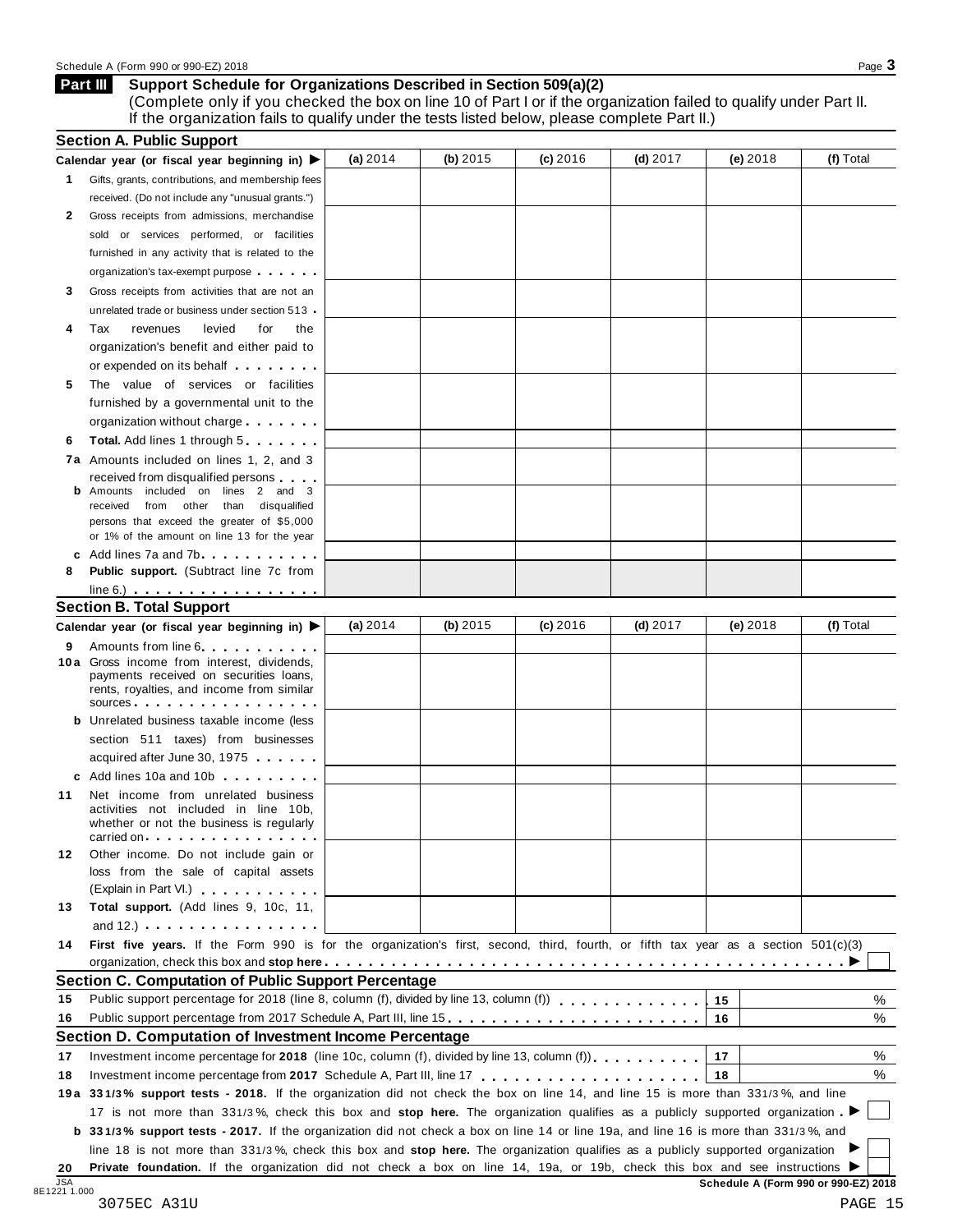#### **Part IV Supporting Organizations**

(Complete only if you checked a box in line 12 on Part I. If you checked 12a of Part I, complete Sections A and B. If you checked 12b of Part I, complete Sections A and C. If you checked 12c of Part I, complete Sections A, D, and E. If you checked 12d of Part I, complete Sections A and D, and complete Part V.)

### **Section A. All Supporting Organizations**

- **1** Are all of the organization's supported organizations listed by name in the organization's governing documents? *If "No," describe in Part VI how the supported organizations are designated. If designated by class or purpose, describe the designation. If historic and continuing relationship, explain.* **1**
- **2** Did the organization have any supported organization that does not have an IRS determination of status under section 509(a)(1) or (2)? *If"Yes," explain in Part VI how the organization determined that the supported organization was described in section 509(a)(1) or (2).*
- **3 a** Did the organization have a supported organization described in section 501(c)(4), (5), or (6)? *If "Yes," answer (b) and (c) below.*
- **b** Did the organization confirm that each supported organization qualified under section 501(c)(4), (5), or (6) and | satisfied the public support tests under section 509(a)(2)? *If "Yes," describe in Part VI when and how the organization made the determination.*
- **c** Did the organization ensure that all support to such organizations was used exclusively for section 170(c)(2)(B) purposes? *If"Yes," explain in Part VI what controls the organization put in place to ensure such use.*
- **4 a** Was any supported organization not organized in the United States ("foreign supported organization")? *If "Yes," and if you checked 12a or 12b in Part I, answer (b) and (c) below.*
- **b** Did the organization have ultimate control and discretion in deciding whether to make grants to the foreign | supported organization? *If "Yes," describe in Part VI how the organization had such control and discretion despite being controlled or supervised by or in connection with its supported organizations.*
- **c** Did the organization support any foreign supported organization that does not have an IRS determination | under sections 501(c)(3) and 509(a)(1) or (2)? *If "Yes," explain in Part VI what controls the organization used to ensure that all support to the foreign supported organization was used exclusively for section 170(c)(2)(B) purposes.*
- **5 a** Did the organization add, substitute, or remove any supported organizations during the tax year? *If "Yes,"* answer (b) and (c) below (if applicable). Also, provide detail in Part VI, including (i) the names and EIN *numbers of the supported organizations added, substituted, or removed; (ii) the reasons for each such action;* (iii) the authority under the organization's organizing document authorizing such action; and (iv) how the action *was accomplished (such as by amendment to the organizing document).*
- **b Type I or Type II only.** Was any added or substituted supported organization part of a class already designated in the organization's organizing document?
- **c Substitutions only.** Was the substitution the result of an event beyond the organization's control?
- **6** Did the organization provide support (whether in the form of grants or the provision of services or facilities) to anyone other than (i) its supported organizations, (ii) individuals that are part of the charitable class benefited by one or more of its supported organizations, or (iii) other supporting organizations that also support or benefit one or more of the filing organization's supported organizations? *If"Yes," provide detail in Part VI.*
- **7** Did the organization provide a grant, loan, compensation, or other similar payment to a substantial contributor (as defined in section 4958(c)(3)(C)), a family member of a substantial contributor, or a 35% controlled entity with regard to a substantial contributor? *If"Yes," complete Part I of Schedule L (Form 990 or 990-EZ).*
- **8** Did the organization make a loan to a disqualified person (as defined in section 4958) not described in line 7? *If "Yes," complete Part I of Schedule L (Form 990 or 990-EZ).*
- **9a** Was the organization controlled directly or indirectly at any time during the tax year by one or more | disqualified persons as defined in section 4946 (other than foundation managers and organizations described in section 509(a)(1) or (2))? *If"Yes," provide detail in Part VI.*
- **b** Did one or more disqualified persons (as defined in line 9a) hold a controlling interest in any entity in which | the supporting organization had an interest? *If"Yes," provide detail in Part VI.*
- **c** Did a disqualified person (as defined in line 9a) have an ownership interest in, or derive any personal benefit from, assets in which the supporting organization also had an interest? *If"Yes," provide detail in Part VI.*
- **10a** Was the organization subject to the excess business holdings rules of section 4943 because of section | 4943(f) (regarding certain Type II supporting organizations, and all Type III non-functionally integrated supporting organizations)? *If"Yes," answer 10b below.*
	- **b** Did the organization have any excess business holdings in the tax year? *(Use Schedule C, Form 4720, to determine whether the organization had excess business holdings.)*

**Yes No**

**2**

**3a**

**3b**

**3c**

**4a**

**4b**

**4c**

**5a**

**5b 5c**

**6**

**7**

**8**

**9a**

**9b**

**9c**

**10a**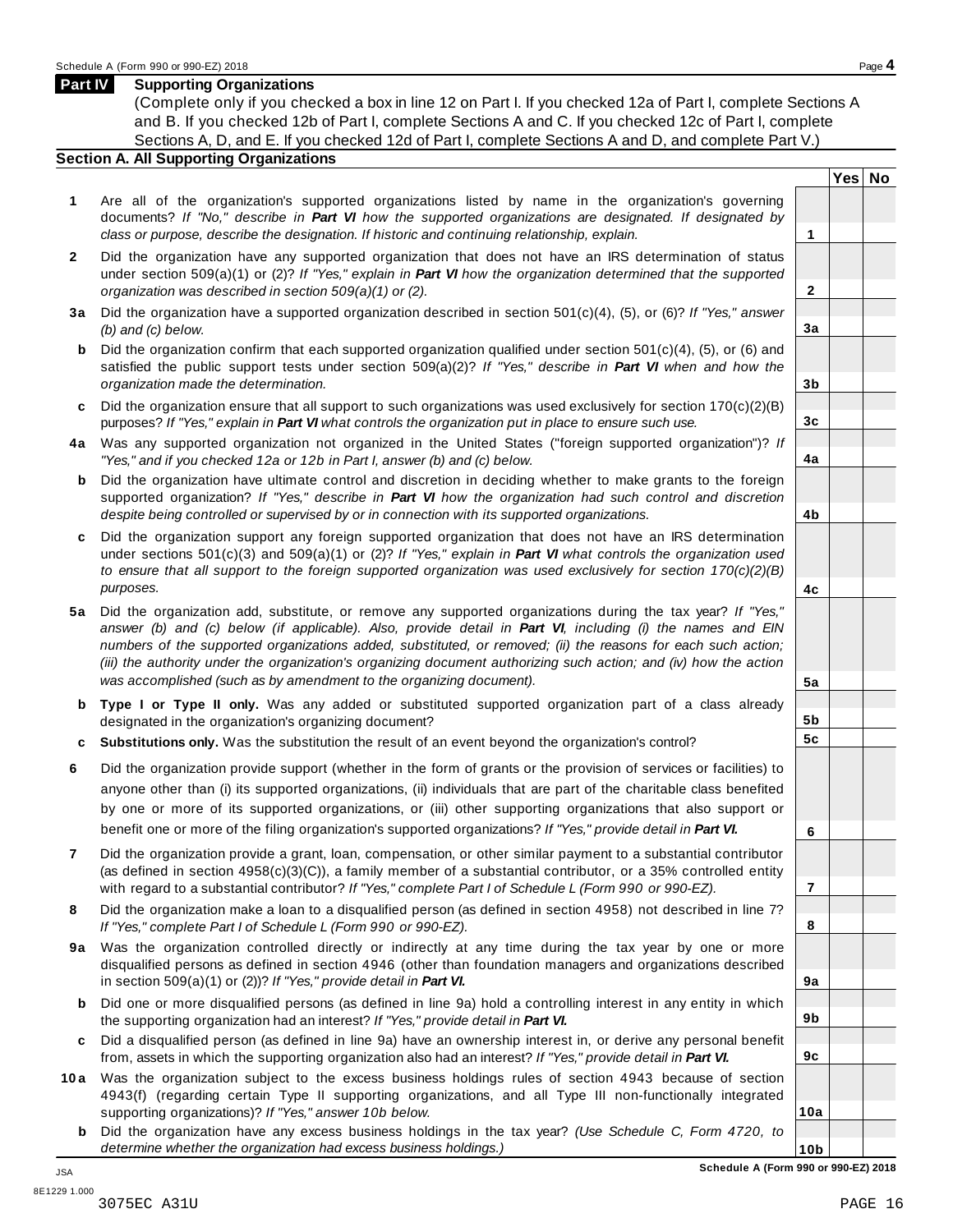|        | a A person who directly or indirectly controls, either alone or together with persons described in (b) and (c)                                                                                                                                                                                                                                                                                                                                                                                                                                                     |                      |        |  |
|--------|--------------------------------------------------------------------------------------------------------------------------------------------------------------------------------------------------------------------------------------------------------------------------------------------------------------------------------------------------------------------------------------------------------------------------------------------------------------------------------------------------------------------------------------------------------------------|----------------------|--------|--|
|        | below, the governing body of a supported organization?                                                                                                                                                                                                                                                                                                                                                                                                                                                                                                             | 11a                  |        |  |
|        | <b>b</b> A family member of a person described in (a) above?                                                                                                                                                                                                                                                                                                                                                                                                                                                                                                       | 11 <sub>b</sub>      |        |  |
|        | c A 35% controlled entity of a person described in (a) or (b) above? If "Yes" to a, b, or c, provide detail in Part VI.                                                                                                                                                                                                                                                                                                                                                                                                                                            | 11c                  |        |  |
|        | <b>Section B. Type I Supporting Organizations</b>                                                                                                                                                                                                                                                                                                                                                                                                                                                                                                                  |                      |        |  |
|        |                                                                                                                                                                                                                                                                                                                                                                                                                                                                                                                                                                    |                      | Yes No |  |
| 1      | Did the directors, trustees, or membership of one or more supported organizations have the power to<br>regularly appoint or elect at least a majority of the organization's directors or trustees at all times during the<br>tax year? If "No," describe in Part VI how the supported organization(s) effectively operated, supervised, or<br>controlled the organization's activities. If the organization had more than one supported organization,<br>describe how the powers to appoint and/or remove directors or trustees were allocated among the supported |                      |        |  |
| 2      | organizations and what conditions or restrictions, if any, applied to such powers during the tax year.<br>Did the organization operate for the benefit of any supported organization other than the supported                                                                                                                                                                                                                                                                                                                                                      | 1                    |        |  |
|        | organization(s) that operated, supervised, or controlled the supporting organization? If "Yes," explain in Part<br>VI how providing such benefit carried out the purposes of the supported organization(s) that operated,<br>supervised, or controlled the supporting organization.                                                                                                                                                                                                                                                                                | $\mathbf 2$          |        |  |
|        | <b>Section C. Type II Supporting Organizations</b>                                                                                                                                                                                                                                                                                                                                                                                                                                                                                                                 |                      |        |  |
|        |                                                                                                                                                                                                                                                                                                                                                                                                                                                                                                                                                                    |                      | Yes No |  |
| 1      | Were a majority of the organization's directors or trustees during the tax year also a majority of the directors<br>or trustees of each of the organization's supported organization(s)? If "No," describe in Part VI how control<br>or management of the supporting organization was vested in the same persons that controlled or managed<br>the supported organization(s).                                                                                                                                                                                      | 1                    |        |  |
|        | Section D. All Type III Supporting Organizations                                                                                                                                                                                                                                                                                                                                                                                                                                                                                                                   |                      |        |  |
|        |                                                                                                                                                                                                                                                                                                                                                                                                                                                                                                                                                                    |                      | Yes No |  |
| 1      | Did the organization provide to each of its supported organizations, by the last day of the fifth month of the<br>organization's tax year, (i) a written notice describing the type and amount of support provided during the prior<br>tax year, (ii) a copy of the Form 990 that was most recently filed as of the date of notification, and (iii) copies of<br>the organization's governing documents in effect on the date of notification, to the extent not previously<br>provided?                                                                           | 1                    |        |  |
| 2      | Were any of the organization's officers, directors, or trustees either (i) appointed or elected by the supported<br>organization(s) or (ii) serving on the governing body of a supported organization? If "No," explain in Part VI how<br>the organization maintained a close and continuous working relationship with the supported organization(s).                                                                                                                                                                                                              | $\mathbf{2}$         |        |  |
| 3      | By reason of the relationship described in (2), did the organization's supported organizations have a<br>significant voice in the organization's investment policies and in directing the use of the organization's<br>income or assets at all times during the tax year? If "Yes," describe in Part VI the role the organization's<br>supported organizations played in this regard.                                                                                                                                                                              | 3                    |        |  |
|        | Section E. Type III Functionally Integrated Supporting Organizations                                                                                                                                                                                                                                                                                                                                                                                                                                                                                               |                      |        |  |
| 1      | Check the box next to the method that the organization used to satisfy the Integral Part Test during the year (see instructions).                                                                                                                                                                                                                                                                                                                                                                                                                                  |                      |        |  |
| b<br>C | The organization satisfied the Activities Test. Complete line 2 below.<br>The organization is the parent of each of its supported organizations. Complete line 3 below.<br>The organization supported a governmental entity. Describe in Part VI how you supported a government entity (see instructions).                                                                                                                                                                                                                                                         |                      |        |  |
| 2      | Activities Test. Answer (a) and (b) below.                                                                                                                                                                                                                                                                                                                                                                                                                                                                                                                         |                      | Yes No |  |
| a      | Did substantially all of the organization's activities during the tax year directly further the exempt purposes of<br>the supported organization(s) to which the organization was responsive? If "Yes," then in Part VI identify<br>those supported organizations and explain how these activities directly furthered their exempt purposes,                                                                                                                                                                                                                       |                      |        |  |
|        | how the organization was responsive to those supported organizations, and how the organization determined                                                                                                                                                                                                                                                                                                                                                                                                                                                          |                      |        |  |
| b      | that these activities constituted substantially all of its activities.<br>Did the activities described in (a) constitute activities that, but for the organization's involvement, one or more<br>of the organization's supported organization(s) would have been engaged in? If "Yes," explain in Part VI the                                                                                                                                                                                                                                                      | 2a                   |        |  |
|        | reasons for the organization's position that its supported organization(s) would have engaged in these<br>activities but for the organization's involvement.                                                                                                                                                                                                                                                                                                                                                                                                       | 2 <sub>b</sub>       |        |  |
| 3<br>a | Parent of Supported Organizations. Answer (a) and (b) below.<br>Did the organization have the power to regularly appoint or elect a majority of the officers, directors, or                                                                                                                                                                                                                                                                                                                                                                                        |                      |        |  |
| b      | trustees of each of the supported organizations? Provide details in Part VI.<br>Did the organization exercise a substantial degree of direction over the policies, programs, and activities of each<br>of its supported organizations? If "Yes," describe in Part VI the role played by the organization in this regard.                                                                                                                                                                                                                                           | 3a<br>3 <sub>b</sub> |        |  |

**Part IV Supporting Organizations** *(continued)*

**11** Has the organization accepted a gift or contribution from any of the following persons?

**Yes No**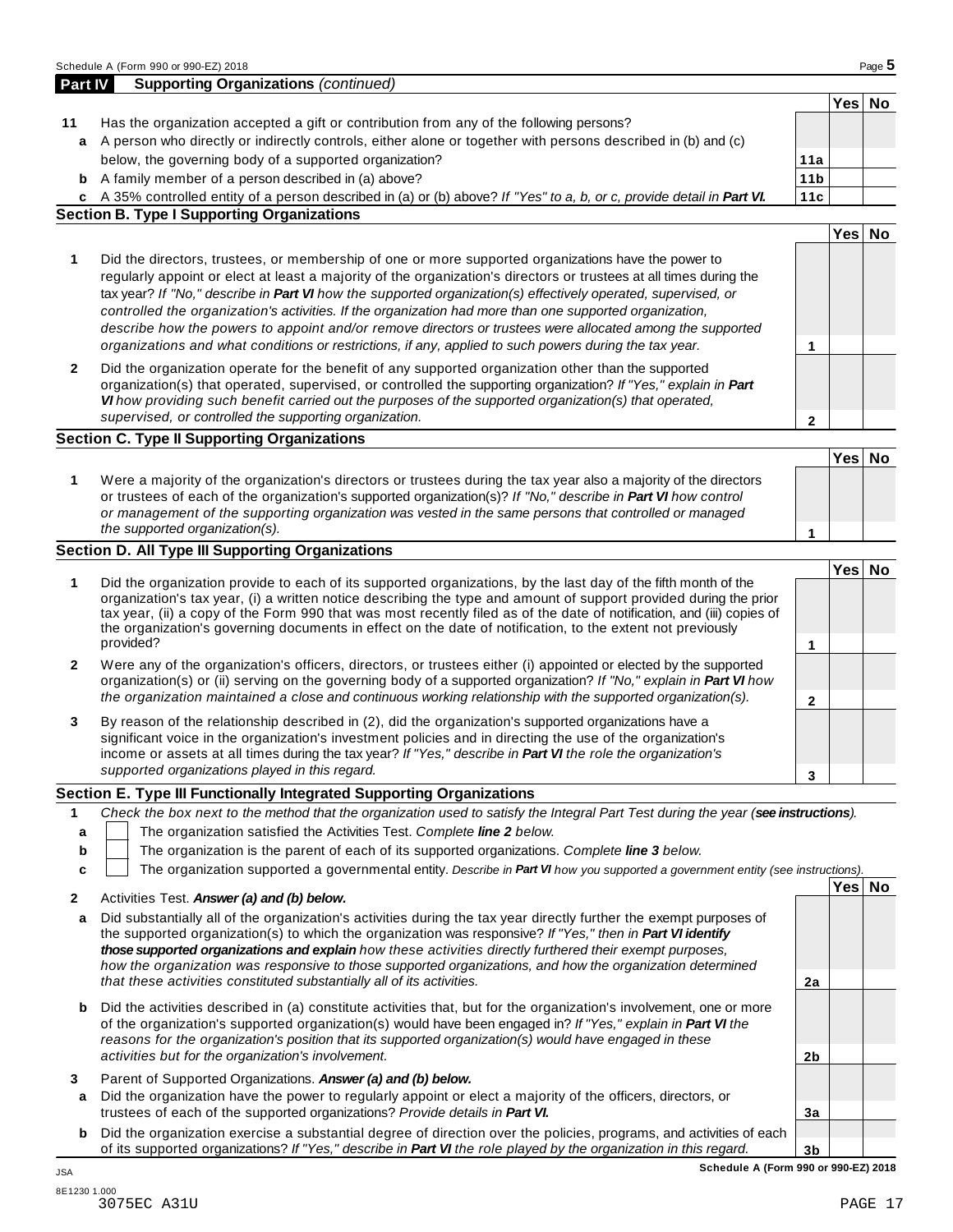| SCILEDULE A TEQUIT 990 OF 990-EZ ZUTO<br>Part V<br>Type III Non-Functionally Integrated 509(a)(3) Supporting Organizations                                                                                       |                         |                                | raye v                         |
|------------------------------------------------------------------------------------------------------------------------------------------------------------------------------------------------------------------|-------------------------|--------------------------------|--------------------------------|
| Check here if the organization satisfied the Integral Part Test as a qualifying trust on Nov. 20, 1970 (explain in Part VI). See<br>$\mathbf 1$                                                                  |                         |                                |                                |
| instructions. All other Type III non-functionally integrated supporting organizations must complete Sections A through E.                                                                                        |                         |                                |                                |
| <b>Section A - Adjusted Net Income</b>                                                                                                                                                                           | (A) Prior Year          | (B) Current Year<br>(optional) |                                |
| 1 Net short-term capital gain                                                                                                                                                                                    | $\mathbf{1}$            |                                |                                |
| 2 Recoveries of prior-year distributions                                                                                                                                                                         | $\mathbf{2}$            |                                |                                |
| 3 Other gross income (see instructions)                                                                                                                                                                          | 3                       |                                |                                |
| 4 Add lines 1 through 3.                                                                                                                                                                                         | 4                       |                                |                                |
| 5 Depreciation and depletion                                                                                                                                                                                     | 5                       |                                |                                |
| 6 Portion of operating expenses paid or incurred for production or<br>collection of gross income or for management, conservation, or<br>maintenance of property held for production of income (see instructions) | 6                       |                                |                                |
| 7 Other expenses (see instructions)                                                                                                                                                                              | $\overline{7}$          |                                |                                |
| 8 Adjusted Net Income (subtract lines 5, 6, and 7 from line 4)                                                                                                                                                   | 8                       |                                |                                |
| <b>Section B - Minimum Asset Amount</b>                                                                                                                                                                          |                         | (A) Prior Year                 | (B) Current Year<br>(optional) |
| 1 Aggregate fair market value of all non-exempt-use assets (see<br>instructions for short tax year or assets held for part of year):                                                                             |                         |                                |                                |
| a Average monthly value of securities                                                                                                                                                                            | 1a                      |                                |                                |
| <b>b</b> Average monthly cash balances                                                                                                                                                                           | 1 <sub>b</sub>          |                                |                                |
| c Fair market value of other non-exempt-use assets                                                                                                                                                               | 1 <sub>c</sub>          |                                |                                |
| d Total (add lines 1a, 1b, and 1c)                                                                                                                                                                               | 1 <sub>d</sub>          |                                |                                |
| e Discount claimed for blockage or other<br>factors (explain in detail in Part VI):                                                                                                                              |                         |                                |                                |
| 2 Acquisition indebtedness applicable to non-exempt-use assets                                                                                                                                                   | $\mathbf{2}$            |                                |                                |
| 3 Subtract line 2 from line 1d.                                                                                                                                                                                  | 3                       |                                |                                |
| 4 Cash deemed held for exempt use. Enter 1-1/2% of line 3 (for greater amount,<br>see instructions).                                                                                                             | 4                       |                                |                                |
| 5 Net value of non-exempt-use assets (subtract line 4 from line 3)                                                                                                                                               | 5                       |                                |                                |
| 6 Multiply line 5 by .035.                                                                                                                                                                                       | 6                       |                                |                                |
| 7 Recoveries of prior-year distributions                                                                                                                                                                         | $\overline{7}$          |                                |                                |
| 8 Minimum Asset Amount (add line 7 to line 6)                                                                                                                                                                    | 8                       |                                |                                |
| <b>Section C - Distributable Amount</b>                                                                                                                                                                          |                         |                                | <b>Current Year</b>            |
| 1 Adjusted net income for prior year (from Section A, line 8, Column A)                                                                                                                                          | 1                       |                                |                                |
| 2 Enter 85% of line 1.                                                                                                                                                                                           | $\overline{\mathbf{2}}$ |                                |                                |
| 3 Minimum asset amount for prior year (from Section B, line 8, Column A)                                                                                                                                         | 3                       |                                |                                |
| 4 Enter greater of line 2 or line 3.                                                                                                                                                                             | 4                       |                                |                                |
| 5 Income tax imposed in prior year                                                                                                                                                                               | 5                       |                                |                                |
| 6 Distributable Amount. Subtract line 5 from line 4, unless subject to<br>emergency temporary reduction (see instructions).                                                                                      | 6                       |                                |                                |

**7** Check here if the current year is the organization's first as a non-functionally integrated Type III supporting organization (see instructions).

**Schedule A (Form 990 or 990-EZ) 2018**

Schedule <sup>A</sup> (Form <sup>990</sup> or 990-EZ) <sup>2018</sup> Page **6**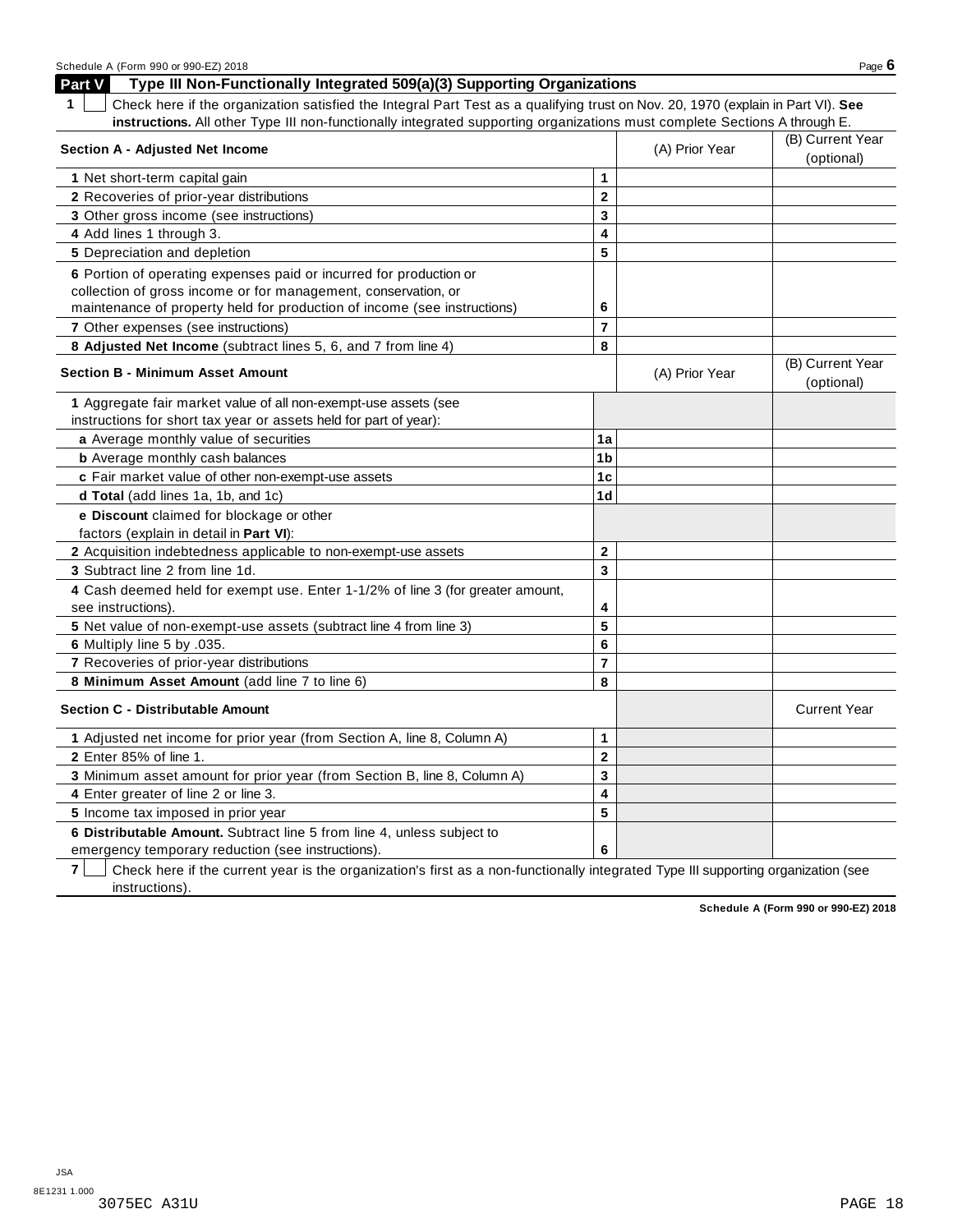|                | Schedule A (Form 990 or 990-EZ) 2018                                                       |                                    |                                               | Page 7                                           |
|----------------|--------------------------------------------------------------------------------------------|------------------------------------|-----------------------------------------------|--------------------------------------------------|
| Part V         | Type III Non-Functionally Integrated 509(a)(3) Supporting Organizations (continued)        |                                    |                                               |                                                  |
|                | <b>Section D - Distributions</b>                                                           |                                    |                                               | <b>Current Year</b>                              |
| 1              | Amounts paid to supported organizations to accomplish exempt purposes                      |                                    |                                               |                                                  |
| $\mathbf{2}$   | Amounts paid to perform activity that directly furthers exempt purposes of supported       |                                    |                                               |                                                  |
|                | organizations, in excess of income from activity                                           |                                    |                                               |                                                  |
| 3              | Administrative expenses paid to accomplish exempt purposes of supported organizations      |                                    |                                               |                                                  |
| 4              | Amounts paid to acquire exempt-use assets                                                  |                                    |                                               |                                                  |
| 5              | Qualified set-aside amounts (prior IRS approval required)                                  |                                    |                                               |                                                  |
| 6              | Other distributions (describe in Part VI). See instructions.                               |                                    |                                               |                                                  |
| 7              | Total annual distributions. Add lines 1 through 6.                                         |                                    |                                               |                                                  |
| 8              | Distributions to attentive supported organizations to which the organization is responsive |                                    |                                               |                                                  |
|                | (provide details in Part VI). See instructions.                                            |                                    |                                               |                                                  |
| 9              | Distributable amount for 2018 from Section C, line 6                                       |                                    |                                               |                                                  |
| 10             | Line 8 amount divided by line 9 amount                                                     |                                    |                                               |                                                  |
|                | Section E - Distribution Allocations (see instructions)                                    | (i)<br><b>Excess Distributions</b> | (ii)<br><b>Underdistributions</b><br>Pre-2018 | (iii)<br><b>Distributable</b><br>Amount for 2018 |
| 1              | Distributable amount for 2018 from Section C, line 6                                       |                                    |                                               |                                                  |
| $\mathbf{2}$   | Underdistributions, if any, for years prior to 2018                                        |                                    |                                               |                                                  |
|                | (reasonable cause required - explain in Part VI). See                                      |                                    |                                               |                                                  |
|                | instructions.                                                                              |                                    |                                               |                                                  |
| 3              | Excess distributions carryover, if any, to 2018                                            |                                    |                                               |                                                  |
| a              | From 2013 $\frac{1}{\sqrt{1-\frac{1}{2}}}\$                                                |                                    |                                               |                                                  |
| b              |                                                                                            |                                    |                                               |                                                  |
| c              | From 2015                                                                                  |                                    |                                               |                                                  |
| d              | $From 2016$                                                                                |                                    |                                               |                                                  |
| е              | From 2017                                                                                  |                                    |                                               |                                                  |
| f              | Total of lines 3a through e                                                                |                                    |                                               |                                                  |
| g              | Applied to underdistributions of prior years                                               |                                    |                                               |                                                  |
| h              | Applied to 2018 distributable amount                                                       |                                    |                                               |                                                  |
| j.             | Carryover from 2013 not applied (see instructions)                                         |                                    |                                               |                                                  |
|                | Remainder. Subtract lines 3g, 3h, and 3i from 3f.                                          |                                    |                                               |                                                  |
| 4              | Distributions for 2018 from                                                                |                                    |                                               |                                                  |
|                | Section D, line 7:<br>\$                                                                   |                                    |                                               |                                                  |
| а              | Applied to underdistributions of prior years                                               |                                    |                                               |                                                  |
| b              | Applied to 2018 distributable amount                                                       |                                    |                                               |                                                  |
|                | Remainder. Subtract lines 4a and 4b from 4.                                                |                                    |                                               |                                                  |
| 5              | Remaining underdistributions for years prior to 2018, if                                   |                                    |                                               |                                                  |
|                | any. Subtract lines 3g and 4a from line 2. For result                                      |                                    |                                               |                                                  |
|                | greater than zero, explain in Part VI. See instructions.                                   |                                    |                                               |                                                  |
| 6              | Remaining underdistributions for 2018. Subtract lines 3h                                   |                                    |                                               |                                                  |
|                | and 4b from line 1. For result greater than zero, explain in                               |                                    |                                               |                                                  |
|                | Part VI. See instructions.                                                                 |                                    |                                               |                                                  |
| $\overline{7}$ | Excess distributions carryover to 2019. Add lines 3j                                       |                                    |                                               |                                                  |
|                | and 4c.                                                                                    |                                    |                                               |                                                  |
| 8              | Breakdown of line 7:                                                                       |                                    |                                               |                                                  |
| a              | Excess from 2014                                                                           |                                    |                                               |                                                  |
| b              | Excess from 2015                                                                           |                                    |                                               |                                                  |
| c              | Excess from 2016                                                                           |                                    |                                               |                                                  |
| d              | Excess from 2017                                                                           |                                    |                                               |                                                  |
| е              | Excess from 2018                                                                           |                                    |                                               |                                                  |

**Schedule A (Form 990 or 990-EZ) 2018**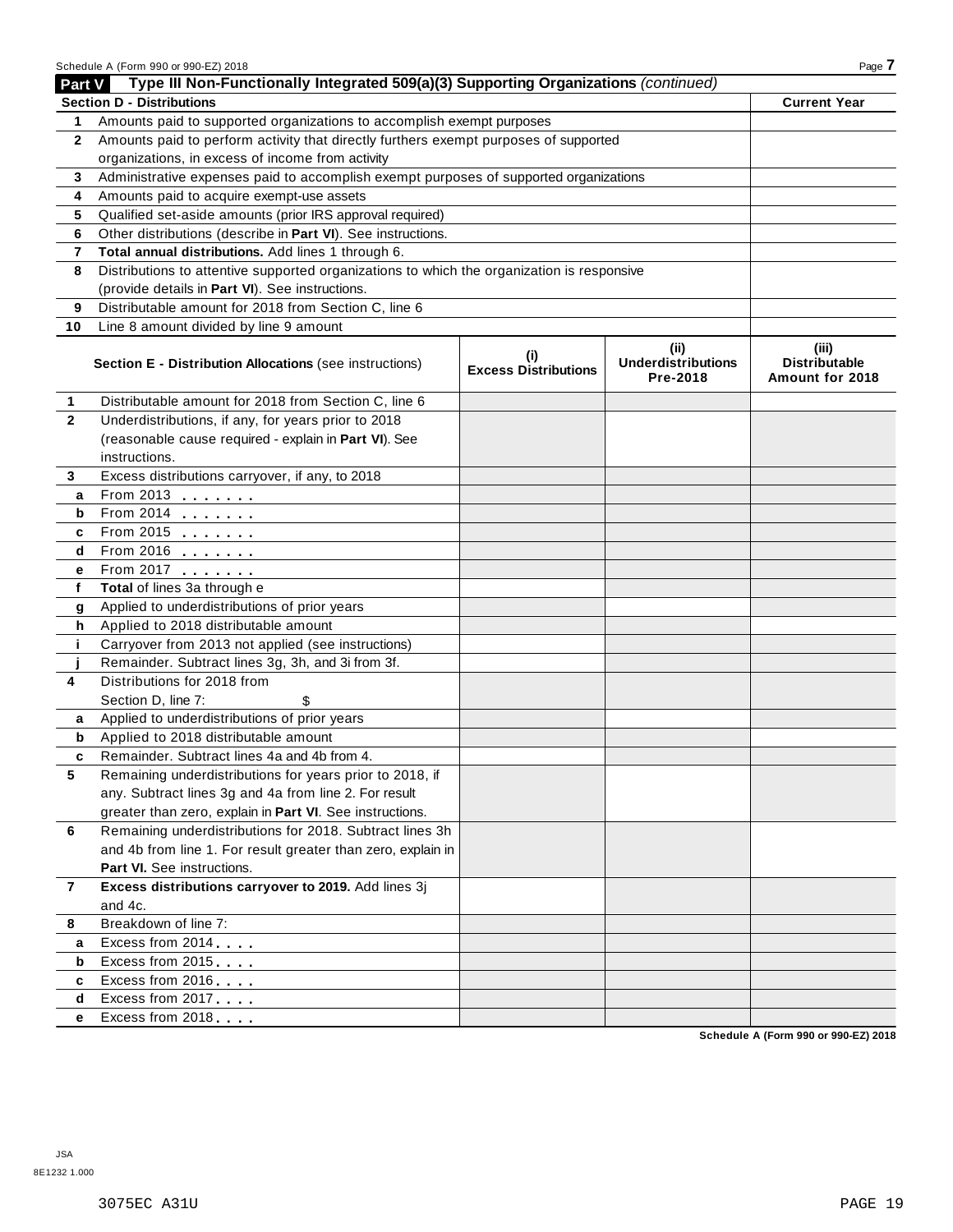| <b>SCHEDULE D</b> |  |
|-------------------|--|
| (Form 990)        |  |

# CHEDULE D<br>
Supplemental Financial Statements<br>
Supplemental Financial Statements<br>
Supplemental Financial Statements<br>
Part IV, line 6, 7, 8, 9, 10, 11a, 11b, 11c, 11d, 11e, 11f, 12a, or 12b.

Department of the Treasury **I Attach 1990.** The S. 7, 8, 9, 10, 11a, 11b, 11c, 11d, 11e, 11f, 12a, or 12b.<br> **Department of the Treasury Inches Containery Containery Containery Containery Containery Containery** 

**Example 1 Bondard Cheffers and Cheffers and Severice Internal Revenue Service I Consumption Consumption instructions and the latest information.<br>Inspection Inspection Instructions and the latest information.<br>Inspection I** 

|    | Name of the organization                                                                                                                                                                                                       |                         | <b>Employer identification number</b>              |
|----|--------------------------------------------------------------------------------------------------------------------------------------------------------------------------------------------------------------------------------|-------------------------|----------------------------------------------------|
|    | CARRINGTON CHARITABLE FOUNDATION, INC                                                                                                                                                                                          |                         | 27-2073758                                         |
|    | Organizations Maintaining Donor Advised Funds or Other Similar Funds or Accounts.<br>Part I                                                                                                                                    |                         |                                                    |
|    | Complete if the organization answered "Yes" on Form 990, Part IV, line 6.                                                                                                                                                      |                         |                                                    |
|    |                                                                                                                                                                                                                                | (a) Donor advised funds | (b) Funds and other accounts                       |
| 1  | Total number at end of year <b>container</b> Total number                                                                                                                                                                      |                         |                                                    |
| 2  | Aggregate value of contributions to (during year)                                                                                                                                                                              |                         |                                                    |
| 3  | Aggregate value of grants from (during year)                                                                                                                                                                                   |                         |                                                    |
| 4  | Aggregate value at end of year                                                                                                                                                                                                 |                         |                                                    |
| 5  | Did the organization inform all donors and donor advisors in writing that the assets held in donor advised                                                                                                                     |                         |                                                    |
|    | funds are the organization's property, subject to the organization's exclusive legal control?                                                                                                                                  |                         | <b>Yes</b><br>No                                   |
| 6  | Did the organization inform all grantees, donors, and donor advisors in writing that grant funds can be used                                                                                                                   |                         |                                                    |
|    | only for charitable purposes and not for the benefit of the donor or donor advisor, or for any other purpose                                                                                                                   |                         |                                                    |
|    |                                                                                                                                                                                                                                |                         | Yes<br><b>No</b>                                   |
|    | Part II<br><b>Conservation Easements.</b>                                                                                                                                                                                      |                         |                                                    |
|    | Complete if the organization answered "Yes" on Form 990, Part IV, line 7.                                                                                                                                                      |                         |                                                    |
| 1  | Purpose(s) of conservation easements held by the organization (check all that apply).                                                                                                                                          |                         |                                                    |
|    | Preservation of land for public use (e.g., recreation or education)                                                                                                                                                            |                         | Preservation of a historically important land area |
|    | Protection of natural habitat                                                                                                                                                                                                  |                         | Preservation of a certified historic structure     |
|    |                                                                                                                                                                                                                                |                         |                                                    |
|    | Preservation of open space                                                                                                                                                                                                     |                         |                                                    |
| 2  | Complete lines 2a through 2d if the organization held a qualified conservation contribution in the form of a conservation<br>easement on the last day of the tax year.                                                         |                         | Held at the End of the Tax Year                    |
|    |                                                                                                                                                                                                                                |                         |                                                    |
| a  |                                                                                                                                                                                                                                |                         | 2a                                                 |
| b  |                                                                                                                                                                                                                                |                         | 2b                                                 |
| с  | Number of conservation easements on a certified historic structure included in (a)                                                                                                                                             |                         | 2 <sub>c</sub>                                     |
| d  | Number of conservation easements included in (c) acquired after 7/25/06, and not on a                                                                                                                                          |                         |                                                    |
|    | historic structure listed in the National Register                                                                                                                                                                             |                         | 2d                                                 |
| 3  | Number of conservation easements modified, transferred, released, extinguished, or terminated by the organization during the                                                                                                   |                         |                                                    |
|    | tax year $\blacktriangleright$                                                                                                                                                                                                 |                         |                                                    |
| 4  | Number of states where property subject to conservation easement is located $\blacktriangleright$ ___                                                                                                                          |                         |                                                    |
| 5  | Does the organization have a written policy regarding the periodic monitoring, inspection, handling of                                                                                                                         |                         |                                                    |
|    | violations, and enforcement of the conservation easements it holds?                                                                                                                                                            |                         | <b>No</b><br>Yes                                   |
| 6  | Staff and volunteer hours devoted to monitoring, inspecting, handling of violations, and enforcing conservation easements during the year                                                                                      |                         |                                                    |
|    |                                                                                                                                                                                                                                |                         |                                                    |
| 7  | Amount of expenses incurred in monitoring, inspecting, handling of violations, and enforcing conservation easements during the year                                                                                            |                         |                                                    |
|    | ► \$                                                                                                                                                                                                                           |                         |                                                    |
| 8  | Does each conservation easement reported on line 2(d) above satisfy the requirements of section 170(h)(4)(B)(i)                                                                                                                |                         |                                                    |
|    |                                                                                                                                                                                                                                |                         |                                                    |
| 9  | In Part XIII, describe how the organization reports conservation easements in its revenue and expense statement, and                                                                                                           |                         |                                                    |
|    | balance sheet, and include, if applicable, the text of the footnote to the organization's financial statements that describes the<br>organization's accounting for conservation easements.                                     |                         |                                                    |
|    | Organizations Maintaining Collections of Art, Historical Treasures, or Other Similar Assets.<br>Part III                                                                                                                       |                         |                                                    |
|    | Complete if the organization answered "Yes" on Form 990, Part IV, line 8.                                                                                                                                                      |                         |                                                    |
|    |                                                                                                                                                                                                                                |                         |                                                    |
| 1a | If the organization elected, as permitted under SFAS 116 (ASC 958), not to report in its revenue statement and balance sheet works of art, historical treasures, or other similar assets held for public exhibition, education |                         |                                                    |
|    |                                                                                                                                                                                                                                |                         |                                                    |
| b  | If the organization elected, as permitted under SFAS 116 (ASC 958), to report in its revenue statement and balance sheet                                                                                                       |                         |                                                    |
|    | works of art, historical treasures, or other similar assets held for public exhibition, education, or research in furtherance of                                                                                               |                         |                                                    |
|    | public service, provide the following amounts relating to these items:                                                                                                                                                         |                         |                                                    |
|    |                                                                                                                                                                                                                                |                         | $\triangleright$ \$                                |
|    |                                                                                                                                                                                                                                |                         |                                                    |
| 2  | If the organization received or held works of art, historical treasures, or other similar assets for financial gain, provide the                                                                                               |                         |                                                    |
|    | following amounts required to be reported under SFAS 116 (ASC 958) relating to these items:                                                                                                                                    |                         |                                                    |
| а  |                                                                                                                                                                                                                                |                         |                                                    |
| b  |                                                                                                                                                                                                                                |                         |                                                    |

**For Paperwork Reduction Act Notice, see the Instructions for Form 990. Schedule D (Form 990) 2018**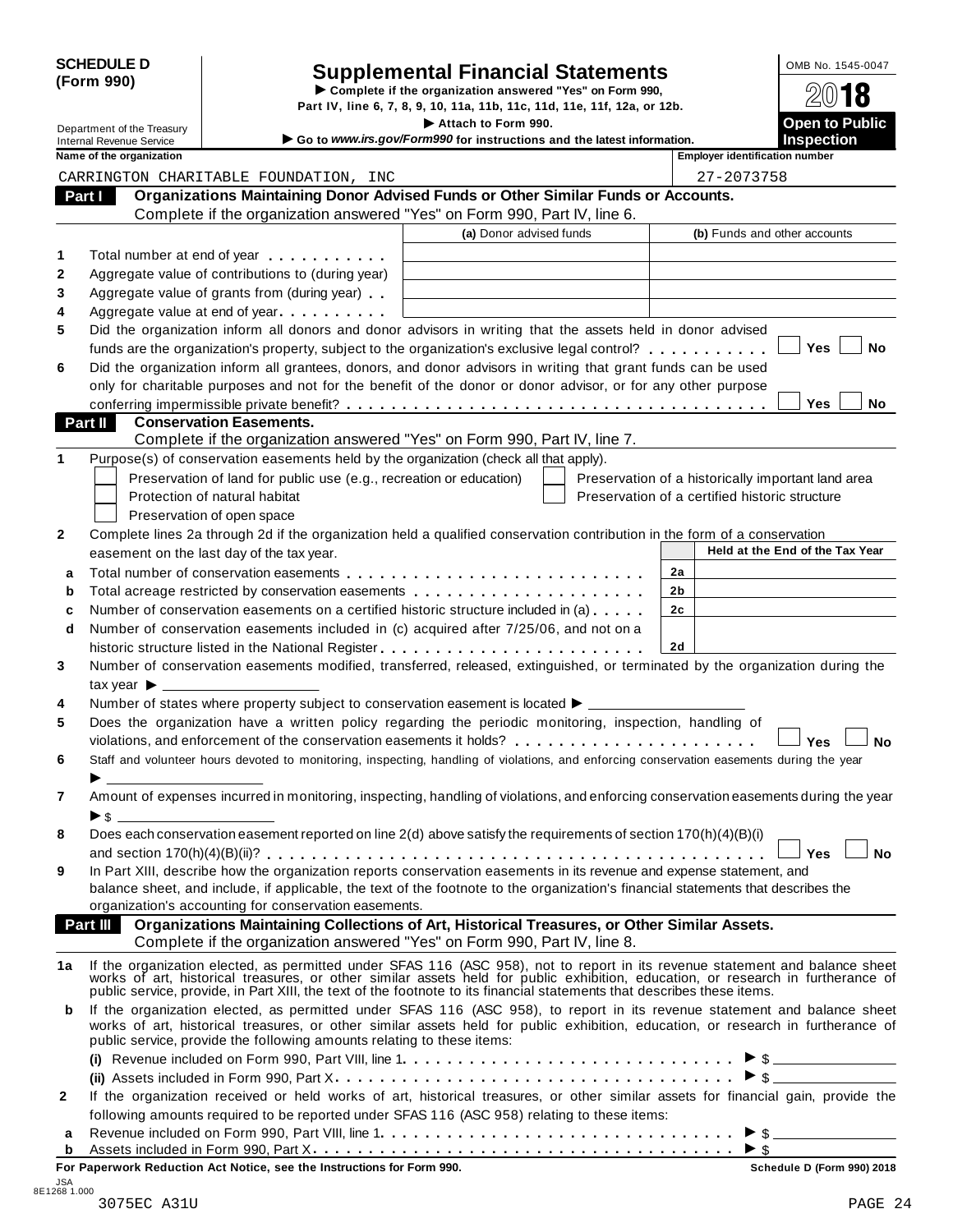|    | Schedule D (Form 990) 2018                                                                                                                               |                                              |                                         |                |                                    |                                     |                     |            | Page 2    |
|----|----------------------------------------------------------------------------------------------------------------------------------------------------------|----------------------------------------------|-----------------------------------------|----------------|------------------------------------|-------------------------------------|---------------------|------------|-----------|
|    | Part III Organizations Maintaining Collections of Art, Historical Treasures, or Other Similar Assets (continued)                                         |                                              |                                         |                |                                    |                                     |                     |            |           |
| 3  | Using the organization's acquisition, accession, and other records, check any of the following that are a significant use of its                         |                                              |                                         |                |                                    |                                     |                     |            |           |
|    | collection items (check all that apply):                                                                                                                 |                                              |                                         |                |                                    |                                     |                     |            |           |
| a  | Public exhibition                                                                                                                                        |                                              | d                                       |                | Loan or exchange programs          |                                     |                     |            |           |
| b  | Scholarly research                                                                                                                                       |                                              | e                                       |                |                                    | Other <u>Contract Communication</u> |                     |            |           |
| c  | Preservation for future generations                                                                                                                      |                                              |                                         |                |                                    |                                     |                     |            |           |
| 4  | Provide a description of the organization's collections and explain how they further the organization's exempt purpose in Part                           |                                              |                                         |                |                                    |                                     |                     |            |           |
|    | XIII.                                                                                                                                                    |                                              |                                         |                |                                    |                                     |                     |            |           |
| 5  | During the year, did the organization solicit or receive donations of art, historical treasures, or other similar                                        |                                              |                                         |                |                                    |                                     |                     |            |           |
|    | assets to be sold to raise funds rather than to be maintained as part of the organization's collection?                                                  |                                              |                                         |                |                                    |                                     | Yes                 |            | No        |
|    | <b>Escrow and Custodial Arrangements.</b><br><b>Part IV</b>                                                                                              |                                              |                                         |                |                                    |                                     |                     |            |           |
|    | Complete if the organization answered "Yes" on Form 990, Part IV, line 9, or reported an amount on Form                                                  |                                              |                                         |                |                                    |                                     |                     |            |           |
|    | 990, Part X, line 21.                                                                                                                                    |                                              |                                         |                |                                    |                                     |                     |            |           |
|    | 1a Is the organization an agent, trustee, custodian or other intermediary for contributions or other assets not                                          |                                              |                                         |                |                                    |                                     |                     |            |           |
|    |                                                                                                                                                          |                                              |                                         |                |                                    |                                     | Yes                 |            | No        |
| b  | If "Yes," explain the arrangement in Part XIII and complete the following table:                                                                         |                                              |                                         |                |                                    |                                     |                     |            |           |
|    |                                                                                                                                                          |                                              |                                         |                |                                    | Amount                              |                     |            |           |
| c  |                                                                                                                                                          |                                              |                                         |                | 1c                                 |                                     |                     |            |           |
|    |                                                                                                                                                          |                                              |                                         |                | 1d                                 |                                     |                     |            |           |
| е  |                                                                                                                                                          |                                              |                                         |                | 1е                                 |                                     |                     |            |           |
|    |                                                                                                                                                          |                                              |                                         |                | 1f                                 |                                     |                     |            |           |
|    | 2a Did the organization include an amount on Form 990, Part X, line 21, for escrow or custodial account liability?                                       |                                              |                                         |                |                                    |                                     | <b>Yes</b>          |            | <b>No</b> |
|    | <b>b</b> If "Yes," explain the arrangement in Part XIII. Check here if the explanation has been provided on Part XIII                                    |                                              |                                         |                |                                    |                                     |                     |            |           |
|    | <b>Endowment Funds.</b><br><b>Part V</b>                                                                                                                 |                                              |                                         |                |                                    |                                     |                     |            |           |
|    | Complete if the organization answered "Yes" on Form 990, Part IV, line 10.                                                                               |                                              |                                         |                |                                    |                                     |                     |            |           |
|    |                                                                                                                                                          | (a) Current year                             |                                         | (b) Prior year | (c) Two years back                 | (d) Three years back                | (e) Four years back |            |           |
| 1а | Beginning of year balance                                                                                                                                |                                              |                                         |                |                                    |                                     |                     |            |           |
| b  | Contributions                                                                                                                                            |                                              |                                         |                |                                    |                                     |                     |            |           |
| c  | Net investment earnings, gains,                                                                                                                          |                                              |                                         |                |                                    |                                     |                     |            |           |
|    | and losses                                                                                                                                               |                                              |                                         |                |                                    |                                     |                     |            |           |
| d  | Grants or scholarships                                                                                                                                   |                                              |                                         |                |                                    |                                     |                     |            |           |
|    | e Other expenditures for facilities                                                                                                                      |                                              |                                         |                |                                    |                                     |                     |            |           |
|    | and programs                                                                                                                                             | the control of the control of the control of |                                         |                |                                    |                                     |                     |            |           |
|    | Administrative expenses <b>Administrative</b>                                                                                                            |                                              |                                         |                |                                    |                                     |                     |            |           |
| g  | End of year balance                                                                                                                                      |                                              |                                         |                |                                    |                                     |                     |            |           |
| 2  | Provide the estimated percentage of the current year end balance (line 1g, column (a)) held as:                                                          |                                              |                                         |                |                                    |                                     |                     |            |           |
| а  | Board designated or quasi-endowment >                                                                                                                    |                                              |                                         |                |                                    |                                     |                     |            |           |
| b  | Permanent endowment ▶                                                                                                                                    | %                                            |                                         |                |                                    |                                     |                     |            |           |
| c  | Temporarily restricted endowment ▶                                                                                                                       |                                              | %                                       |                |                                    |                                     |                     |            |           |
|    | The percentages on lines 2a, 2b, and 2c should equal 100%.                                                                                               |                                              |                                         |                |                                    |                                     |                     |            |           |
|    | 3a Are there endowment funds not in the possession of the organization that are held and administered for the                                            |                                              |                                         |                |                                    |                                     |                     |            |           |
|    | organization by:                                                                                                                                         |                                              |                                         |                |                                    |                                     |                     | <b>Yes</b> | No        |
|    |                                                                                                                                                          |                                              |                                         |                |                                    |                                     | 3a(i)               |            |           |
|    |                                                                                                                                                          |                                              |                                         |                |                                    |                                     | 3a(ii)              |            |           |
| b  | If "Yes" on line 3a(ii), are the related organizations listed as required on Schedule R?                                                                 |                                              |                                         |                |                                    |                                     | 3 <sub>b</sub>      |            |           |
| 4  | Describe in Part XIII the intended uses of the organization's endowment funds.                                                                           |                                              |                                         |                |                                    |                                     |                     |            |           |
|    | Land, Buildings, and Equipment.<br>Complete if the organization answered "Yes" on Form 990, Part IV, line 11a. See Form 990, Part X, line 10.<br>Part VI |                                              |                                         |                |                                    |                                     |                     |            |           |
|    | Description of property                                                                                                                                  |                                              |                                         |                |                                    |                                     |                     |            |           |
|    |                                                                                                                                                          |                                              | (a) Cost or other basis<br>(investment) |                | (b) Cost or other basis<br>(other) | (c) Accumulated<br>depreciation     | (d) Book value      |            |           |
| 1a | $Land.$                                                                                                                                                  |                                              |                                         |                |                                    |                                     |                     |            |           |
| b  | Buildings                                                                                                                                                |                                              |                                         |                |                                    |                                     |                     |            |           |
| c  | Leasehold improvements experiences                                                                                                                       |                                              |                                         |                |                                    |                                     |                     |            |           |
| d  | Equipment                                                                                                                                                |                                              |                                         |                |                                    |                                     |                     |            |           |
|    |                                                                                                                                                          |                                              |                                         |                |                                    |                                     |                     |            |           |
|    | Total. Add lines 1a through 1e. (Column (d) must equal Form 990, Part X, column (B), line 10c.)                                                          |                                              |                                         |                |                                    |                                     |                     |            |           |
|    |                                                                                                                                                          |                                              |                                         |                |                                    |                                     |                     |            |           |

**Schedule D (Form 990) 2018**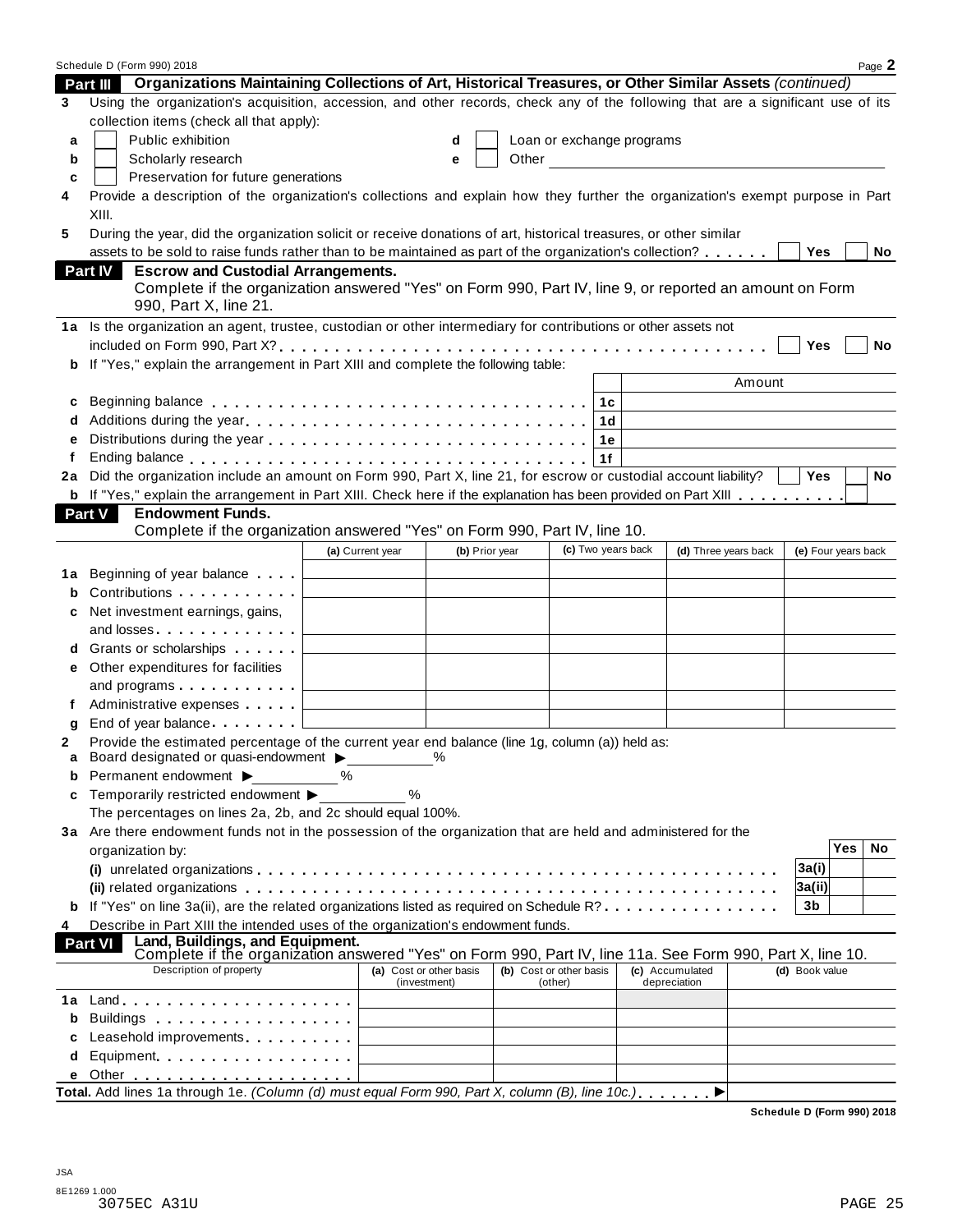| <b>Part VII</b>  | <b>Investments - Other Securities.</b><br>Complete if the organization answered "Yes" on Form 990, Part IV, line 11b. See Form 990, Part X, line 12. |                 |                                                              |                |
|------------------|------------------------------------------------------------------------------------------------------------------------------------------------------|-----------------|--------------------------------------------------------------|----------------|
|                  | (a) Description of security or category<br>(including name of security)                                                                              | (b) Book value  | (c) Method of valuation:<br>Cost or end-of-year market value |                |
|                  | (1) Financial derivatives                                                                                                                            |                 |                                                              |                |
|                  | (2) Closely-held equity interests                                                                                                                    |                 |                                                              |                |
|                  | $(3)$ Other $\overline{\phantom{a}}$                                                                                                                 |                 |                                                              |                |
| (A)              |                                                                                                                                                      |                 |                                                              |                |
| (B)              |                                                                                                                                                      |                 |                                                              |                |
| (C)              |                                                                                                                                                      |                 |                                                              |                |
| (D)              |                                                                                                                                                      |                 |                                                              |                |
| (E)              |                                                                                                                                                      |                 |                                                              |                |
| (F)              |                                                                                                                                                      |                 |                                                              |                |
| (G)              |                                                                                                                                                      |                 |                                                              |                |
| (H)              |                                                                                                                                                      |                 |                                                              |                |
|                  | Total. (Column (b) must equal Form 990, Part X, col. (B) line 12.) $\blacktriangleright$                                                             |                 |                                                              |                |
| <b>Part VIII</b> | <b>Investments - Program Related.</b><br>Complete if the organization answered "Yes" on Form 990, Part IV, line 11c. See Form 990, Part X, line 13.  |                 |                                                              |                |
|                  | (a) Description of investment                                                                                                                        | (b) Book value  | (c) Method of valuation:<br>Cost or end-of-year market value |                |
| (1)              |                                                                                                                                                      |                 |                                                              |                |
| (2)              |                                                                                                                                                      |                 |                                                              |                |
| (3)              |                                                                                                                                                      |                 |                                                              |                |
| (4)              |                                                                                                                                                      |                 |                                                              |                |
| (5)              |                                                                                                                                                      |                 |                                                              |                |
| (6)              |                                                                                                                                                      |                 |                                                              |                |
| (7)              |                                                                                                                                                      |                 |                                                              |                |
| (8)<br>(9)       |                                                                                                                                                      |                 |                                                              |                |
|                  | Total. (Column (b) must equal Form 990, Part X, col. (B) line 13.) $\blacktriangleright$                                                             |                 |                                                              |                |
| Part IX          | Other Assets.                                                                                                                                        |                 |                                                              |                |
|                  | Complete if the organization answered "Yes" on Form 990, Part IV, line 11d. See Form 990, Part X, line 15.                                           |                 |                                                              |                |
|                  |                                                                                                                                                      | (a) Description |                                                              | (b) Book value |
| (1)              |                                                                                                                                                      |                 |                                                              |                |
| (2)              |                                                                                                                                                      |                 |                                                              |                |
| (3)              |                                                                                                                                                      |                 |                                                              |                |
| (4)              |                                                                                                                                                      |                 |                                                              |                |
| (5)              |                                                                                                                                                      |                 |                                                              |                |
| (6)              |                                                                                                                                                      |                 |                                                              |                |
| (7)              |                                                                                                                                                      |                 |                                                              |                |
| (8)              |                                                                                                                                                      |                 |                                                              |                |
| (9)              |                                                                                                                                                      |                 |                                                              |                |
|                  |                                                                                                                                                      |                 |                                                              |                |
| Part X           | <b>Other Liabilities.</b><br>Complete if the organization answered "Yes" on Form 990, Part IV, line 11e or 11f. See Form 990, Part X,<br>line 25.    |                 |                                                              |                |
| 1.               | (a) Description of liability                                                                                                                         | (b) Book value  |                                                              |                |
|                  | (1) Federal income taxes                                                                                                                             |                 |                                                              |                |
| (2)              |                                                                                                                                                      |                 |                                                              |                |
| (3)              |                                                                                                                                                      |                 |                                                              |                |
| (4)              |                                                                                                                                                      |                 |                                                              |                |
| (5)              |                                                                                                                                                      |                 |                                                              |                |
| (6)              |                                                                                                                                                      |                 |                                                              |                |
| (7)              |                                                                                                                                                      |                 |                                                              |                |
| (8)              |                                                                                                                                                      |                 |                                                              |                |
| (9)              |                                                                                                                                                      |                 |                                                              |                |
|                  | Total. (Column (b) must equal Form 990, Part X, col. (B) line 25.) $\blacktriangleright$                                                             |                 |                                                              |                |
|                  | 2. Liability for uncertain tax positions. In Part XIII, provide the text of the footnote to the organization's financial statements that reports the |                 |                                                              |                |

organization's liability for uncertain tax positions under FIN 48 (ASC 740). Check here ifthe text of the footnote has been provided in Part XIII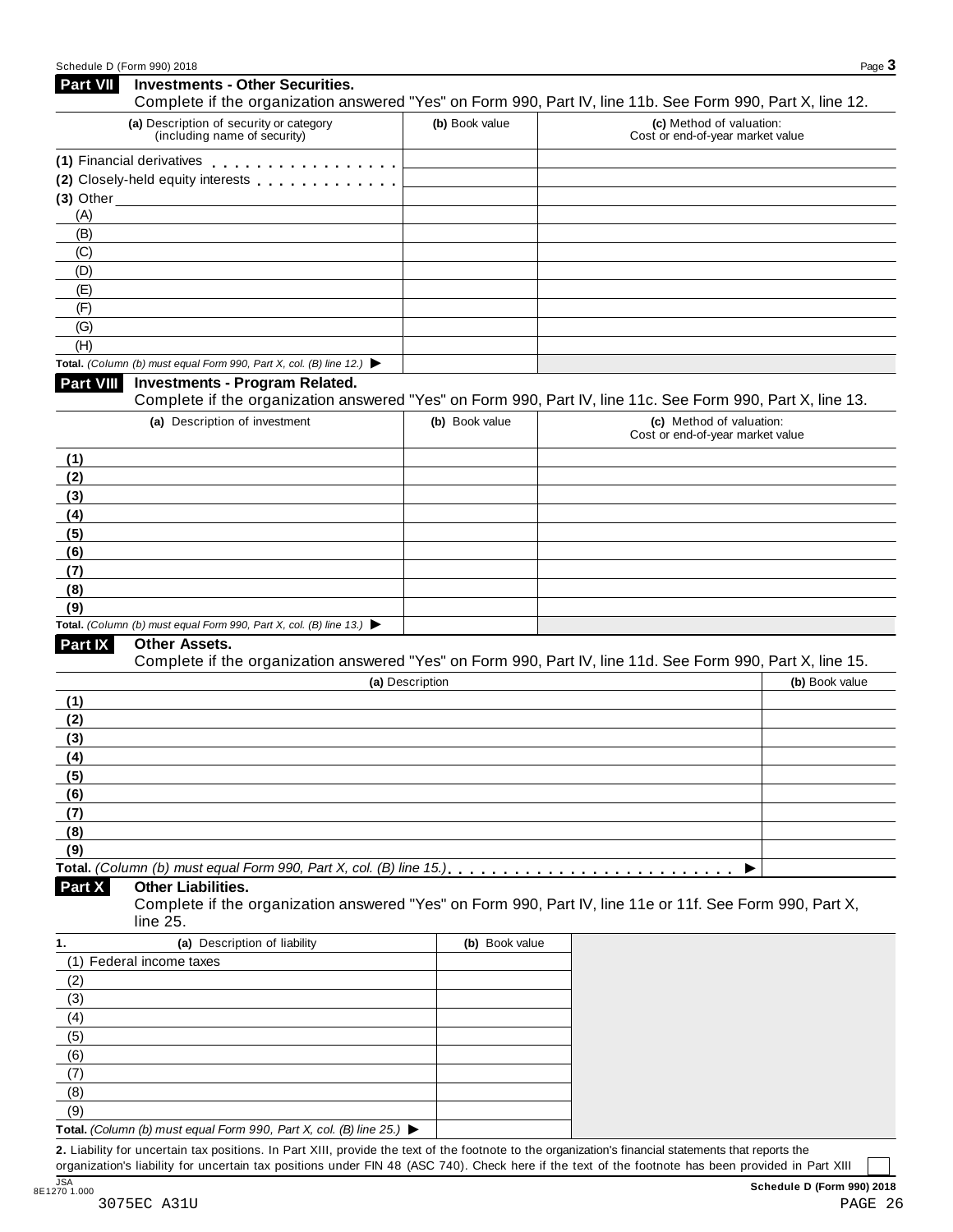|                | Schedule D (Form 990) 2018                                                                                                                                           |                      | Page 4       |
|----------------|----------------------------------------------------------------------------------------------------------------------------------------------------------------------|----------------------|--------------|
| <b>Part XI</b> | Reconciliation of Revenue per Audited Financial Statements With Revenue per Return.<br>Complete if the organization answered "Yes" on Form 990, Part IV, line 12a.   |                      |              |
| 1              | Total revenue, gains, and other support per audited financial statements                                                                                             | $\blacktriangleleft$ | 3, 123, 938. |
| $\mathbf{2}$   | Amounts included on line 1 but not on Form 990, Part VIII, line 12:                                                                                                  |                      |              |
| a              | 211,057.<br>2a                                                                                                                                                       |                      |              |
| b              | 395,887.<br>2 <sub>b</sub><br>Donated services and use of facilities                                                                                                 |                      |              |
| c              | 2c                                                                                                                                                                   |                      |              |
| d              | 1, 215, 723.<br>2d                                                                                                                                                   |                      |              |
| е              |                                                                                                                                                                      | <b>2e</b>            | 1,822,667.   |
| 3              |                                                                                                                                                                      | 3                    | 1,301,271.   |
| 4              | Amounts included on Form 990, Part VIII, line 12, but not on line 1:                                                                                                 |                      |              |
| a              | 4a<br>Investment expenses not included on Form 990, Part VIII, line 7b                                                                                               |                      |              |
| b              | 4 <sub>b</sub>                                                                                                                                                       |                      |              |
| C              |                                                                                                                                                                      | 4с                   |              |
| 5.             | Total revenue. Add lines 3 and 4c. (This must equal Form 990, Part I, line 12.)                                                                                      | 5                    | 1,301,271.   |
| Part XII       | Reconciliation of Expenses per Audited Financial Statements With Expenses per Return.<br>Complete if the organization answered "Yes" on Form 990, Part IV, line 12a. |                      |              |
| 1              |                                                                                                                                                                      | $\mathbf 1$          | 3,934,351.   |
| $\mathbf{2}$   | Amounts included on line 1 but not on Form 990, Part IX, line 25:                                                                                                    |                      |              |
| a              | 395,887.<br>2a                                                                                                                                                       |                      |              |
| b              | 2 <sub>b</sub>                                                                                                                                                       |                      |              |
| c              | 2 <sub>c</sub>                                                                                                                                                       |                      |              |
| d              | 1,217,928.<br>2d                                                                                                                                                     |                      |              |
| e              |                                                                                                                                                                      | 2e                   | 1,613,815.   |
| 3              |                                                                                                                                                                      | $\mathbf{3}$         | 2,320,536.   |
| 4              | Amounts included on Form 990, Part IX, line 25, but not on line 1:                                                                                                   |                      |              |
| a              | 4a<br>Investment expenses not included on Form 990, Part VIII, line 7b                                                                                               |                      |              |
| b              | 4b                                                                                                                                                                   |                      |              |
| C              |                                                                                                                                                                      | 4c                   |              |
| 5.             | Total expenses. Add lines 3 and 4c. (This must equal Form 990, Part I, line 18.)                                                                                     | 5                    | 2,320,536.   |
|                | <b>Part XIII</b> Supplemental Information.                                                                                                                           |                      |              |
|                | Provide the descriptions required for Part II, lines 3, 5, and 9; Part III, lines 1a and 4; Part IV, lines 1b and 2b; Part V, line 4; Part X, line                   |                      |              |
|                | 2; Part XI, lines 2d and 4b; and Part XII, lines 2d and 4b. Also complete this part to provide any additional information.                                           |                      |              |

SEE PAGE 5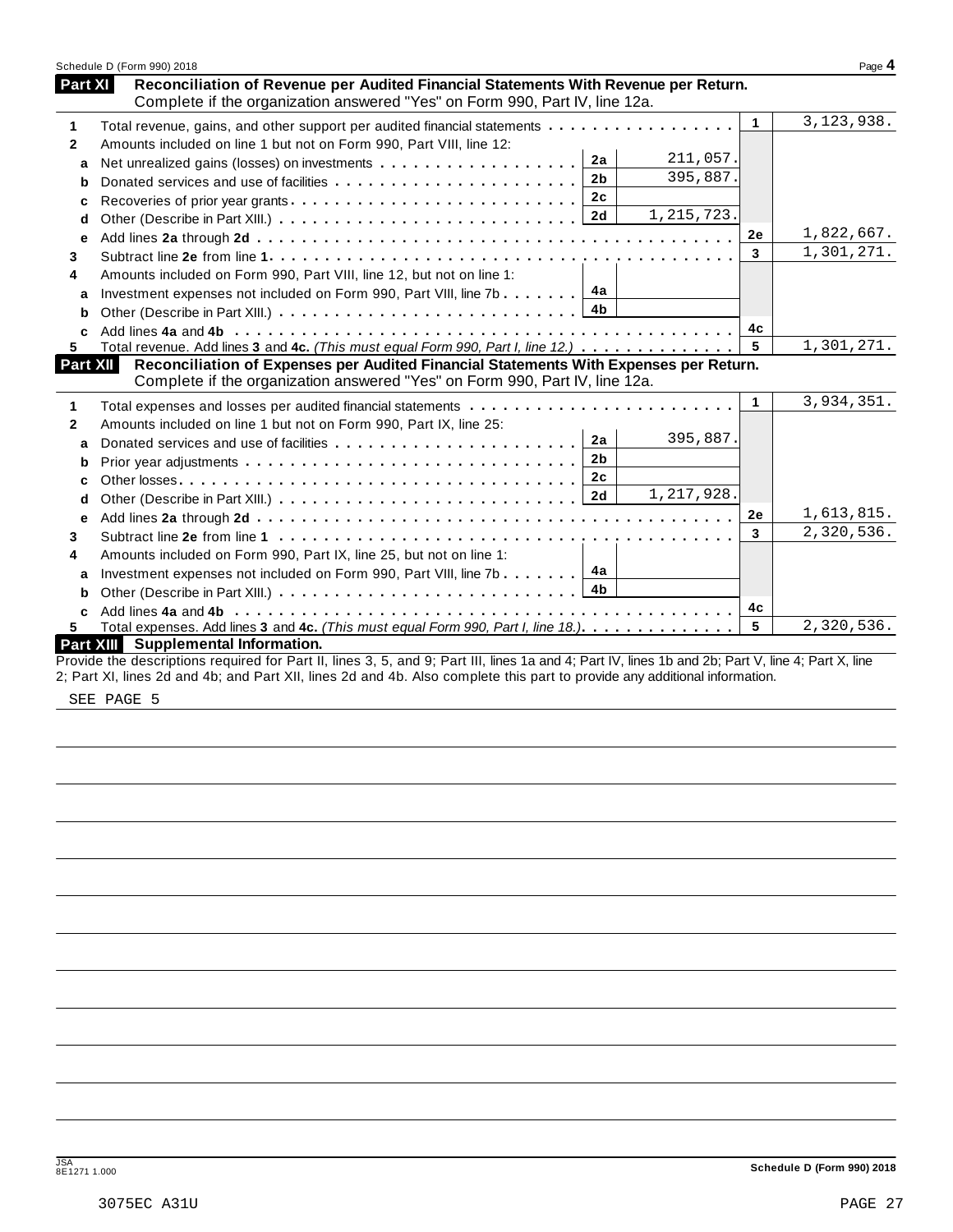#### **Part XIII Supplemental Information** *(continued)*

#### CONTRIBUTED SERVICES AND FACILITIES

PART XI LN 2B & PART XII 2A. THE AMOUNT OF SERVICES DONATED OR GOODS AND SERVICES PAID FOR BY THIRD PARTY SPONSORS, INCLUDED IN THE AUDITED REPORT BOTH IN INCOME AND AGAIN AS A DEDUCTED EXPENSE. AMOUNTS CONTRIBUTED PER AUDITED STATEMENTS BUT NOT REPORTED ON FORM 990. \$395,887 IN EACH CASE.

#### FUNDRAISING ACTIVITIES REPORTS NET

FORM 990 PART VIII LINE 12 INLUDES THE DIRECT EXPENSES ASSOCIATED WITH THE FOUNDATIONS FUNDRAISING EVENTS. THE AUDITED FINANCIAL STATEMENTS REPORTS THE FUNDRAISING EVENT BROADLY IN BOTH INCOME AND EXPENSE. THIS SCHEDULE MUST THEREFORE REDUCE BOTH REVENUE AND EXPENSE TO REFLECT THE DIRECT EXPENSES ASSOCIATED WITH THE EVENTS OF \$1,138,404 SHOWN ON PAGE ONE, LINE 12 AND AGAIN IN EXPENSES ON LINE 18.

#### UNCOLLECTABLE PLEDGE RECEIVABLE EXPENSE

THE AUDITED FINANCIAL STATMENTS INCLUDES AN EXPENSE OF \$2,205 RELATED TO UNCOLLECTABLE PLEDGE RECEIVABLES. THIS AMOUNT IS NOT INCLUDED AS AN EXPENSE ON THE TAX RETURN.

#### OTHER REVENUE

THE AUDITED FINANCIAL STATEMENTS INCLUDE \$77,319 OF OTHER REVENUE RELATED TO REIMBURSEMENTS. THIS AMOUNT IS NETTED WITH THE CORRESPONDING EXPENSE REPORTED IN PART IX.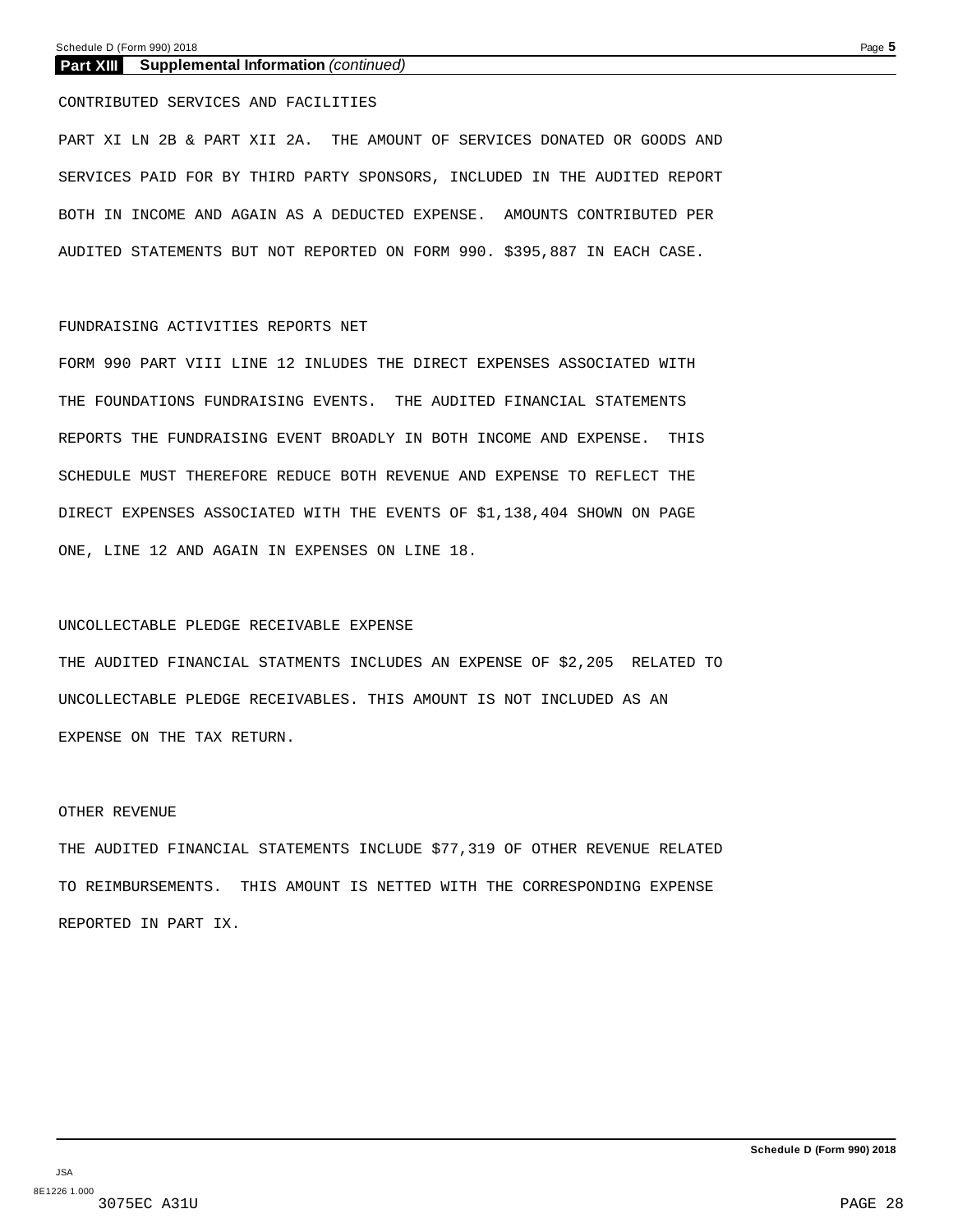| <b>SCHEDULE F</b><br>(Form 990)<br>Department of the Treasury<br><b>Internal Revenue Service</b> |                            |                              |                                                                                               | <b>Statement of Activities Outside the United States</b>                                                                                                                                                                       |                                 |  |  |                                  | OMB No. 1545-0047                                                                                                           |
|--------------------------------------------------------------------------------------------------|----------------------------|------------------------------|-----------------------------------------------------------------------------------------------|--------------------------------------------------------------------------------------------------------------------------------------------------------------------------------------------------------------------------------|---------------------------------|--|--|----------------------------------|-----------------------------------------------------------------------------------------------------------------------------|
|                                                                                                  |                            |                              | Complete if the organization answered "Yes" on Form 990, Part IV, line 14b, 15, or 16.        |                                                                                                                                                                                                                                |                                 |  |  | $20$ 18                          |                                                                                                                             |
|                                                                                                  |                            |                              | Attach to Form 990.<br>Go to www.irs.gov/Form990 for instructions and the latest information. |                                                                                                                                                                                                                                |                                 |  |  |                                  | <b>Open to Public</b><br><b>Inspection</b>                                                                                  |
| Name of the organization                                                                         |                            |                              |                                                                                               |                                                                                                                                                                                                                                |                                 |  |  |                                  | <b>Employer identification number</b>                                                                                       |
|                                                                                                  |                            |                              | CARRINGTON CHARITABLE FOUNDATION, INC                                                         |                                                                                                                                                                                                                                |                                 |  |  | 27-2073758                       |                                                                                                                             |
| Part I                                                                                           |                            | Form 990, Part IV, line 14b. |                                                                                               |                                                                                                                                                                                                                                |                                 |  |  |                                  | General Information on Activities Outside the United States. Complete if the organization answered "Yes" on                 |
| 1                                                                                                | grants or assistance?      |                              |                                                                                               | For grantmakers. Does the organization maintain records to substantiate the amount of its grants and other<br>assistance, the grantees' eligibility for the grants or assistance, and the selection criteria used to award the |                                 |  |  |                                  | Yes<br><b>No</b>                                                                                                            |
| $\mathbf{2}$                                                                                     | outside the United States. |                              |                                                                                               |                                                                                                                                                                                                                                |                                 |  |  |                                  | For grantmakers. Describe in Part V the organization's procedures for monitoring the use of its grants and other assistance |
| 3                                                                                                |                            |                              |                                                                                               | Activities per Region. (The following Part I, line 3 table can be duplicated if additional space is needed.)                                                                                                                   |                                 |  |  |                                  |                                                                                                                             |
|                                                                                                  | (a) Region                 |                              | (b) Number                                                                                    | (c) Number of                                                                                                                                                                                                                  | (d) Activities conducted in the |  |  | (e) If activity listed in (d) is | (f) Total                                                                                                                   |

| $($ -7.000.000                                        | the region                                 | $(2)$<br>of offices in<br>employees,<br>agents, and<br>independent<br>contractors<br>in the region | region (by type) (such as,<br>fundraising, program services,<br>investments, grants to recipients<br>located in the region) | $\frac{1}{2}$ assumed in $\frac{1}{2}$ is<br>a program service,<br>describe specific type of<br>service(s) in the region | $\cdots$<br>expenditures for<br>and investments<br>in the region |
|-------------------------------------------------------|--------------------------------------------|----------------------------------------------------------------------------------------------------|-----------------------------------------------------------------------------------------------------------------------------|--------------------------------------------------------------------------------------------------------------------------|------------------------------------------------------------------|
| (1)                                                   |                                            |                                                                                                    |                                                                                                                             |                                                                                                                          |                                                                  |
| (2)                                                   |                                            |                                                                                                    |                                                                                                                             |                                                                                                                          |                                                                  |
| (3)                                                   |                                            |                                                                                                    |                                                                                                                             |                                                                                                                          |                                                                  |
| (4)<br><u> 1980 - Johann Barbara, martxa</u>          |                                            |                                                                                                    |                                                                                                                             |                                                                                                                          |                                                                  |
| (5)                                                   | <u> 1980 - Johann Barbara, martxa a</u>    |                                                                                                    |                                                                                                                             |                                                                                                                          |                                                                  |
| (6)                                                   | <u> 1990 - John Harry Barn, amerikan b</u> |                                                                                                    |                                                                                                                             |                                                                                                                          |                                                                  |
| (7)                                                   |                                            |                                                                                                    |                                                                                                                             |                                                                                                                          |                                                                  |
| (8)                                                   |                                            |                                                                                                    |                                                                                                                             |                                                                                                                          |                                                                  |
| (9)<br><u> 1980 - Johann Barbara, martxa a</u>        |                                            |                                                                                                    |                                                                                                                             |                                                                                                                          |                                                                  |
| (10)                                                  |                                            |                                                                                                    |                                                                                                                             |                                                                                                                          |                                                                  |
| (11)                                                  |                                            |                                                                                                    |                                                                                                                             |                                                                                                                          |                                                                  |
| (12)                                                  |                                            |                                                                                                    |                                                                                                                             |                                                                                                                          |                                                                  |
| (13)                                                  |                                            |                                                                                                    |                                                                                                                             |                                                                                                                          |                                                                  |
| (14)                                                  |                                            |                                                                                                    |                                                                                                                             |                                                                                                                          |                                                                  |
| (15)                                                  |                                            |                                                                                                    |                                                                                                                             |                                                                                                                          |                                                                  |
| (16)                                                  |                                            |                                                                                                    |                                                                                                                             |                                                                                                                          |                                                                  |
| (17)                                                  |                                            |                                                                                                    |                                                                                                                             |                                                                                                                          |                                                                  |
| 3a<br>Subtotal<br>$\mathbf b$<br>Total<br>from        | continuation                               |                                                                                                    |                                                                                                                             |                                                                                                                          |                                                                  |
| sheets to Part I<br>Totals (add lines 3a and 3b)<br>c |                                            |                                                                                                    |                                                                                                                             |                                                                                                                          |                                                                  |

**For Paperwork Reduction Act Notice, see the Instructions for Form 990. Schedule F (Form 990) 2018**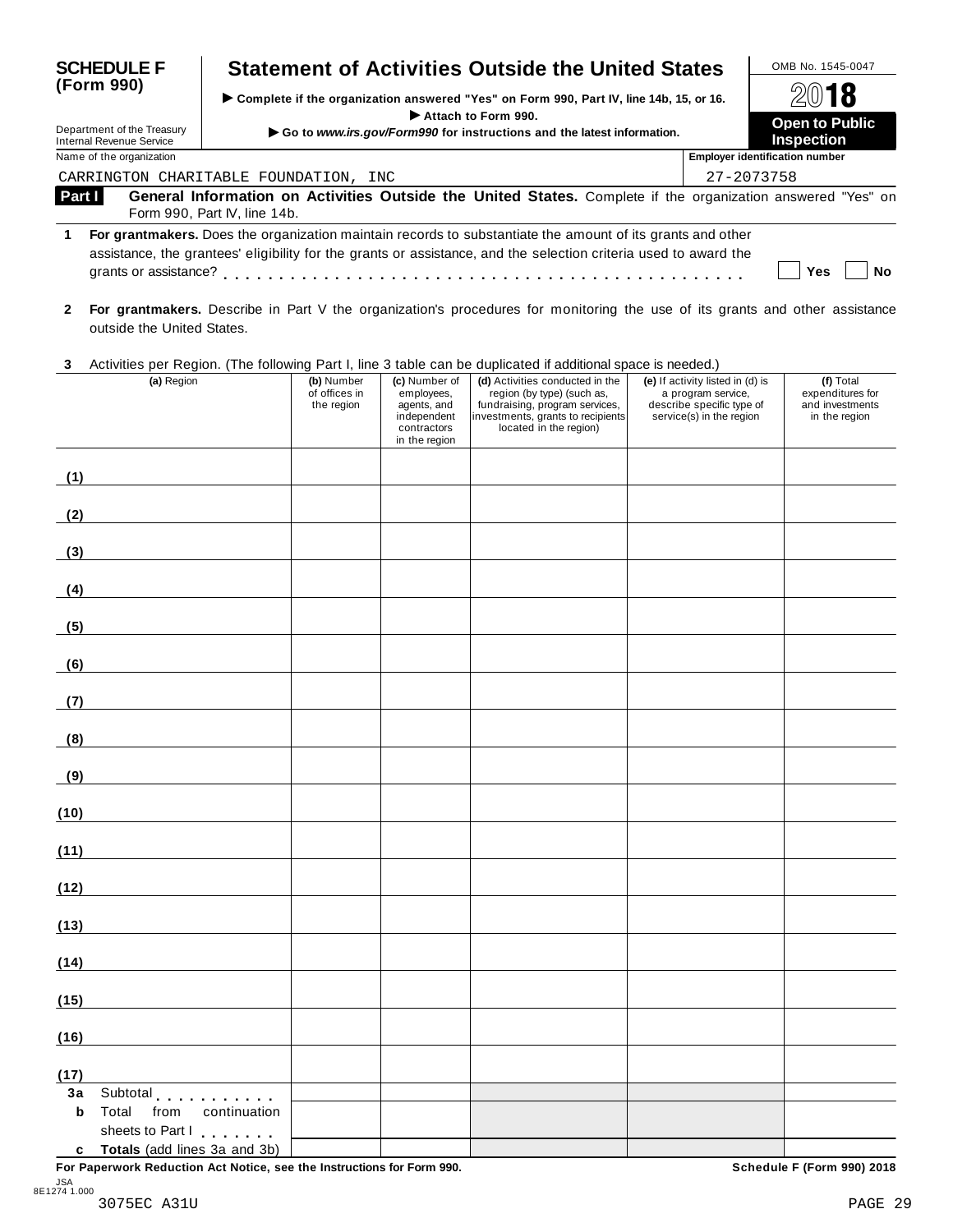|                | Schedule F (Form 990) 2018                                                                                                                                                                      | Done<br>Faye _ |
|----------------|-------------------------------------------------------------------------------------------------------------------------------------------------------------------------------------------------|----------------|
| <b>Part II</b> | "Yes"<br>' States.<br>s or Entities Outside<br>United<br>the<br>Other<br>Form<br>the<br>organization<br>and<br>. Complete<br>Grants<br>on.<br><b>Assistance to</b><br>answered<br>Organizations | 990            |

|                | Part IV, line 15, for any recipient who received more than \$5,000. Part II can be duplicated if additional space is needed. |                                                    |                          |                         |                             |                                       |                                        |                                             |                                                                |
|----------------|------------------------------------------------------------------------------------------------------------------------------|----------------------------------------------------|--------------------------|-------------------------|-----------------------------|---------------------------------------|----------------------------------------|---------------------------------------------|----------------------------------------------------------------|
| $\blacksquare$ | (a) Name of<br>organization                                                                                                  | (b) IRS code<br>section and EIN<br>(if applicable) | (c) Region               | (d) Purpose of<br>grant | (e) Amount of<br>cash grant | (f) Manner of<br>cash<br>disbursement | (g) Amount of<br>noncash<br>assistance | (h) Description<br>of noncash<br>assistance | (i) Method of<br>valuation<br>(book, FMV,<br>appraisal, other) |
| (1)            |                                                                                                                              |                                                    | EUROPE/ICELAND/GREENLAND | GENERAL SUPP            | 5,024.                      | CHECK                                 |                                        | $\rm N/A$                                   | $\rm N/A$                                                      |
| (2)            |                                                                                                                              |                                                    |                          |                         |                             |                                       |                                        |                                             |                                                                |
| (3)            |                                                                                                                              |                                                    |                          |                         |                             |                                       |                                        |                                             |                                                                |
| (4)            |                                                                                                                              |                                                    |                          |                         |                             |                                       |                                        |                                             |                                                                |
| (5)            |                                                                                                                              |                                                    |                          |                         |                             |                                       |                                        |                                             |                                                                |
| (6)            |                                                                                                                              |                                                    |                          |                         |                             |                                       |                                        |                                             |                                                                |
| (7)            |                                                                                                                              |                                                    |                          |                         |                             |                                       |                                        |                                             |                                                                |
| (8)            |                                                                                                                              |                                                    |                          |                         |                             |                                       |                                        |                                             |                                                                |
| (9)            |                                                                                                                              |                                                    |                          |                         |                             |                                       |                                        |                                             |                                                                |
| (10)           |                                                                                                                              |                                                    |                          |                         |                             |                                       |                                        |                                             |                                                                |
| (11)           |                                                                                                                              |                                                    |                          |                         |                             |                                       |                                        |                                             |                                                                |
| (12)           |                                                                                                                              |                                                    |                          |                         |                             |                                       |                                        |                                             |                                                                |
| (13)           |                                                                                                                              |                                                    |                          |                         |                             |                                       |                                        |                                             |                                                                |
| (14)           |                                                                                                                              |                                                    |                          |                         |                             |                                       |                                        |                                             |                                                                |
| (15)           |                                                                                                                              |                                                    |                          |                         |                             |                                       |                                        |                                             |                                                                |
| (16)           |                                                                                                                              |                                                    |                          |                         |                             |                                       |                                        |                                             |                                                                |

**2** Enter total number of recipient organizations listed above that are recognized as charities by the foreign country, recognized as tax-exempt

**Schedule F (Form 990) 2018**

1. 1.

 $\overline{\phantom{a}}$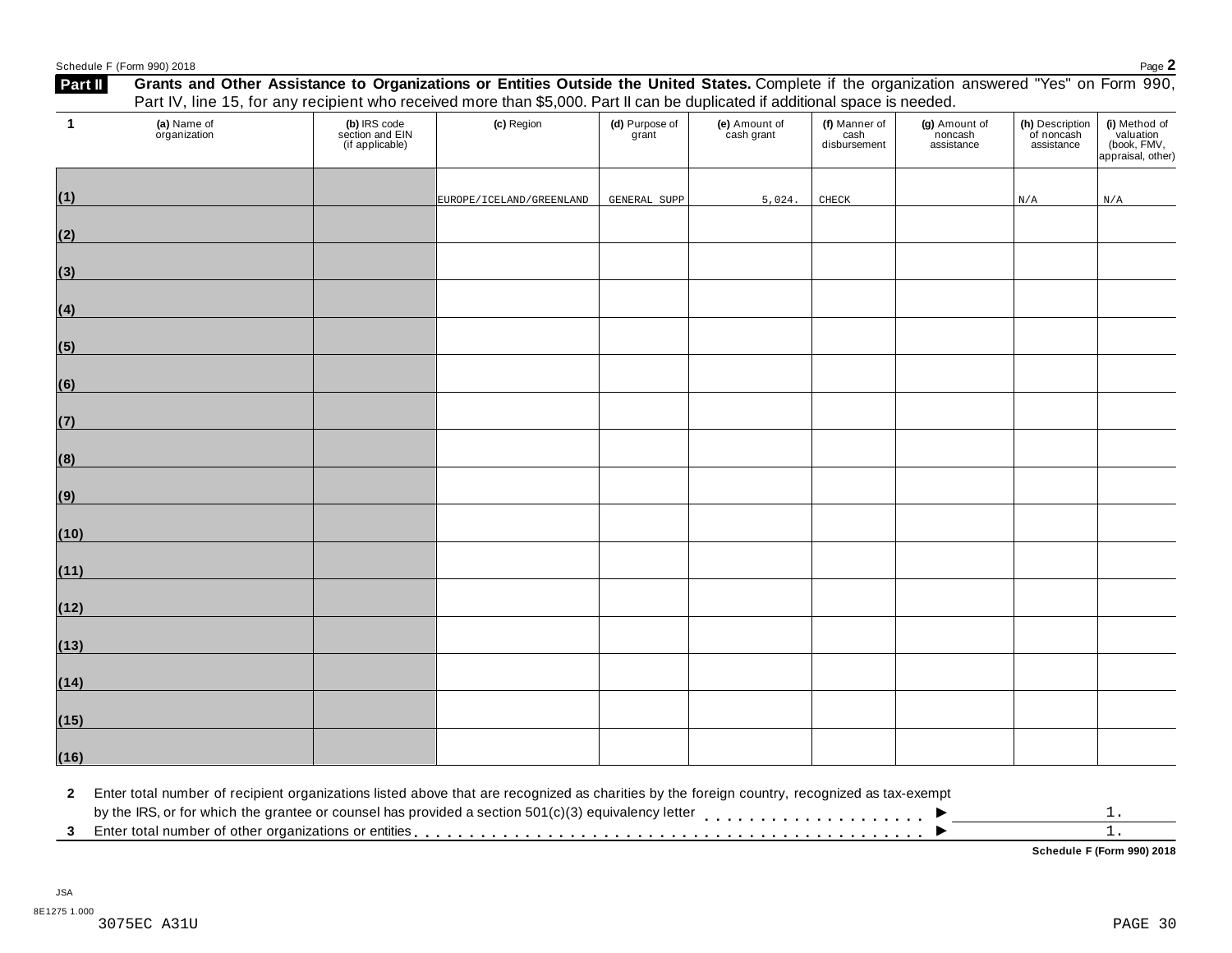## Echedule F (Form 990) 2018<br>**Exhable F** (Form 990) 2018<br>**Exhable F** Grants and Other Assistance to Individuals Outside the United States Complete if the organization answered "Yes" on Form 990 Part IV line 16

| Grants and Other Assistance to Individuals Outside the United States. Complete if the organization answered "Yes" on Form 990, Part IV, line 16.<br>Part III<br>Part III can be duplicated if additional space is needed. |            |                             |                             |                                       |                                        |                                             |                                                                |
|---------------------------------------------------------------------------------------------------------------------------------------------------------------------------------------------------------------------------|------------|-----------------------------|-----------------------------|---------------------------------------|----------------------------------------|---------------------------------------------|----------------------------------------------------------------|
| (a) Type of grant or assistance                                                                                                                                                                                           | (b) Region | (c) Number of<br>recipients | (d) Amount of<br>cash grant | (e) Manner of<br>cash<br>disbursement | (f) Amount of<br>noncash<br>assistance | (g) Description<br>of noncash<br>assistance | (h) Method of<br>valuation<br>(book, FMV,<br>appraisal, other) |
| (1)                                                                                                                                                                                                                       |            |                             |                             |                                       |                                        |                                             |                                                                |
| (2)<br><u> 1989 - Johann Barn, mars ann an t-Amhain</u>                                                                                                                                                                   |            |                             |                             |                                       |                                        |                                             |                                                                |
| (3)                                                                                                                                                                                                                       |            |                             |                             |                                       |                                        |                                             |                                                                |
| (4)<br><u> 1989 - Johann Barbara, martxa alemaniar a</u>                                                                                                                                                                  |            |                             |                             |                                       |                                        |                                             |                                                                |
| (5)                                                                                                                                                                                                                       |            |                             |                             |                                       |                                        |                                             |                                                                |
| <u> 1980 - Andrea Station Barbara, amerikan per</u><br>(6)                                                                                                                                                                |            |                             |                             |                                       |                                        |                                             |                                                                |
| <u> 1989 - Johann Barn, mars eta bainar eta industrial eta industrial eta industrial eta industrial eta industria</u><br>(7)                                                                                              |            |                             |                             |                                       |                                        |                                             |                                                                |
| (8)                                                                                                                                                                                                                       |            |                             |                             |                                       |                                        |                                             |                                                                |
| (9)<br><u> 1980 - Johann Barbara, martxa al</u>                                                                                                                                                                           |            |                             |                             |                                       |                                        |                                             |                                                                |
| (10)                                                                                                                                                                                                                      |            |                             |                             |                                       |                                        |                                             |                                                                |
| (11)                                                                                                                                                                                                                      |            |                             |                             |                                       |                                        |                                             |                                                                |
| (12)<br><u> 1989 - Johann Stein, fransk politiker (</u>                                                                                                                                                                   |            |                             |                             |                                       |                                        |                                             |                                                                |
| (13)                                                                                                                                                                                                                      |            |                             |                             |                                       |                                        |                                             |                                                                |
| (14)                                                                                                                                                                                                                      |            |                             |                             |                                       |                                        |                                             |                                                                |
| (15)<br><u> 1980 - Johann Barbara, martxa a</u>                                                                                                                                                                           |            |                             |                             |                                       |                                        |                                             |                                                                |
| (16)                                                                                                                                                                                                                      |            |                             |                             |                                       |                                        |                                             |                                                                |
| (17)                                                                                                                                                                                                                      |            |                             |                             |                                       |                                        |                                             |                                                                |
| (18)                                                                                                                                                                                                                      |            |                             |                             |                                       |                                        |                                             |                                                                |

**Schedule F (Form 990) 2018**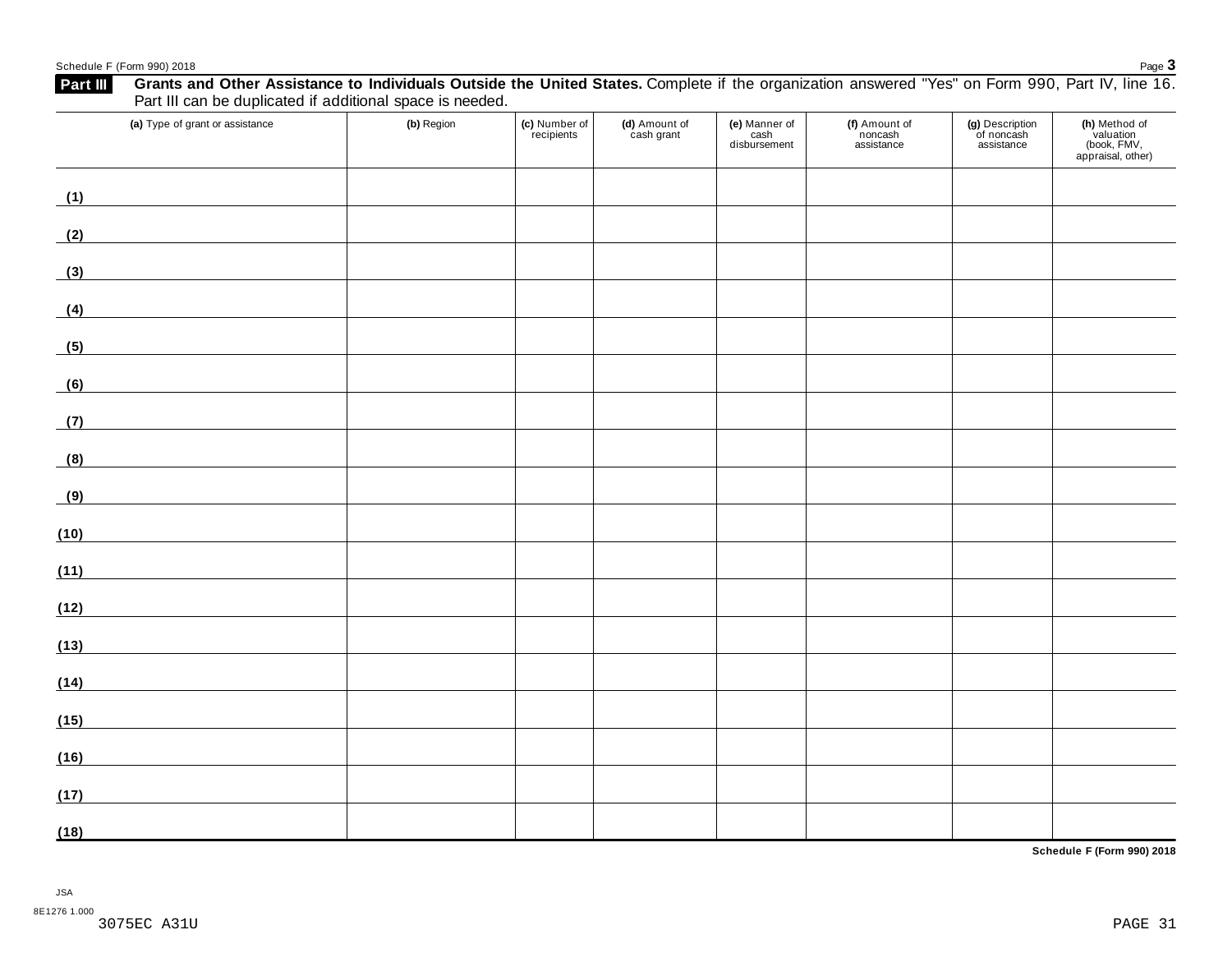Schedule F (Form 990) 2018 Page 4<br> **Part IV Foreign Forms Parth Foreign Forms** 

| 1              | Was the organization a U.S. transferor of property to a foreign corporation during the tax year? If "Yes,"<br>the organization may be required to file Form 926, Return by a U.S. Transferor of Property to a Foreign                                                                                                                                                                                                  | Yes | Χ | No        |
|----------------|------------------------------------------------------------------------------------------------------------------------------------------------------------------------------------------------------------------------------------------------------------------------------------------------------------------------------------------------------------------------------------------------------------------------|-----|---|-----------|
| $\overline{2}$ | Did the organization have an interest in a foreign trust during the tax year? If "Yes," the organization<br>may be required to separately file Form 3520, Annual Return To Report Transactions With Foreign<br>Trusts and Receipt of Certain Foreign Gifts, and/or Form 3520-A, Annual Information Return of Foreign<br>Trust With a U.S. Owner (see Instructions for Forms 3520 and 3520-A; don't file with Form 990) | Yes | Χ | <b>No</b> |
| 3              | Did the organization have an ownership interest in a foreign corporation during the tax year? If "Yes,"<br>the organization may be required to file Form 5471, Information Return of U.S. Persons With Respect To                                                                                                                                                                                                      | Yes | х | <b>No</b> |
| 4              | Was the organization a direct or indirect shareholder of a passive foreign investment company or a<br>qualified electing fund during the tax year? If "Yes," the organization may be required to file Form 8621,<br>Information Return by a Shareholder of a Passive Foreign Investment Company or Qualified Electing<br>Fund (see Instructions for Form 8621)                                                         | Yes | х | <b>No</b> |
| 5              | Did the organization have an ownership interest in a foreign partnership during the tax year? If "Yes,"<br>the organization may be required to file Form 8865, Return of U.S. Persons With Respect to Certain<br>Foreign Partnerships (see Instructions for Form 8865)                                                                                                                                                 | Yes | Х | No        |
| 6              | Did the organization have any operations in or related to any boycotting countries during the tax year? If<br>"Yes," the organization may be required to separately file Form 5713, International Boycott Report (see                                                                                                                                                                                                  | Yes | х | No        |

**Schedule F (Form 990) 2018**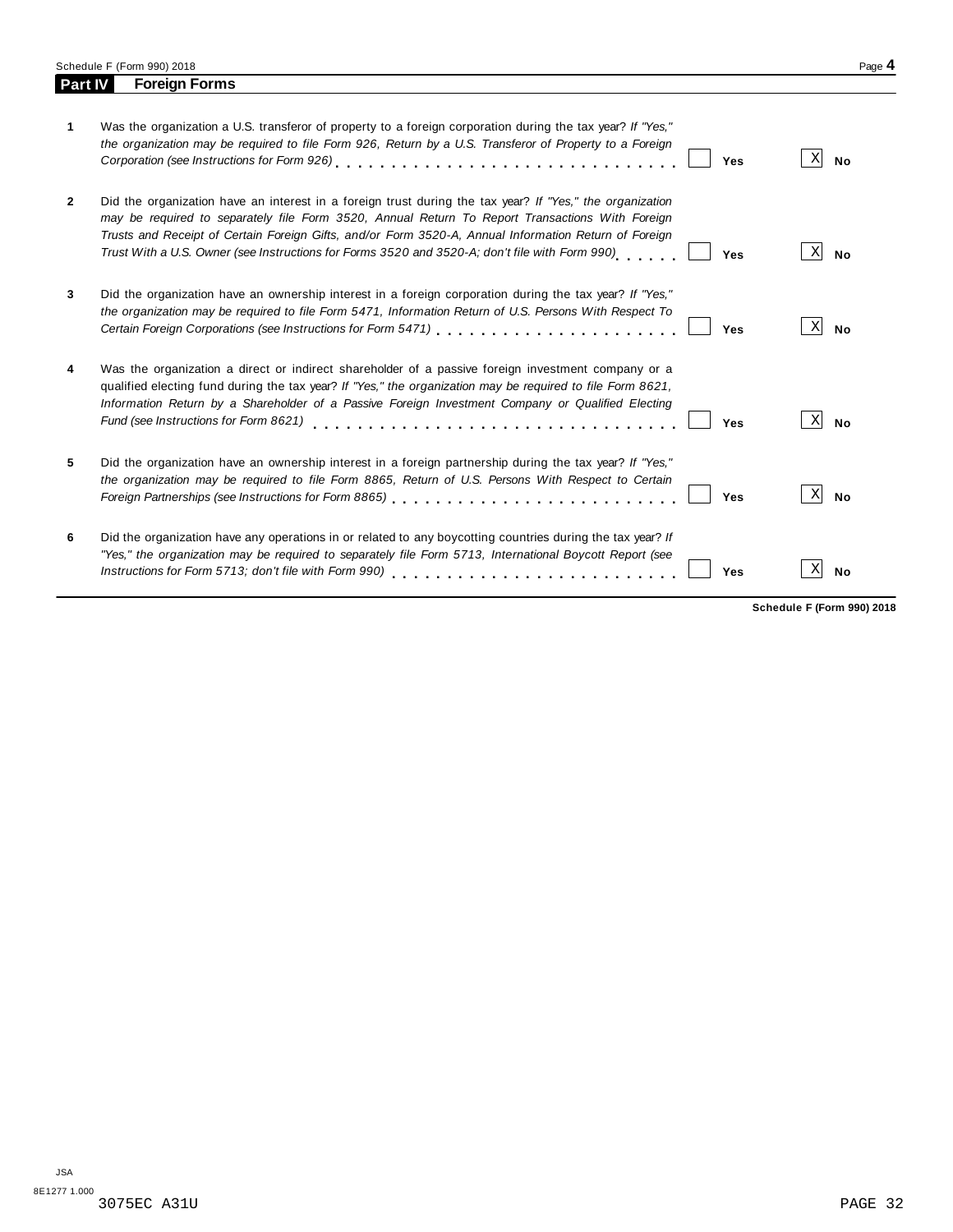| <b>SCHEDULE G</b>                                                               |                                                                                                                                              | <b>Supplemental Information Regarding Fundraising or Gaming Activities</b>                      |                                                                                                        |                                                    |                            |                                       | OMB No. 1545-0047                       |  |
|---------------------------------------------------------------------------------|----------------------------------------------------------------------------------------------------------------------------------------------|-------------------------------------------------------------------------------------------------|--------------------------------------------------------------------------------------------------------|----------------------------------------------------|----------------------------|---------------------------------------|-----------------------------------------|--|
| (Form 990 or 990-EZ)                                                            |                                                                                                                                              | Complete if the organization answered "Yes" on Form 990, Part IV, line 17, 18, or 19, or if the |                                                                                                        |                                                    |                            |                                       |                                         |  |
|                                                                                 |                                                                                                                                              |                                                                                                 | organization entered more than \$15,000 on Form 990-EZ, line 6a.<br>Attach to Form 990 or Form 990-EZ. |                                                    |                            |                                       |                                         |  |
| Department of the Treasury<br><b>Internal Revenue Service</b>                   |                                                                                                                                              | Go to www.irs.gov/Form990 for instructions and the latest instructions.                         |                                                                                                        |                                                    |                            |                                       | Open to Public<br>Inspection            |  |
| Name of the organization                                                        |                                                                                                                                              |                                                                                                 |                                                                                                        |                                                    |                            | <b>Employer identification number</b> |                                         |  |
|                                                                                 | CARRINGTON CHARITABLE FOUNDATION, INC                                                                                                        |                                                                                                 |                                                                                                        |                                                    |                            | 27-2073758                            |                                         |  |
| Part I                                                                          | Fundraising Activities. Complete if the organization answered "Yes" on Form 990, Part IV, line 17.                                           |                                                                                                 |                                                                                                        |                                                    |                            |                                       |                                         |  |
|                                                                                 | Form 990-EZ filers are not required to complete this part.                                                                                   |                                                                                                 |                                                                                                        |                                                    |                            |                                       |                                         |  |
| 1                                                                               | Indicate whether the organization raised funds through any of the following activities. Check all that apply.                                |                                                                                                 |                                                                                                        |                                                    |                            |                                       |                                         |  |
| a                                                                               | Mail solicitations<br>Solicitation of non-government grants<br>е                                                                             |                                                                                                 |                                                                                                        |                                                    |                            |                                       |                                         |  |
| Solicitation of government grants<br>Internet and email solicitations<br>f<br>b |                                                                                                                                              |                                                                                                 |                                                                                                        |                                                    |                            |                                       |                                         |  |
| <b>Phone solicitations</b><br>c                                                 |                                                                                                                                              | g                                                                                               |                                                                                                        |                                                    | Special fundraising events |                                       |                                         |  |
| In-person solicitations<br>d                                                    |                                                                                                                                              |                                                                                                 |                                                                                                        |                                                    |                            |                                       |                                         |  |
|                                                                                 | 2a Did the organization have a written or oral agreement with any individual (including officers, directors, trustees,                       |                                                                                                 |                                                                                                        |                                                    |                            |                                       |                                         |  |
|                                                                                 | or key employees listed in Form 990, Part VII) or entity in connection with professional fundraising services?                               |                                                                                                 |                                                                                                        |                                                    |                            |                                       | Yes<br>No                               |  |
|                                                                                 | <b>b</b> If "Yes," list the 10 highest paid individuals or entities (fundraisers) pursuant to agreements under which the fundraiser is to be |                                                                                                 |                                                                                                        |                                                    |                            |                                       |                                         |  |
|                                                                                 | compensated at least \$5,000 by the organization.                                                                                            |                                                                                                 |                                                                                                        |                                                    |                            |                                       |                                         |  |
|                                                                                 |                                                                                                                                              |                                                                                                 |                                                                                                        |                                                    |                            | (v) Amount paid to                    |                                         |  |
| (i) Name and address of individual                                              |                                                                                                                                              | (ii) Activity                                                                                   |                                                                                                        | (iii) Did fundraiser have<br>custody or control of | (iv) Gross receipts        | (or retained by)                      | (vi) Amount paid to<br>(or retained by) |  |
| or entity (fundraiser)                                                          |                                                                                                                                              |                                                                                                 |                                                                                                        | contributions?                                     | from activity              | fundraiser listed in<br>col. (i)      | organization                            |  |
|                                                                                 |                                                                                                                                              |                                                                                                 | <b>Yes</b>                                                                                             | No                                                 |                            |                                       |                                         |  |
| 1                                                                               |                                                                                                                                              |                                                                                                 |                                                                                                        |                                                    |                            |                                       |                                         |  |
|                                                                                 |                                                                                                                                              |                                                                                                 |                                                                                                        |                                                    |                            |                                       |                                         |  |
| $\mathbf{2}$                                                                    |                                                                                                                                              |                                                                                                 |                                                                                                        |                                                    |                            |                                       |                                         |  |
| 3                                                                               |                                                                                                                                              |                                                                                                 |                                                                                                        |                                                    |                            |                                       |                                         |  |
|                                                                                 |                                                                                                                                              |                                                                                                 |                                                                                                        |                                                    |                            |                                       |                                         |  |
| 4                                                                               |                                                                                                                                              |                                                                                                 |                                                                                                        |                                                    |                            |                                       |                                         |  |
|                                                                                 |                                                                                                                                              |                                                                                                 |                                                                                                        |                                                    |                            |                                       |                                         |  |
| 5                                                                               |                                                                                                                                              |                                                                                                 |                                                                                                        |                                                    |                            |                                       |                                         |  |
|                                                                                 |                                                                                                                                              |                                                                                                 |                                                                                                        |                                                    |                            |                                       |                                         |  |
|                                                                                 |                                                                                                                                              |                                                                                                 |                                                                                                        |                                                    |                            |                                       |                                         |  |
|                                                                                 |                                                                                                                                              |                                                                                                 |                                                                                                        |                                                    |                            |                                       |                                         |  |
|                                                                                 |                                                                                                                                              |                                                                                                 |                                                                                                        |                                                    |                            |                                       |                                         |  |
|                                                                                 |                                                                                                                                              |                                                                                                 |                                                                                                        |                                                    |                            |                                       |                                         |  |
|                                                                                 |                                                                                                                                              |                                                                                                 |                                                                                                        |                                                    |                            |                                       |                                         |  |
|                                                                                 |                                                                                                                                              |                                                                                                 |                                                                                                        |                                                    |                            |                                       |                                         |  |
|                                                                                 |                                                                                                                                              |                                                                                                 |                                                                                                        |                                                    |                            |                                       |                                         |  |
|                                                                                 |                                                                                                                                              |                                                                                                 |                                                                                                        |                                                    |                            |                                       |                                         |  |
|                                                                                 |                                                                                                                                              |                                                                                                 |                                                                                                        |                                                    |                            |                                       |                                         |  |
| 6<br>$\overline{7}$<br>9<br>10                                                  |                                                                                                                                              |                                                                                                 |                                                                                                        |                                                    |                            |                                       |                                         |  |
|                                                                                 |                                                                                                                                              |                                                                                                 |                                                                                                        |                                                    |                            |                                       |                                         |  |
| Total                                                                           |                                                                                                                                              |                                                                                                 |                                                                                                        |                                                    |                            |                                       |                                         |  |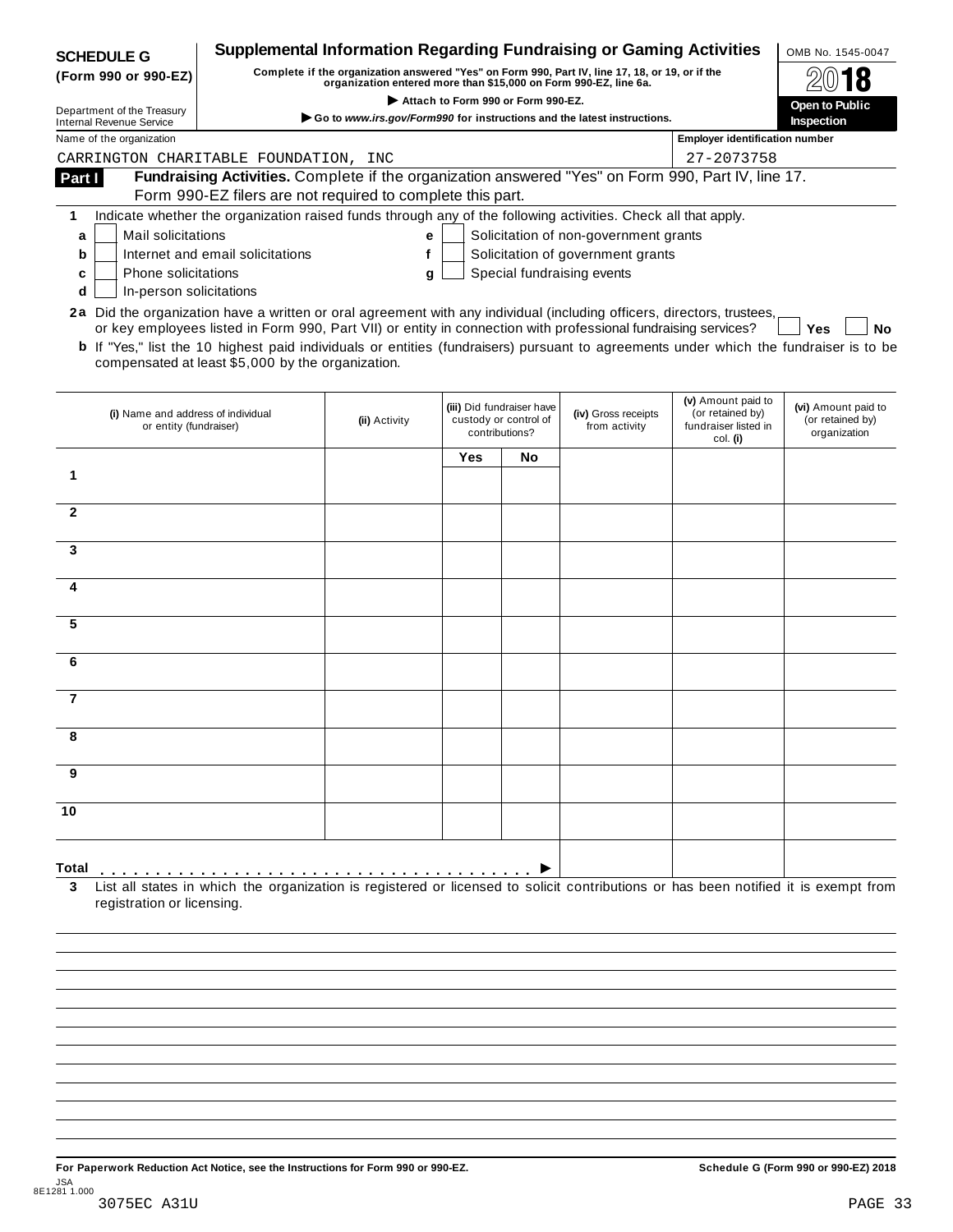#### Schedule G (Form 990 or 990-EZ) 2018 Page 2

Fundraising Events. Complete if the organization answered "Yes" on Form 990, Part IV, line 18, or reported more than \$15,000 of fundraising event contributions and gross income on Form 990-EZ, lines 1 and 6b. List events with gross receipts greater than \$5,000. **Part II**

|                                                       | (a) Event $#1$                                       | (b) Event $#2$                                                                                                      | (c) Other events                                                                                                                                                              |                                                                                                                                                                                                                                                                                                                                                                                                                                                                                 |
|-------------------------------------------------------|------------------------------------------------------|---------------------------------------------------------------------------------------------------------------------|-------------------------------------------------------------------------------------------------------------------------------------------------------------------------------|---------------------------------------------------------------------------------------------------------------------------------------------------------------------------------------------------------------------------------------------------------------------------------------------------------------------------------------------------------------------------------------------------------------------------------------------------------------------------------|
|                                                       | GOLF & DINNER                                        | GALA                                                                                                                |                                                                                                                                                                               | (d) Total events<br>(add col. (a) through                                                                                                                                                                                                                                                                                                                                                                                                                                       |
|                                                       | (event type)                                         | (event type)                                                                                                        | (total number)                                                                                                                                                                | col. (c)                                                                                                                                                                                                                                                                                                                                                                                                                                                                        |
| 1 Gross receipts                                      | 1,784,673.                                           | 291,217.                                                                                                            |                                                                                                                                                                               | 2,075,890.                                                                                                                                                                                                                                                                                                                                                                                                                                                                      |
| 2 Less: Contributions<br>3 Gross income (line 1 minus |                                                      |                                                                                                                     |                                                                                                                                                                               | 2,075,890.                                                                                                                                                                                                                                                                                                                                                                                                                                                                      |
|                                                       |                                                      |                                                                                                                     |                                                                                                                                                                               |                                                                                                                                                                                                                                                                                                                                                                                                                                                                                 |
| 4 Cash prizes                                         |                                                      |                                                                                                                     |                                                                                                                                                                               |                                                                                                                                                                                                                                                                                                                                                                                                                                                                                 |
| 5 Noncash prizes                                      |                                                      |                                                                                                                     |                                                                                                                                                                               |                                                                                                                                                                                                                                                                                                                                                                                                                                                                                 |
| 6 Rent/facility costs                                 |                                                      | 82,284.                                                                                                             |                                                                                                                                                                               | 417,404.                                                                                                                                                                                                                                                                                                                                                                                                                                                                        |
| 7 Food and beverages                                  | 359,043.                                             | 51,449.                                                                                                             |                                                                                                                                                                               | 410,492.                                                                                                                                                                                                                                                                                                                                                                                                                                                                        |
| 8                                                     | 10,006.                                              | 12,100.                                                                                                             |                                                                                                                                                                               | 22,106.                                                                                                                                                                                                                                                                                                                                                                                                                                                                         |
|                                                       |                                                      | 39,691.                                                                                                             |                                                                                                                                                                               | 284,126.                                                                                                                                                                                                                                                                                                                                                                                                                                                                        |
| Part III                                              |                                                      |                                                                                                                     |                                                                                                                                                                               | 1,134,128.<br>941,762.                                                                                                                                                                                                                                                                                                                                                                                                                                                          |
|                                                       | (a) Bingo                                            | (b) Pull tabs/instant<br>bingo/progressive bingo                                                                    | (c) Other gaming                                                                                                                                                              | (d) Total gaming (add<br>col. (a) through col. (c))                                                                                                                                                                                                                                                                                                                                                                                                                             |
|                                                       |                                                      |                                                                                                                     |                                                                                                                                                                               |                                                                                                                                                                                                                                                                                                                                                                                                                                                                                 |
| 2 Cash prizes <b>contained 2</b> Cash prizes          |                                                      |                                                                                                                     |                                                                                                                                                                               |                                                                                                                                                                                                                                                                                                                                                                                                                                                                                 |
| 3 Noncash prizes                                      |                                                      |                                                                                                                     |                                                                                                                                                                               |                                                                                                                                                                                                                                                                                                                                                                                                                                                                                 |
| 4 Rent/facility costs                                 |                                                      |                                                                                                                     |                                                                                                                                                                               |                                                                                                                                                                                                                                                                                                                                                                                                                                                                                 |
| 5 Other direct expenses                               |                                                      |                                                                                                                     |                                                                                                                                                                               |                                                                                                                                                                                                                                                                                                                                                                                                                                                                                 |
| 6 Volunteer labor [1] [1]                             | No                                                   | No                                                                                                                  | No                                                                                                                                                                            |                                                                                                                                                                                                                                                                                                                                                                                                                                                                                 |
|                                                       |                                                      |                                                                                                                     |                                                                                                                                                                               |                                                                                                                                                                                                                                                                                                                                                                                                                                                                                 |
|                                                       |                                                      |                                                                                                                     |                                                                                                                                                                               |                                                                                                                                                                                                                                                                                                                                                                                                                                                                                 |
|                                                       |                                                      | <u> 1989 - Johann Stein, mars an de Britannich (b. 1989)</u>                                                        |                                                                                                                                                                               | Yes<br><b>No</b>                                                                                                                                                                                                                                                                                                                                                                                                                                                                |
|                                                       | line 2) $\ldots$ $\ldots$ $\ldots$ $\ldots$ $\ldots$ | 1,784,673.<br>Entertainment [1994]<br>9 Other direct expenses 244, 435.<br>\$15,000 on Form 990-EZ, line 6a.<br>Yes | 291,217.<br>335,120.<br>Yes<br>%<br>7 Direct expense summary. Add lines 2 through 5 in column (d)<br>Enter the state(s) in which the organization conducts gaming activities: | 10 Direct expense summary. Add lines 4 through 9 in column (d) $\ldots \ldots \ldots \ldots$<br>11 Net income summary. Subtract line 10 from line 3, column (d) ▶<br>Gaming. Complete if the organization answered "Yes" on Form 990, Part IV, line 19, or reported more than<br>Yes<br>$\%$<br>%<br>. <b>.</b> .<br>8 Net gaming income summary. Subtract line 7 from line 1, column (d)<br>Is the organization licensed to conduct gaming activities in each of these states? |

**Schedule G (Form 990 or 990-EZ) 2018**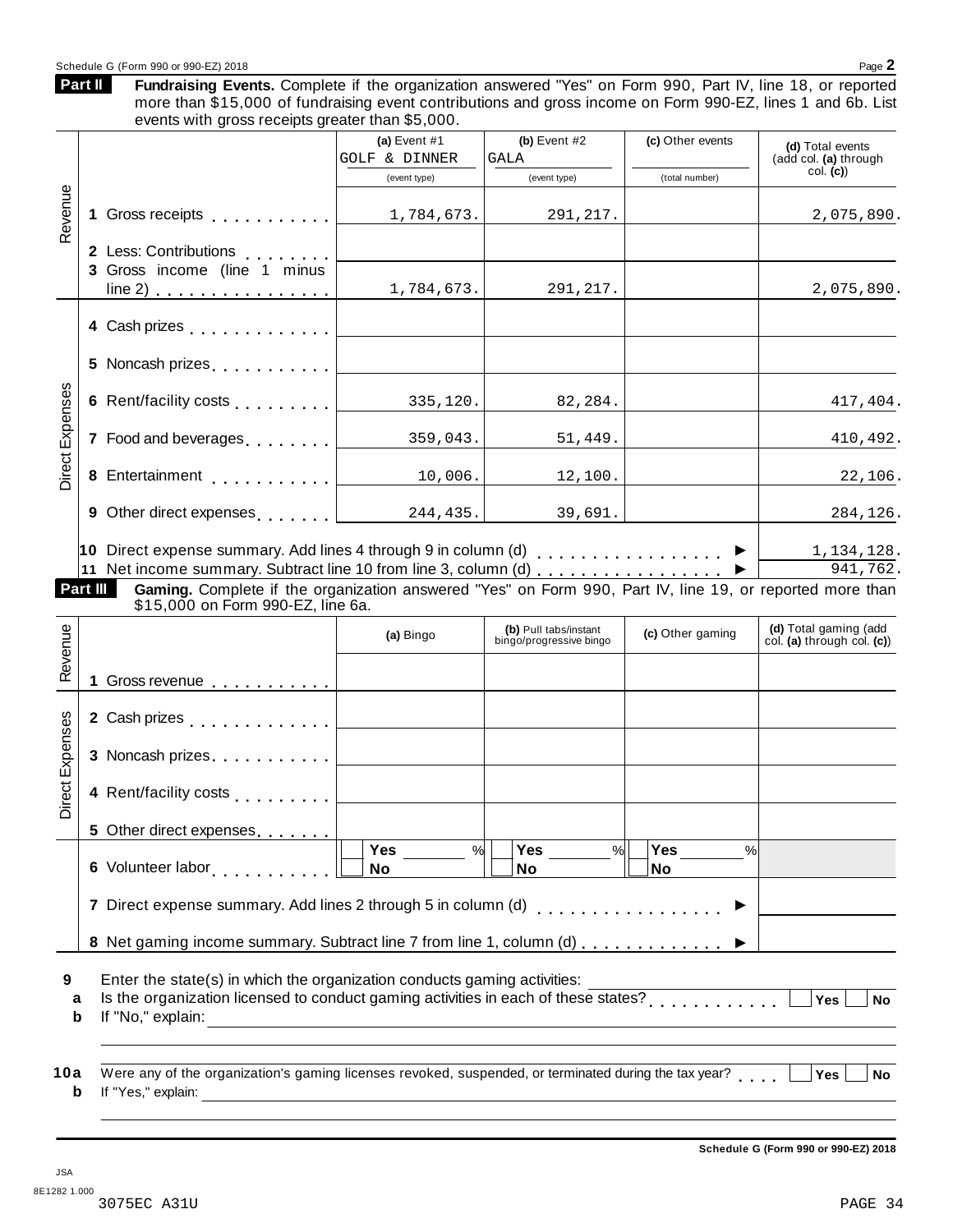| <b>SCHEDULE I</b><br>(Form 990)                                                                                                                                           |            |                                    | <b>Grants and Other Assistance to Organizations,</b><br>Governments, and Individuals in the United States |                                       |                                                             |                                          | OMB No. 1545-0047<br>2018             |
|---------------------------------------------------------------------------------------------------------------------------------------------------------------------------|------------|------------------------------------|-----------------------------------------------------------------------------------------------------------|---------------------------------------|-------------------------------------------------------------|------------------------------------------|---------------------------------------|
|                                                                                                                                                                           |            |                                    | Complete if the organization answered "Yes" on Form 990, Part IV, line 21 or 22.                          |                                       |                                                             |                                          |                                       |
| Department of the Treasury                                                                                                                                                |            |                                    | Attach to Form 990.                                                                                       |                                       |                                                             |                                          | <b>Open to Public</b>                 |
| <b>Internal Revenue Service</b>                                                                                                                                           |            |                                    | Go to www.irs.gov/Form990 for the latest information.                                                     |                                       |                                                             |                                          | <b>Inspection</b>                     |
| Name of the organization                                                                                                                                                  |            |                                    |                                                                                                           |                                       |                                                             | <b>Employer identification number</b>    |                                       |
| CARRINGTON CHARITABLE FOUNDATION, INC                                                                                                                                     |            |                                    |                                                                                                           |                                       |                                                             | 27-2073758                               |                                       |
| <b>General Information on Grants and Assistance</b><br>Part I                                                                                                             |            |                                    |                                                                                                           |                                       |                                                             |                                          |                                       |
| Does the organization maintain records to substantiate the amount of the grants or assistance, the grantees' eligibility for the grants or assistance, and<br>$\mathbf 1$ |            |                                    |                                                                                                           |                                       |                                                             |                                          |                                       |
|                                                                                                                                                                           |            |                                    |                                                                                                           |                                       |                                                             |                                          | $X$ Yes<br><b>No</b>                  |
| 2 Describe in Part IV the organization's procedures for monitoring the use of grant funds in the United States.                                                           |            |                                    |                                                                                                           |                                       |                                                             |                                          |                                       |
| Grants and Other Assistance to Domestic Organizations and Domestic Governments. Complete if the organization answered "Yes" on Form 990,<br><b>Part II</b>                |            |                                    |                                                                                                           |                                       |                                                             |                                          |                                       |
| Part IV, line 21, for any recipient that received more than \$5,000. Part II can be duplicated if additional space is needed.                                             |            |                                    |                                                                                                           |                                       |                                                             |                                          |                                       |
|                                                                                                                                                                           |            |                                    |                                                                                                           |                                       |                                                             |                                          |                                       |
| 1 (a) Name and address of organization<br>or government                                                                                                                   | $(b)$ EIN  | (c) IRC section<br>(if applicable) | (d) Amount of cash<br>grant                                                                               | (e) Amount of non-<br>cash assistance | (f) Method of valuation<br>(book, FMV, appraisal,<br>other) | (g) Description of<br>noncash assistance | (h) Purpose of grant<br>or assistance |
| (1) VETERANS AIRLIFT COMMAND                                                                                                                                              |            |                                    |                                                                                                           |                                       |                                                             |                                          | TO ASSIST IN THE PRO                  |
| 5775 WAYZATA BLVD. ST. LOUIS PARK, MN 55416                                                                                                                               | 20-4567769 | 501(C)(3)                          | 500,000.                                                                                                  |                                       |                                                             |                                          | PROVIDING VET TRANSP                  |
| (2) SUSAN G KOMEN FOUNDATION                                                                                                                                              |            |                                    |                                                                                                           |                                       |                                                             |                                          | TO SUPPORT THE MISSI                  |
| 5005 LBJ FREEWAY DALLAS, TX 75244                                                                                                                                         | 75-1835298 | 501(C)(3)                          | 5,317.                                                                                                    |                                       |                                                             |                                          | CANCER                                |
| $(3)$ GALLANTFEW, INC.                                                                                                                                                    |            |                                    |                                                                                                           |                                       |                                                             |                                          |                                       |
| PO BOX 1157 ROANOKE, TX 76262                                                                                                                                             | 27-1779772 | 501(C)(3)                          | 55,842.                                                                                                   |                                       |                                                             |                                          | GENERAL SUPPORT OF O                  |
| (4) THE LEUKEMIA & LYMPHOMA SOCIETY                                                                                                                                       |            |                                    |                                                                                                           |                                       |                                                             |                                          |                                       |
| 3 INTERNATIONAL DRIVE RYE BROOK, NY 10573                                                                                                                                 | 13-5644916 | 501(C)(3)                          | 12,920                                                                                                    |                                       |                                                             |                                          | GENERAL SUPPORT OF O                  |
| (5) THE HONOR FOUNDATION                                                                                                                                                  |            |                                    |                                                                                                           |                                       |                                                             |                                          |                                       |
| 7770 REGENTS RD SAN DIEGO, CA 92122                                                                                                                                       | 46-2952873 | 501(C)3                            | 500,000                                                                                                   |                                       |                                                             |                                          | GENERAL SUPPORT OF O                  |
| (6) TRAVIS MILLS FOUNDATION                                                                                                                                               |            |                                    |                                                                                                           |                                       |                                                             |                                          |                                       |
| 89 WATER STREET HALLOWELL, ME 04347                                                                                                                                       | 46-4239670 | 501(C)(3)                          | 300,000.                                                                                                  |                                       |                                                             |                                          | GENERAL SUPPORT OF O                  |
| (7) SPECIAL OLYMPICS SOUTHERN CA                                                                                                                                          |            |                                    |                                                                                                           |                                       |                                                             |                                          |                                       |
| 1600 FORBES WAY LONG BEACH, CA 90810                                                                                                                                      | 95-4538450 | 501(C)(3)                          | 10,000                                                                                                    |                                       |                                                             |                                          | GENERAL SUPPORT OF O                  |
| (8)                                                                                                                                                                       |            |                                    |                                                                                                           |                                       |                                                             |                                          |                                       |
| <u>(9)</u>                                                                                                                                                                |            |                                    |                                                                                                           |                                       |                                                             |                                          |                                       |
| (10)                                                                                                                                                                      |            |                                    |                                                                                                           |                                       |                                                             |                                          |                                       |
| (11)                                                                                                                                                                      |            |                                    |                                                                                                           |                                       |                                                             |                                          |                                       |
|                                                                                                                                                                           |            |                                    |                                                                                                           |                                       |                                                             |                                          |                                       |
| (12)                                                                                                                                                                      |            |                                    |                                                                                                           |                                       |                                                             |                                          |                                       |
| $\mathbf{2}$                                                                                                                                                              |            |                                    |                                                                                                           |                                       |                                                             |                                          | 7.<br>7.                              |

 $F$ or Paperwork Reduction Act Notice, see the Instructions for Form 990.

Schedule I (Form 990) (2018)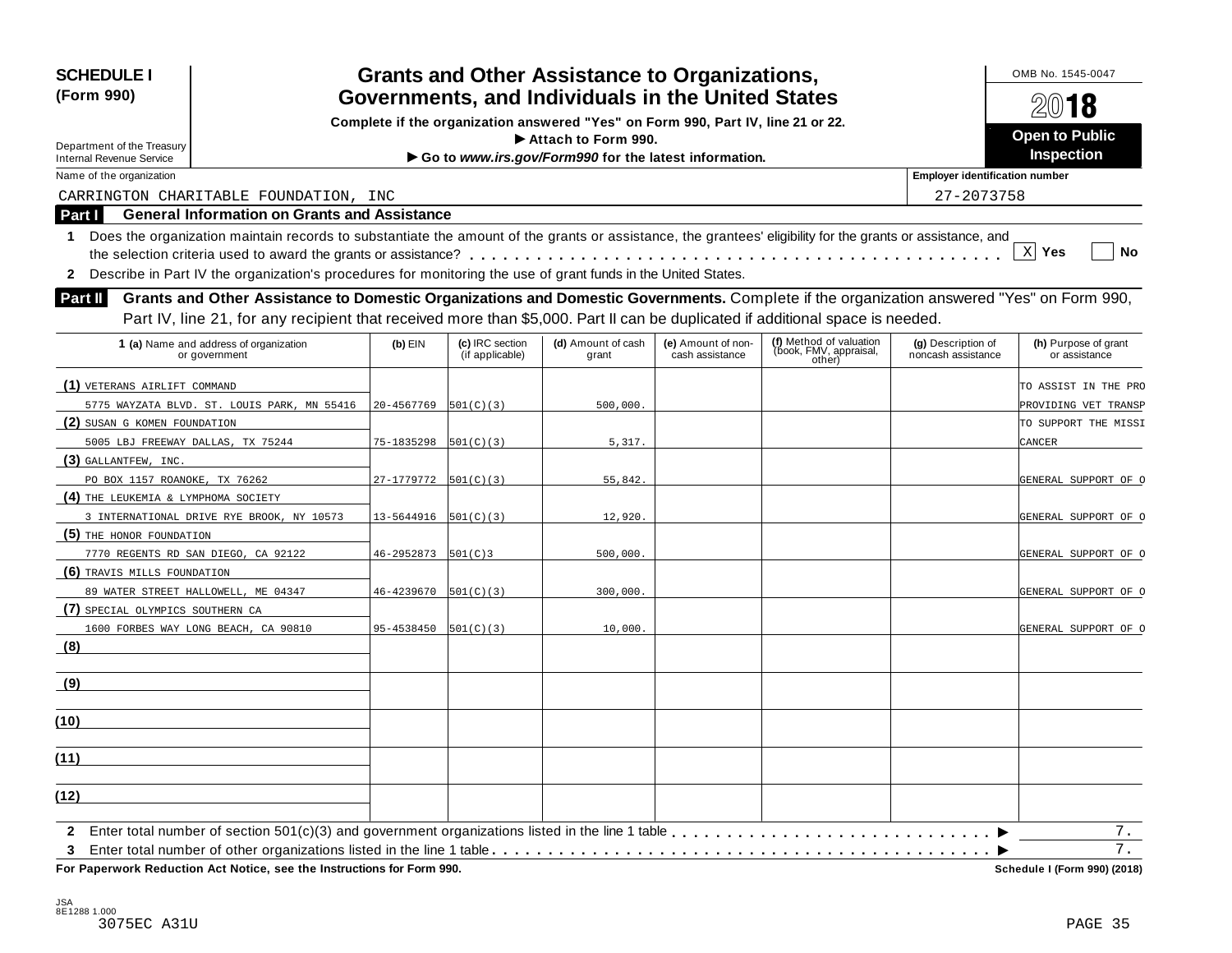| (a) Type of grant or assistance                                                                                                                         | (b) Number of<br>recipients | (c) Amount of<br>cash grant | (d) Amount of<br>non-cash assistance | (e) Method of valuation (book,<br>FMV, appraisal, other) | (f) Description of non-cash assistance |
|---------------------------------------------------------------------------------------------------------------------------------------------------------|-----------------------------|-----------------------------|--------------------------------------|----------------------------------------------------------|----------------------------------------|
| -1                                                                                                                                                      |                             |                             |                                      |                                                          |                                        |
| $\mathbf{2}$                                                                                                                                            |                             |                             |                                      |                                                          |                                        |
| 3                                                                                                                                                       |                             |                             |                                      |                                                          |                                        |
| 4                                                                                                                                                       |                             |                             |                                      |                                                          |                                        |
| 5                                                                                                                                                       |                             |                             |                                      |                                                          |                                        |
| 6                                                                                                                                                       |                             |                             |                                      |                                                          |                                        |
| $\overline{7}$                                                                                                                                          |                             |                             |                                      |                                                          |                                        |
| Part IV<br>Supplemental Information. Provide the information required in Part I, line 2, Part III, column (b); and any other additional<br>information. |                             |                             |                                      |                                                          |                                        |
| <b>SCHEDULE I</b>                                                                                                                                       |                             |                             |                                      |                                                          |                                        |
| THE CARRINGTON CHARITABLE FOUNDATION GRANTS FUNDS TO CHARITABLE                                                                                         |                             |                             |                                      |                                                          |                                        |
| ORGANIZATIONS WHO QUALIFY UNDER SECTION 501(C)(3) OF THE IRC AND HAS A                                                                                  |                             |                             |                                      |                                                          |                                        |
| PROGRAM OF DIRECT ASSISTANCE FOR SEVERELY WOUNDED U.S. MILITARY VETERANS.                                                                               |                             |                             |                                      |                                                          |                                        |
| WE MAINTAIN EVIDENCE THAT THE ORGANIZATION IS CURRENT IN ALL ITS FILINGS                                                                                |                             |                             |                                      |                                                          |                                        |
| WITH THE IRS (AS ARE WE) AND THAT ITS MISSION STATEMENT AND GOALS ARE                                                                                   |                             |                             |                                      |                                                          |                                        |
| CONSISTENT WITH THOSE OF THIS FOUNDATION. THIS INCLUDES A THOROUGH                                                                                      |                             |                             |                                      |                                                          |                                        |
| EXAMINATION OF THE MOST CURRENT FORM 990 ON FILE WITH THE IRS BY CCF 'S                                                                                 |                             |                             |                                      |                                                          |                                        |
| TREASURER OR HIS DESIGNEE.                                                                                                                              |                             |                             |                                      |                                                          |                                        |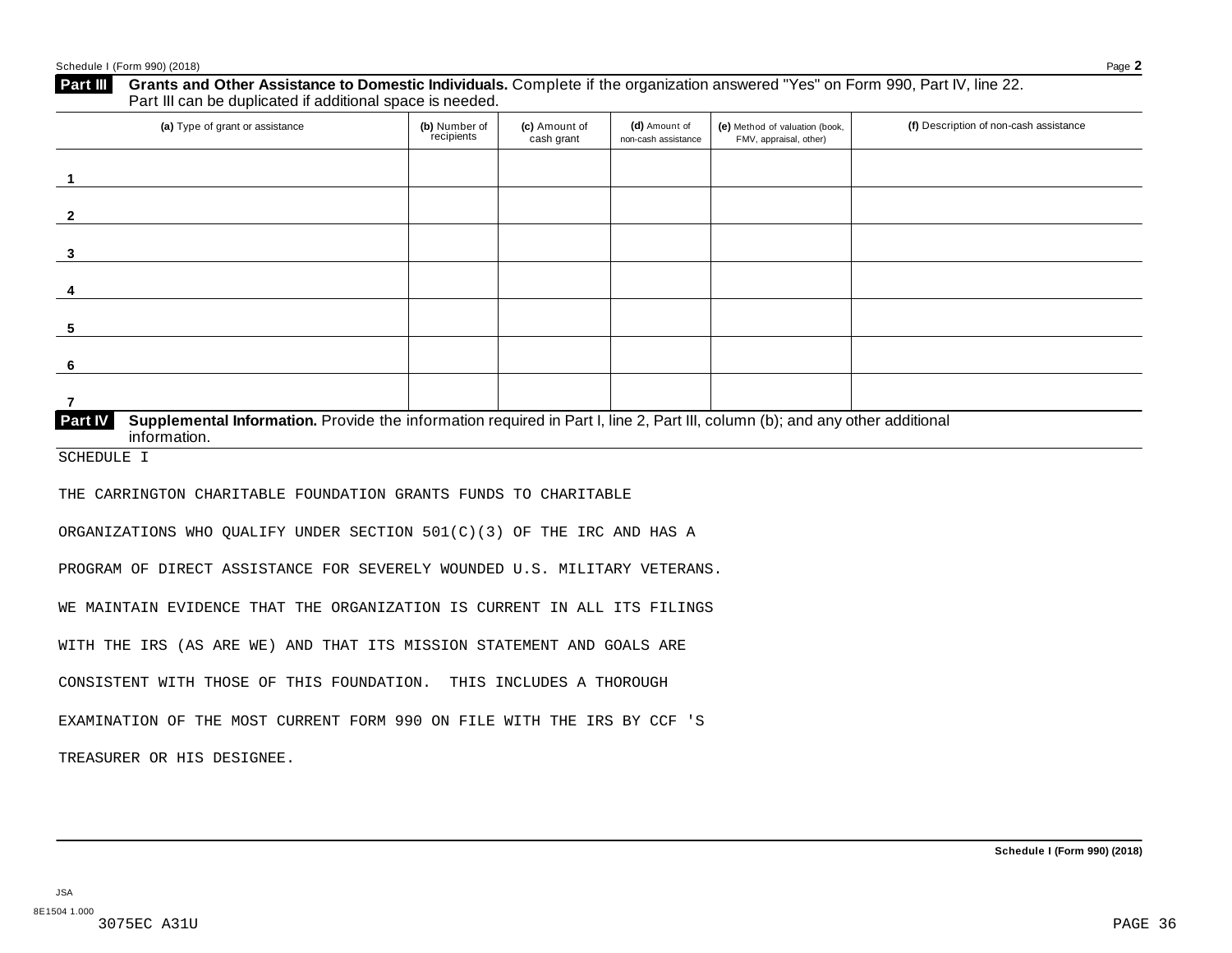# SCHEDULE M<br>
(Form 990) **Some Lightness of the organizations answered "Yes" on Form 990 Part IV lines 29 or 30<br>
<b>Some Lightness Contributions**

**Department of the Treasury<br>Internal Revenue Service** 

**Examplete** if the organizations answered "Yes" on Form 990, Part Ⅳ, lines 29 or 30. 
<br>● Attach to Form 990. **Department of the Treasury ▶ Attach to Form 990.**<br>Internal Revenue Service ▶ Go to *www.irs.gov/Form990* for instructions and the latest information.<br>Nome of the organization aumhor

Name of the organization **intervalse of the organization intervalse of the organization <b>intervalse of the organization intervalse of the organization intervalse of the organization intervalse of the organization**

#### CARRINGTON CHARITABLE FOUNDATION, INC  $\begin{array}{|c|c|c|c|c|c|}\hline & 27-2073758 & & & \\ \hline \end{array}$

| Part I | <b>Types of Property</b>                                                                                                                                                                                                                                                                                                                                                             |                               |                                                        |                                                                                    |                                                              |
|--------|--------------------------------------------------------------------------------------------------------------------------------------------------------------------------------------------------------------------------------------------------------------------------------------------------------------------------------------------------------------------------------------|-------------------------------|--------------------------------------------------------|------------------------------------------------------------------------------------|--------------------------------------------------------------|
|        |                                                                                                                                                                                                                                                                                                                                                                                      | (a)<br>Check if<br>applicable | (b)<br>Number of contributions or<br>items contributed | (c)<br>Noncash contribution<br>amounts reported on<br>Form 990, Part VIII, line 1g | (d)<br>Method of determining<br>noncash contribution amounts |
| 1      |                                                                                                                                                                                                                                                                                                                                                                                      |                               |                                                        |                                                                                    |                                                              |
| 2      | Art - Historical treasures                                                                                                                                                                                                                                                                                                                                                           |                               |                                                        |                                                                                    |                                                              |
| 3      | Art - Fractional interests [1995]                                                                                                                                                                                                                                                                                                                                                    |                               |                                                        |                                                                                    |                                                              |
| 4      | Books and publications [19]                                                                                                                                                                                                                                                                                                                                                          |                               |                                                        |                                                                                    |                                                              |
| 5      | Clothing and household                                                                                                                                                                                                                                                                                                                                                               |                               |                                                        |                                                                                    |                                                              |
|        | goods                                                                                                                                                                                                                                                                                                                                                                                |                               |                                                        |                                                                                    |                                                              |
| 6      | Cars and other vehicles                                                                                                                                                                                                                                                                                                                                                              | X                             | 1.                                                     | 20,000.                                                                            | SALES PRICE                                                  |
| 7      |                                                                                                                                                                                                                                                                                                                                                                                      |                               |                                                        |                                                                                    |                                                              |
| 8      | Intellectual property [                                                                                                                                                                                                                                                                                                                                                              |                               |                                                        |                                                                                    |                                                              |
| 9      | Securities - Publicly traded [                                                                                                                                                                                                                                                                                                                                                       |                               |                                                        |                                                                                    |                                                              |
| 10     | Securities - Closely held stock                                                                                                                                                                                                                                                                                                                                                      |                               |                                                        |                                                                                    |                                                              |
| 11     | Securities - Partnership, LLC,                                                                                                                                                                                                                                                                                                                                                       |                               |                                                        |                                                                                    |                                                              |
|        | or trust interests [1]                                                                                                                                                                                                                                                                                                                                                               |                               |                                                        |                                                                                    |                                                              |
| 12     | Securities - Miscellaneous                                                                                                                                                                                                                                                                                                                                                           |                               |                                                        |                                                                                    |                                                              |
| 13     | Qualified conservation                                                                                                                                                                                                                                                                                                                                                               |                               |                                                        |                                                                                    |                                                              |
|        | contribution - Historic                                                                                                                                                                                                                                                                                                                                                              |                               |                                                        |                                                                                    |                                                              |
|        |                                                                                                                                                                                                                                                                                                                                                                                      |                               |                                                        |                                                                                    |                                                              |
| 14     | Qualified conservation                                                                                                                                                                                                                                                                                                                                                               |                               |                                                        |                                                                                    |                                                              |
|        | contribution - Other <u>  _ _ _ _ _</u>                                                                                                                                                                                                                                                                                                                                              |                               |                                                        |                                                                                    |                                                              |
| 15     | Real estate - Residential [1995]                                                                                                                                                                                                                                                                                                                                                     |                               |                                                        |                                                                                    |                                                              |
| 16     | Real estate - Commercial                                                                                                                                                                                                                                                                                                                                                             |                               |                                                        |                                                                                    |                                                              |
| 17     | Real estate - Other <b>Calculate 1   Calculate 1   Calculate 1   Calculate 1   Calculate 1   Calculate 1   Calculate 1   Calculate 1   Calculate 1   Calculate 1   Calculate 1   Calculate 1   Calculate 1   Calculate 1   Calcu</b>                                                                                                                                                 |                               |                                                        |                                                                                    |                                                              |
| 18     | Collectibles experiences and the collectibles                                                                                                                                                                                                                                                                                                                                        |                               |                                                        |                                                                                    |                                                              |
| 19     | Food inventory [19]                                                                                                                                                                                                                                                                                                                                                                  |                               |                                                        |                                                                                    |                                                              |
| 20     | Drugs and medical supplies [                                                                                                                                                                                                                                                                                                                                                         |                               |                                                        |                                                                                    |                                                              |
| 21     | Taxidermy [19]                                                                                                                                                                                                                                                                                                                                                                       |                               |                                                        |                                                                                    |                                                              |
| 22     | Historical artifacts [19]                                                                                                                                                                                                                                                                                                                                                            |                               |                                                        |                                                                                    |                                                              |
| 23     | Scientific specimens [                                                                                                                                                                                                                                                                                                                                                               |                               |                                                        |                                                                                    |                                                              |
| 24     | Archeological artifacts [1996]                                                                                                                                                                                                                                                                                                                                                       |                               |                                                        |                                                                                    |                                                              |
| 25     | Other $\blacktriangleright$ ( $\triangle$ TCH 1<br>$\overline{\phantom{a}}$                                                                                                                                                                                                                                                                                                          |                               | 171.                                                   | 401,780.                                                                           |                                                              |
| 26     | Other $\blacktriangleright$ ( $\_\_\_\_\_\_\_\_$ )                                                                                                                                                                                                                                                                                                                                   |                               |                                                        |                                                                                    |                                                              |
| 27     | Other $\blacktriangleright$ ( $\qquad \qquad$                                                                                                                                                                                                                                                                                                                                        |                               |                                                        |                                                                                    |                                                              |
| 28     | $\begin{picture}(20,20) \put(0,0){\line(1,0){10}} \put(15,0){\line(1,0){10}} \put(15,0){\line(1,0){10}} \put(15,0){\line(1,0){10}} \put(15,0){\line(1,0){10}} \put(15,0){\line(1,0){10}} \put(15,0){\line(1,0){10}} \put(15,0){\line(1,0){10}} \put(15,0){\line(1,0){10}} \put(15,0){\line(1,0){10}} \put(15,0){\line(1,0){10}} \put(15,0){\line(1$<br>Other $\blacktriangleright$ ( |                               |                                                        |                                                                                    |                                                              |
| 29     | Number of Forms 8283 received by the organization during the tax year for contributions for                                                                                                                                                                                                                                                                                          |                               |                                                        |                                                                                    |                                                              |
|        | which the organization completed Form 8283, Part IV, Donee Acknowledgement                                                                                                                                                                                                                                                                                                           |                               |                                                        |                                                                                    | 29                                                           |
|        |                                                                                                                                                                                                                                                                                                                                                                                      |                               |                                                        |                                                                                    | Yes<br>No                                                    |
|        | 30a During the year, did the organization receive by contribution any property reported in Part I, lines 1 through                                                                                                                                                                                                                                                                   |                               |                                                        |                                                                                    |                                                              |
|        | 28, that it must hold for at least three years from the date of the initial contribution, and which isn't required                                                                                                                                                                                                                                                                   |                               |                                                        |                                                                                    | Χ                                                            |
|        |                                                                                                                                                                                                                                                                                                                                                                                      |                               |                                                        |                                                                                    | 30a                                                          |
|        | <b>b</b> If "Yes," describe the arrangement in Part II.                                                                                                                                                                                                                                                                                                                              |                               |                                                        |                                                                                    |                                                              |
| 31     | Does the organization have a gift acceptance policy that requires the review of any nonstandard                                                                                                                                                                                                                                                                                      |                               |                                                        |                                                                                    |                                                              |
|        |                                                                                                                                                                                                                                                                                                                                                                                      |                               |                                                        |                                                                                    | Χ<br>31                                                      |
|        | 32a Does the organization hire or use third parties or related organizations to solicit, process, or sell noncash                                                                                                                                                                                                                                                                    |                               |                                                        |                                                                                    | Χ                                                            |
|        |                                                                                                                                                                                                                                                                                                                                                                                      |                               |                                                        |                                                                                    | 32a                                                          |
|        | <b>b</b> If "Yes," describe in Part II.                                                                                                                                                                                                                                                                                                                                              |                               |                                                        |                                                                                    |                                                              |
| 33     | If the organization didn't report an amount in column (c) for a type of property for which column (a) is checked,                                                                                                                                                                                                                                                                    |                               |                                                        |                                                                                    |                                                              |
|        | describe in Part II.                                                                                                                                                                                                                                                                                                                                                                 |                               |                                                        |                                                                                    |                                                              |

**For Paperwork Reduction Act Notice, see the Instructions for Form 990. Schedule M (Form 990) 2018**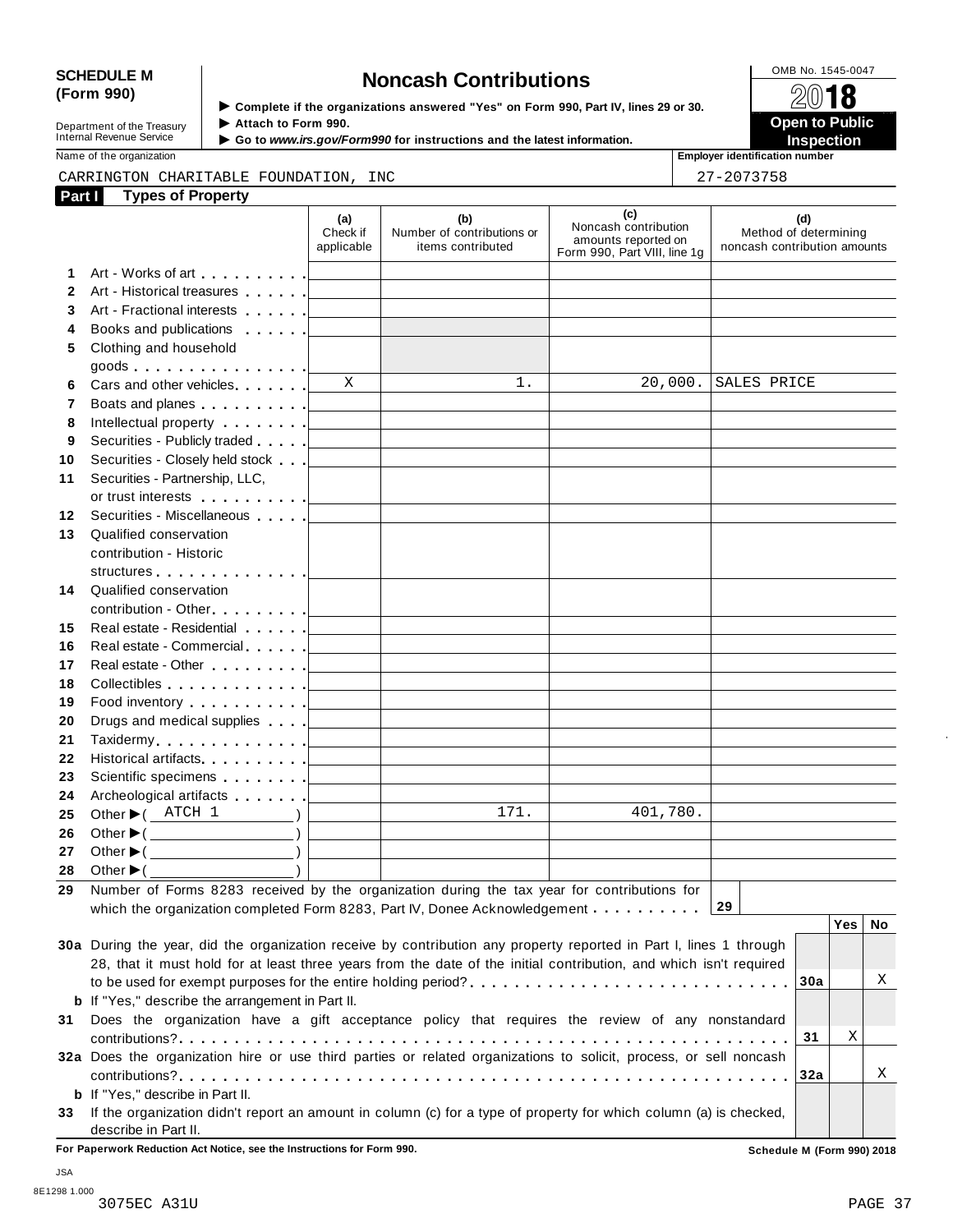<span id="page-33-0"></span>**Part II**

**Supplemental Information.** Provide the information required by Part I, lines 30b, 32b, and 33, and whether the organization is reporting in Part I, column (b), the number of contributions, the number of items received, or a combination of both. Also complete this part for any additional information.

ATTACHMENT 1

#### SCHEDULE M, PART I - OTHER NONCASH CONTRIBUTIONS

| DESCRIPTION               | (A) CHECK    | (B) NUMBER OF<br>CONTRIBUTIONS | (C) REVENUES<br>REPORTED | (D) METHOD OF<br>DETERMINING |
|---------------------------|--------------|--------------------------------|--------------------------|------------------------------|
| TRIPS AND TRAVEL AUCTON P | X            | 28.                            |                          | 179,020. SALES PRICE         |
| SPORTS OR RECREATION EVEN | X            | 22.                            |                          | 36,239. SALES PRICE          |
| DINING & FOOD GIFTS FOR A | X            | 24.                            |                          | 17,041. SALES PRICE          |
| HEALTH & LIESURE AUCTION  | X            | 50.                            |                          | 109,715. SALES PRICE         |
| GOLF AUCTION PACKAGES     | X            | б.                             | 8,230.                   | SALES PRICE                  |
| WINES AND SPIRTS AUCTION  | X            | 36.                            |                          | 38,587. SALES PRICE          |
| JEWELRY AUCTION PACKAGES  | $\mathbf{x}$ | 5.                             |                          | 12,948. SALES PRICE          |
| TOTALS                    |              | 171.                           | 401,780.                 |                              |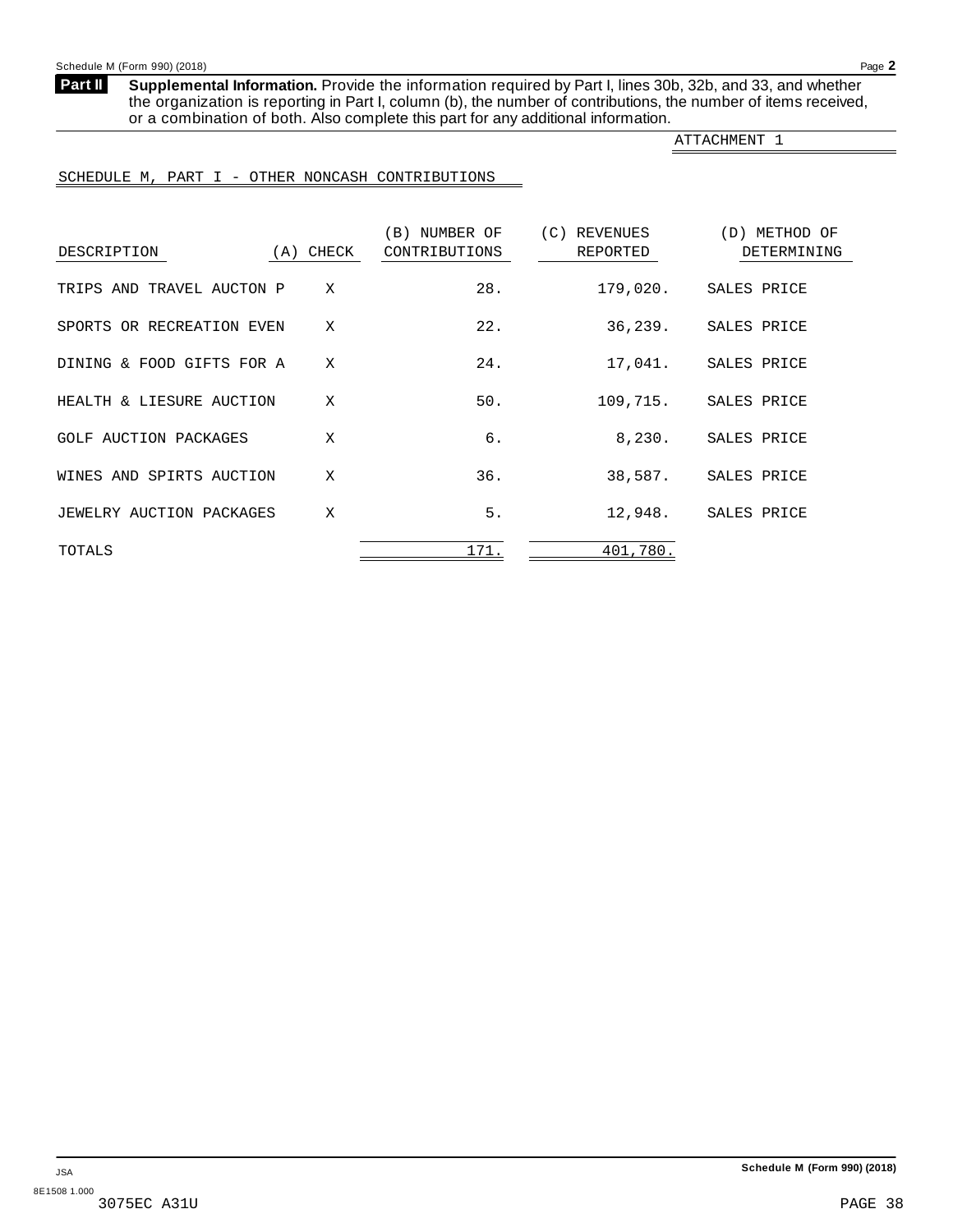## **SCHEDULE O** Supplemental Information to Form 990 or 990-EZ DMB No. 1545-0047

**(Form 990 or 990-EZ) Complete to provide information for responses to specific questions on** plete to provide information for responses to specific questions on  $\mathbb{Z}^{0}$  **18 EV I O**<br>
■ Attach to Form 990 or 990-EZ. Depen to Public<br>
■ Public Corporation of the Security of the Security of the Security of the Security of the Security of the Security of the Security of the Security of the Securi



Department of the Treasury<br>Internal Revenue Service Department of the Treasury <br>Depen to Public<br>Name of the organization<br>Name of the organization<br>Name of the organization<br>Name of the organization<br>Name of the organization<br>Name of the organization<br>Name of the organization<br>Na

CARRINGTON CHARITABLE FOUNDATION, INC  $\begin{array}{|c|c|c|c|c|c|}\hline & 27-2073758 & & & \\ \hline \end{array}$ 

FORM 990, PART VI, SECTION B, LINE 12C:

THE FOUNDATION HAS NO EMPLOYEES, ONLY VOLUNTEER DIRECTORS AND OFFICERS WHO ARE ASSOCIATED WITH, OR EMPLOYEES OF, ONE OF 16 COMPANIES IN THE COMBINED "CARRINGTON FAMILY OF COMPANIES". AS SUCH, EACH VOLUNTEER IS GOVERNED BY CONFLICT OF INTEREST POLICIES, ETHICIAL/PROFESSIONAL STANDARDS, AND ACCOUNTABILITY, INCLUDED BEING BONDED, UNDER THEIR EMPLOYMENT TERMS WITH A CARRINGTON "FOR-PROFIT" COMPANY. THE EXECUTIVE VP OF HUMAN RESOURCES FOR ALL CARRINGTON COMPANIES SERVES AS A VOLUNTEER OFFICER FOR THE CCF FOUNDATION, IN PART TO ASSURE ALL INVOLVED, INCLUDING THE CCF DIRECTORS THAT THE SAME HIGH PROFESSIONAL STANDARDS EMPLOYED IN THE FOR-PROFIT COMPANIES ARE APPLIED WHEN VOLUNTEERING FOR CCF ACTIVITIES AND GOVERNANCE. THAT WOULD INCLUDE ALL MATTERS OF POTENTIAL CONFLICTS, DISCLOSURE, DUE DILIGENCE, DOCUMENT RETENTION AND ACCESSABILITY AS WELL AS AN ABILITY TO REPORT ANY DEVIATION FROM THOSE POLICIES. WITH NO EMPLOYEES, CCF DOES NOT HAVE IT'S OWN POLICIES, RATHER IT MONITORS THIS TYPE OF PROFESSIONAL CONDUCT VIA THE REGULAR EMPLOYMENT CHANNELS WITHIN THE CARRINGTON FAMILY OF COMPANIES.

FORM 990, PART VI, SECTION C, LINE 19:

THE ORGANIZATION'S FINANCIAL STATEMENT ARE AVAILABLE ON ITS WEBSITE AND ALSO MADE AVAILABLE UPON REQUEST. THE ORGANIZATION DOES NOT MAKE ITS GOVERNING DOCUMENTS OR CONFLICT OF INTEREST POLICY PUBLIC.

FORM 990, PART VII - COMPENSATION

CCF IS A 100% VOLUNTEER MANAGED AND OPERATED ORGANIZATION. ALLVOLUNTEERS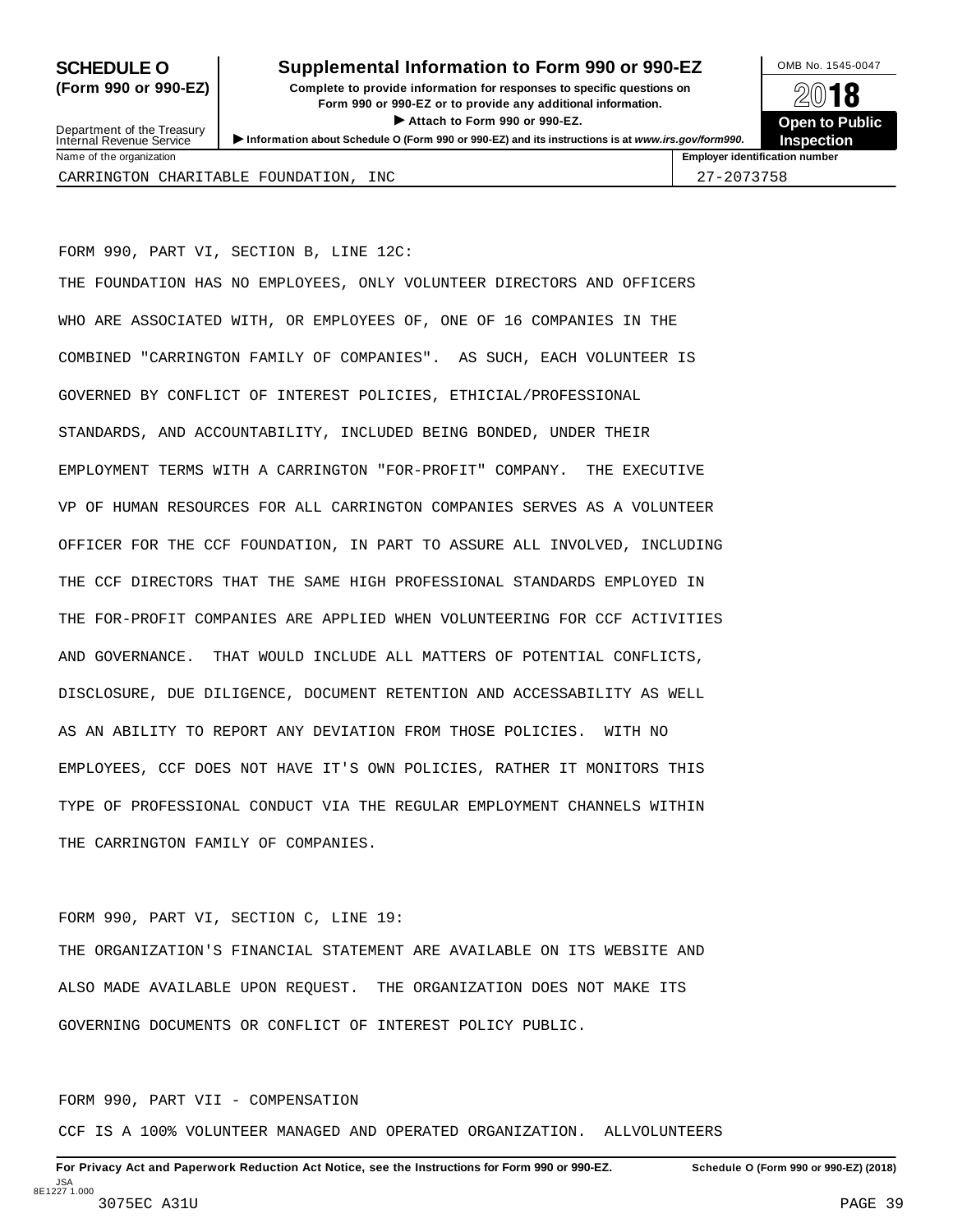| Schedule O (Form 990 or 990-EZ) 2018<br>Page $\blacktriangle$ |                                       |  |  |
|---------------------------------------------------------------|---------------------------------------|--|--|
| Name of the organization                                      | <b>Employer identification number</b> |  |  |
| <b>INC</b><br>CARRINGTON CHARITABLE<br>FOUNDATION             | $-2073758$                            |  |  |

PERFORM SERVICES FOR CCF ON THEIR OWN PERSONAL TIME, AND WITHOUT ANY COMPENSATION, EXPENSE ALLOWANCE OR PRIVLEGE, MONETARY OR OTHERWISE, OTHER THAN THE OPPORTUNITY TO BE INVOLVED IN CCF AND THE COMMUNITY IT SERVES. CCF ITSELF HAS NO EMPLOYEES AND ALMOST NO OVERHEAD OTHER THAN THAT DONATED BY THE CARRINGTON FAMILY OF COMPANIES AND SHOWN IN THE AUDITED FINANCIAL STATEMENTS PURSUANT THE GAAP REQUIREMENTS OF ASC958. THE GREATER CARRINGTON FAMILY OF COMPANIES ALSO GENERALLY SUPPORTS THE MISC.OFFICE SUPPLIES AND ADMINISTRATIVE NEEDS OF THE FOUNDATION. THE AUDITED FINANCIAL STATEMENTS SHOW THAT THE SUM TOTAL OF THE VOLUNTEER TIME AND THE SUPPORTED EXPENSES AND USE OF FACIITIES DONATED VIA THE CARRINGTON COMPANIES WAS \$395,887 AND \$437,044 IN 2018 AND 2017 RESPECTIVELY.

### FORM 990, PART XI, LINE 9

CONTRIBUTED SERVICES: CCF, INC. RECEIVES SERVICES FROM OVER 450 VOLUNTEERS AND THE USE OF FACILITIES FROM VIRTUALLY ALL OF THE 16 COMPANIES COMPRISING THE "CARRINGTON FAMILY OF COMPANIES" AS DESCRIBED ELSEWHERE HEREIN. AS DISCLOSED IN THE AUDITED FINANCIAL STATEMENTS,THOSE SERVICES, TOTALING \$395,887 ARE "GROSSED UP" ON THE AUDITED FINANCIAL STATEMENT SHOWING THE AMOUNT CONTRIBUTED BOTH AS A DONATION IN KIND, AND AS AN EXPENSE OF OPERATING THE FOUNDATION. NEITHER THE DONATED SERVICES OR THEIR PARRELLEL EXPENSE ARE REQUIRED FOR TAX REPORTING PURPOSES, THUSTHE INCOME AND THE EXPENSE IN THE SAME AMOUNT ARE NETTED OUT AND NOT REPORTED IN ALL YEARS SINCE INCEPTION. THE AUDITED FINANCIAL STATEMENTS INCLUDED AN AMOUNT OF \$2,205 RELATED TO UNCOLLECTED PLEDGE RECEIVABLES FROM PRIOR YEARS.

JSA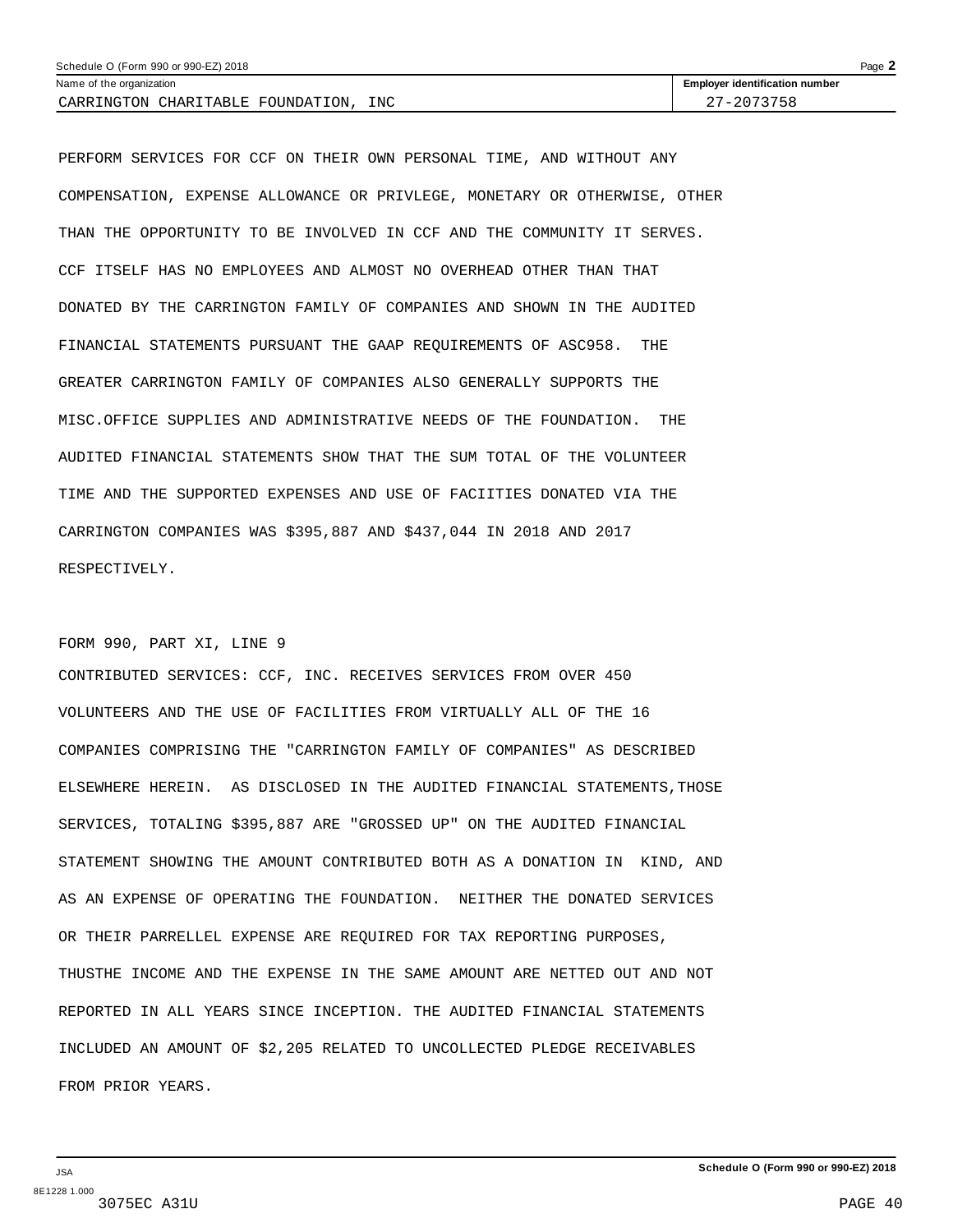<span id="page-36-0"></span>

| Schedule O (Form 990 or 990-EZ) 2018                                  | Page 2                                |
|-----------------------------------------------------------------------|---------------------------------------|
| Name of the organization                                              | <b>Employer identification number</b> |
| CARRINGTON CHARITABLE FOUNDATION, INC.                                | 27-2073758                            |
| FORM 990, PART III, LINE 1 - ORGANIZATION'S MISSION                   | ATTACHMENT 1                          |
| CCF'S OBJECTIVE IS TO WORK TOGETHER AS A COMMUNITY OF SUPPORT FOR     |                                       |
| RECOGNIZED CHARITABLE ORGANIZATIONS PRESENTED TO CCF BY THE EMPLOYEES |                                       |
| AND ASSOCIATES OF THE CARRINGTON FAMILY OF COMPANIES. CCF WILL SEEK   |                                       |
| TO RAISE FUNDS FOR THE ORGANIZATIONS IT SUPPORTS AND TO SOLICIT AND   |                                       |
| FACILITATE THE VOLUNTEER ACTIVITIES OF ALMOST 4,600 EMPLOYEES AND     |                                       |
| ASSOCIATES IN THE VARIOUS CARRINGTON AFFILIATED COMPANIES             |                                       |
| VOLUNTEERING IN THE COMMUNITIES. OUR VETERAN FOCUSED SIGNATURE        |                                       |
| PROGRAMS FOCUS ON PROVIDING MOBILITY, STABILITY, PURPOSE AND          |                                       |
| PROSPERITY FOR VETERANS RETURNING FROM THE POST 9/11 CONFLICT         |                                       |
| BATTLEFIELDS.<br>THROUGH THESE PROGRAMS, THE FOUNDATION HONORS THE    |                                       |

THEIR LIVES TO PROTECTING OUR COUNTRYS FREEDOM.

SACRIFICES OF OUR NATION'S SERVICEMEN AND WOMEN WHO HAVE DEDICATED

#### ATTACHMENT 2

#### FORM 990, PART III - PROGRAM SERVICE, LINE 4A

THE FOUNDATION'S MILITARY VETERAN-FOCUSED SIGNATURE PROGRAMS OFFER DIVERSE SUPPORT FOR U.S. MILITARY VETERANS BY PROVIDING SUPPORT UNDER THE PRINCIPLES OF MOBILITY, STABILITY, PURPOSE AND PROSPERITY. CCF PROVIDES MOBILITY BY FINANCIALLY SUPPORTING THE VETERAN'S AIRLIFT COMMAND, ENSURING STABILITY BY BUILDING AND/OR RETROFITTING CUSTOM, ADAPTIVE HOMES FOR INJURED MILITARY VETERANS THROUGH CARRINGTON HOUSE, AND PROMOTES PURPOSE AND PROSPERITY BY PROVIDING MILITARY VETERANS WITH NEW ENTREPRENEURSHIP OPPORTUNITIES AND SUPPORTING OTHER NONPROFITS FOCUSED ON ASSISTING OUR MILITARY VETERANS' RETURN TO CIVILIAN LIFE. CARRINGTON HOUSE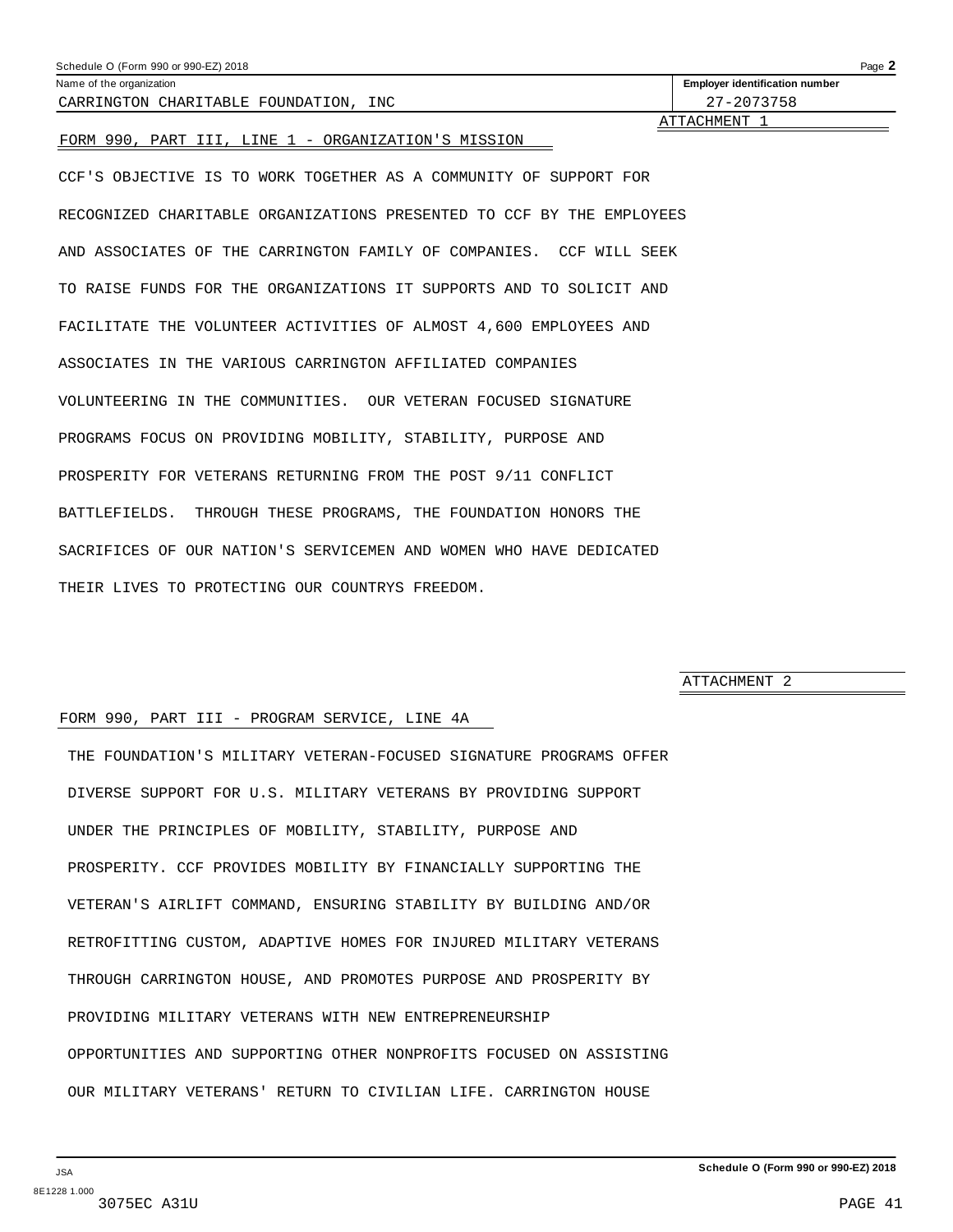<span id="page-37-0"></span>

| Schedule O (Form 990 or 990-EZ) 2018 | Page |
|--------------------------------------|------|
|--------------------------------------|------|

CARRINGTON CHARITABLE FOUNDATION, INC 27-2073758

Name of the organization **identification is a structure of the original of the original of the original of the original of the original of the original of the original of the original of the original of the original of t** 

ATTACHMENT 2 (CONT'D)

PROVIDES WOUNDED MILITARY VETERANS OF THE IRAQ AND AFGHANISTAN CONFLICTS A HOME TO MAKE THEIR OWN AND MODIFIED TO THEIR PARTICULAR NEEDS. THE PROGRAM INCLUDES CONTRIBUTED REAL PROPERTIES WHICH ARE REHABILITATED AND SOLD. BEGINNING IN EARLY 2017, THE FOUNDATION LAUNCHED A PROGRAM TO GRANT NEW OR SUBSTANTIALLY MODIFIED AND INDIVIDUALLY ADAPTED RETROFITTED HOMES TO QUALIFYING WOUNDED MILITARY VETERAN FAMILIES, TO ENABLE THE WOUNDED MILITARY VETERANS AND THEIR FAMILIES TO LIVE INDEPENDENTLY AND OVERCOME THE NEW CHALLENGES IN THEIR LIVES RESULTING FROM THEIR INJURIES SUSTAINED WHILE SERVING OUR COUNTRY. EACH HOME IS DESIGNED TO MEET THE SPECIAL NEEDS OF EACH SEVERELY WOUNDED MILITARY VETERAN AND THEIR FAMILY.

ATTACHMENT 3

#### 990, PART VII- COMPENSATION OF THE FIVE HIGHEST PAID IND. CONTRACTORS

| NAME AND ADDRESS                                          | DESCRIPTION OF SERVICES | COMPENSATION |
|-----------------------------------------------------------|-------------------------|--------------|
| PELICAN HILL RESORT & CC<br>22701 PELICAN HILL ROAD SOUTH | HOTEL / FACILITIES      | 679.736.     |
|                                                           |                         |              |

NEWPORT COAST, CA 92657

|                                    |          |                | ATTACHMENT 4              |
|------------------------------------|----------|----------------|---------------------------|
| FORM 990, PART IX - OTHER EXPENSES |          |                |                           |
|                                    | $'$ A )  | $\mathbf{B}$ ) | (D)                       |
|                                    | TOTAL    | PROGRAM        | MANAGEMENT<br>FUNDRAISING |
| DESCRIPTION                        | EXPENSES | SERVICE EXP.   | AND GENERAL<br>EXPENSES   |
| VETERAN HOME CONSTRUCTION EXP      | 825,067. | 825,067.       |                           |
| TOTALS                             | 825,067. | 825,067.       |                           |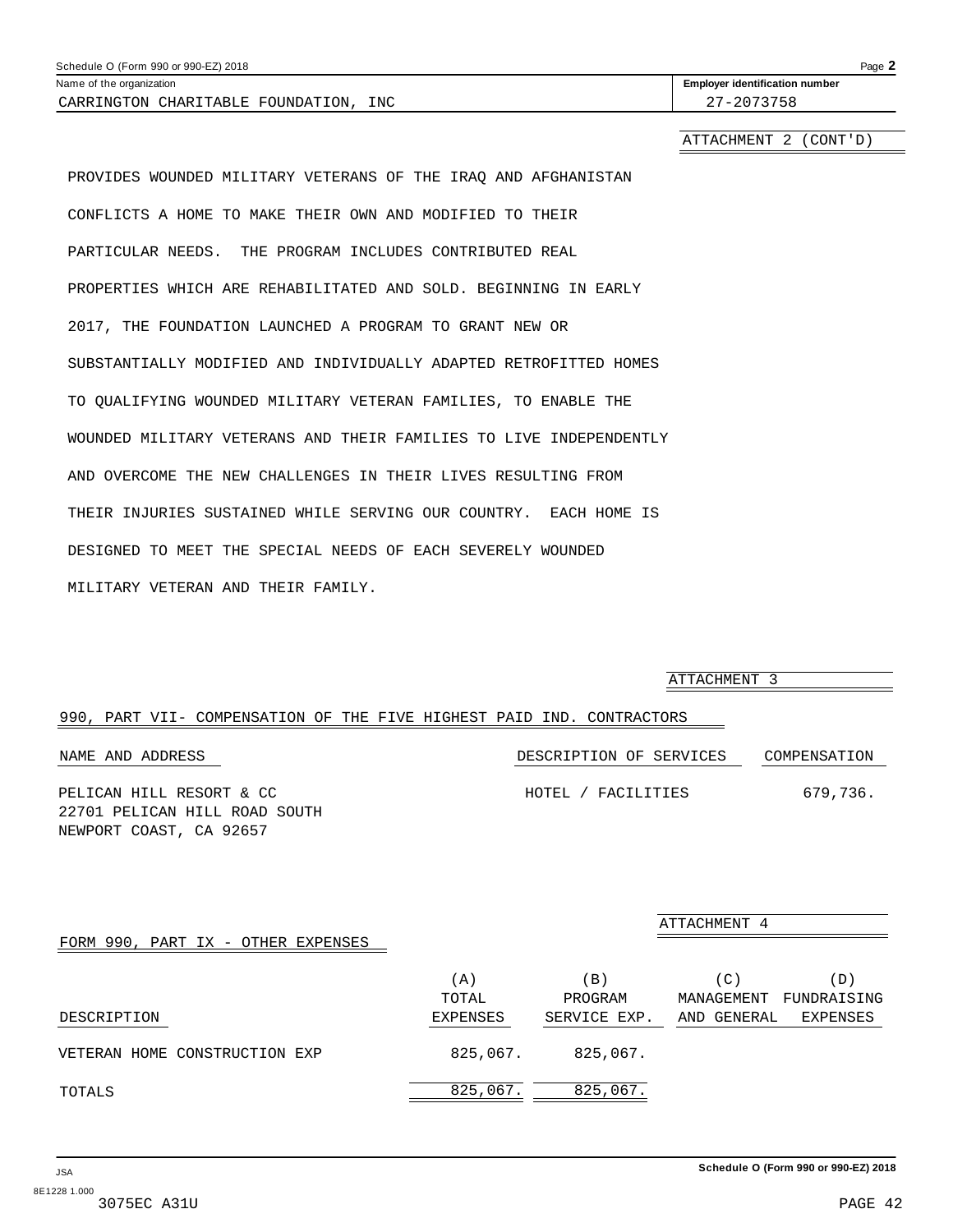<span id="page-38-0"></span>

| Schedule O (Form 990 or 990-EZ) 2018                     |                   | Page 2                                |
|----------------------------------------------------------|-------------------|---------------------------------------|
| Name of the organization                                 |                   | <b>Employer identification number</b> |
| CARRINGTON CHARITABLE FOUNDATION, INC                    |                   | 27-2073758                            |
|                                                          |                   | ATTACHMENT 5                          |
| FORM 990, PART X - PREPAID EXPENSES AND DEFERRED CHARGES |                   |                                       |
|                                                          | BEGINNING         | ENDING                                |
| DESCRIPTION                                              | <b>BOOK VALUE</b> | <b>BOOK VALUE</b>                     |
| EXPENSES<br>PREPAID                                      | 225,416.          | 95,045.                               |
| TOTALS                                                   | 225,416.          | 95,045.                               |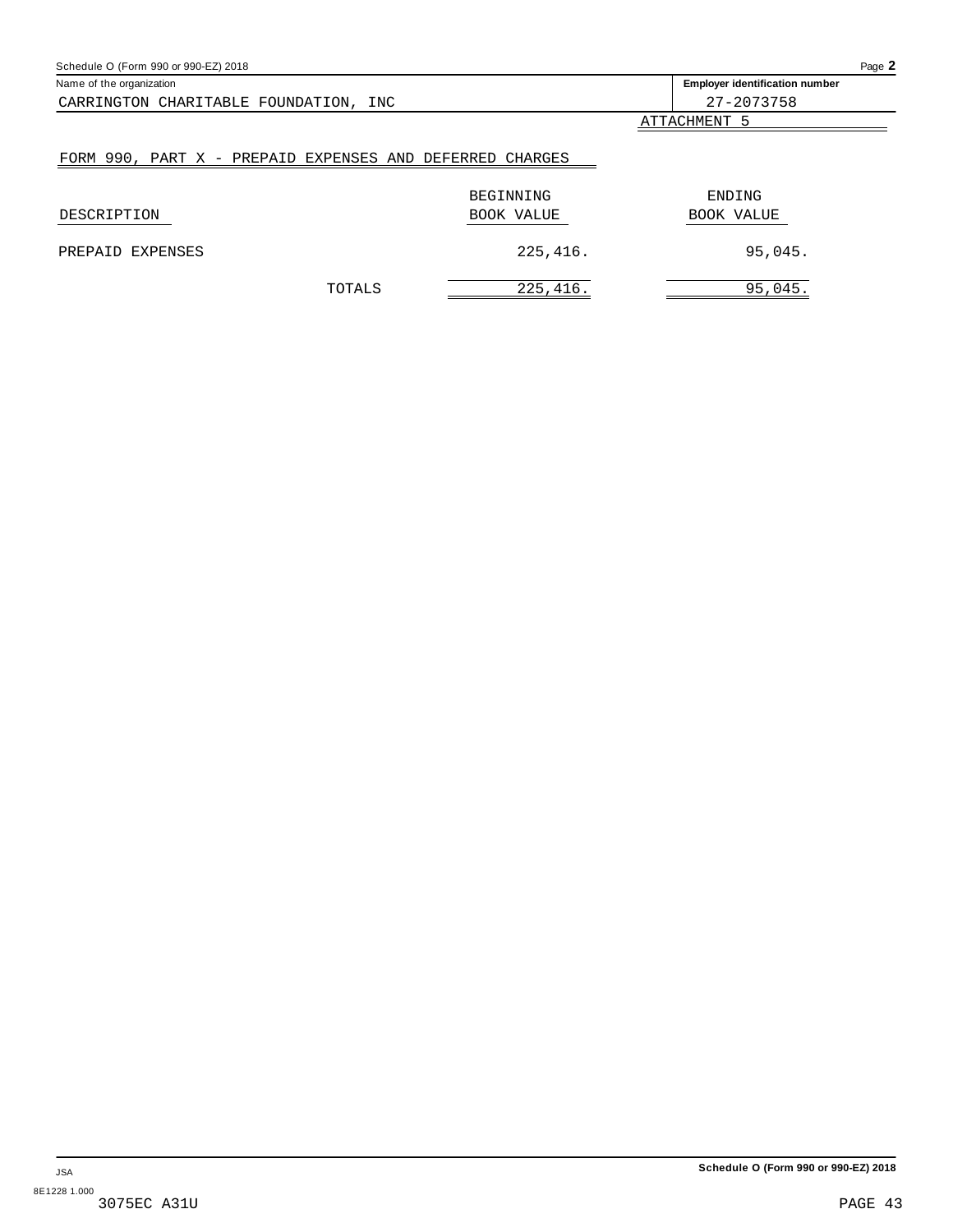# OMB No. 1545-0047 **SCHEDULE R (Form 990) Related Organizations and Unrelated Partnerships**

 $\triangleright$  Complete if the organization answered "Yes" on Form 990, Part IV, line 33, 34, 35b, 36, or 37.  $\overline{A}$  **I O**<br>
Attach to Form 990.<br>  $\overline{A}$  Attach to Form 990.

Department of the Treasury<br>
Internal Revenue Service<br>
Name of the organization<br>
Name of the organization<br>
Name of the organization<br> **Name of the organization** 

**Inspection**

Department of the Treasury<br>Internal Revenue Service

CARRINGTON CHARITABLE FOUNDATION, INC 27-2073758

#### **Part I Identification of Disregarded Entities.** Complete if the organization answered "Yes" on Form 990, Part IV, line 33.

| (a)<br>Name, address, and EIN (if applicable) of disregarded entity | (b)<br>Primary activity | (c)<br>Legal domicile (state<br>or foreign country) | (d)<br>Total income | (e)<br>End-of-year assets | (f)<br>Direct controlling<br>entity |
|---------------------------------------------------------------------|-------------------------|-----------------------------------------------------|---------------------|---------------------------|-------------------------------------|
| (1) CARRINGTON HOUSE, LLC                                           |                         |                                                     |                     |                           |                                     |
| ALISO VIEJO, CA 92656<br>25 ENTERPRISE - 5TH FLOOR                  | HOLD TITLE              | СA                                                  | 6,000.              | 580,833. CCF, INC         |                                     |
| 46-4591403<br>(2) CARRINGTON HOUSE PROPERTY DONATION CO LL          |                         |                                                     |                     |                           |                                     |
| 25 ENTERPRISE - 5TH FLOOR<br>ALISO VIEJO, CA 92656                  | DONATIONS               | DE                                                  |                     | 1,773,911. CCF, INC       |                                     |
| (3)                                                                 |                         |                                                     |                     |                           |                                     |
|                                                                     |                         |                                                     |                     |                           |                                     |
| (4)                                                                 |                         |                                                     |                     |                           |                                     |
|                                                                     |                         |                                                     |                     |                           |                                     |
| (5)                                                                 |                         |                                                     |                     |                           |                                     |
|                                                                     |                         |                                                     |                     |                           |                                     |
| (6)                                                                 |                         |                                                     |                     |                           |                                     |
|                                                                     |                         |                                                     |                     |                           |                                     |

**Identification of Related Tax-Exempt Organizations.** Complete if the organization answered "Yes" on Form 990, Part IV, line 34, because it had **Part II** one or more related tax-exempt organizations during the tax year.

| (a)<br>Name, address, and EIN of related organization | (b)<br>Primary activity | (c)<br>Legal domicile (state<br>or foreign country) | (d)<br>Exempt Code section | (e)<br>Public charity status<br>(if section $501(c)(3)$ ) | (f)<br>Direct controlling<br>entity | <b>(g)</b><br>Section 512(b)(13)<br>controlled<br>entity? |           |
|-------------------------------------------------------|-------------------------|-----------------------------------------------------|----------------------------|-----------------------------------------------------------|-------------------------------------|-----------------------------------------------------------|-----------|
|                                                       |                         |                                                     |                            |                                                           |                                     | Yes                                                       | <b>No</b> |
| (1)                                                   |                         |                                                     |                            |                                                           |                                     |                                                           |           |
| (2)                                                   |                         |                                                     |                            |                                                           |                                     |                                                           |           |
| (3)                                                   |                         |                                                     |                            |                                                           |                                     |                                                           |           |
| (4)                                                   |                         |                                                     |                            |                                                           |                                     |                                                           |           |
| (5)                                                   |                         |                                                     |                            |                                                           |                                     |                                                           |           |
| (6)                                                   |                         |                                                     |                            |                                                           |                                     |                                                           |           |
| (7)                                                   |                         |                                                     |                            |                                                           |                                     |                                                           |           |

**For Paperwork Reduction Act Notice, see the Instructions for Form 990. Schedule R (Form 990) 2018**

JSA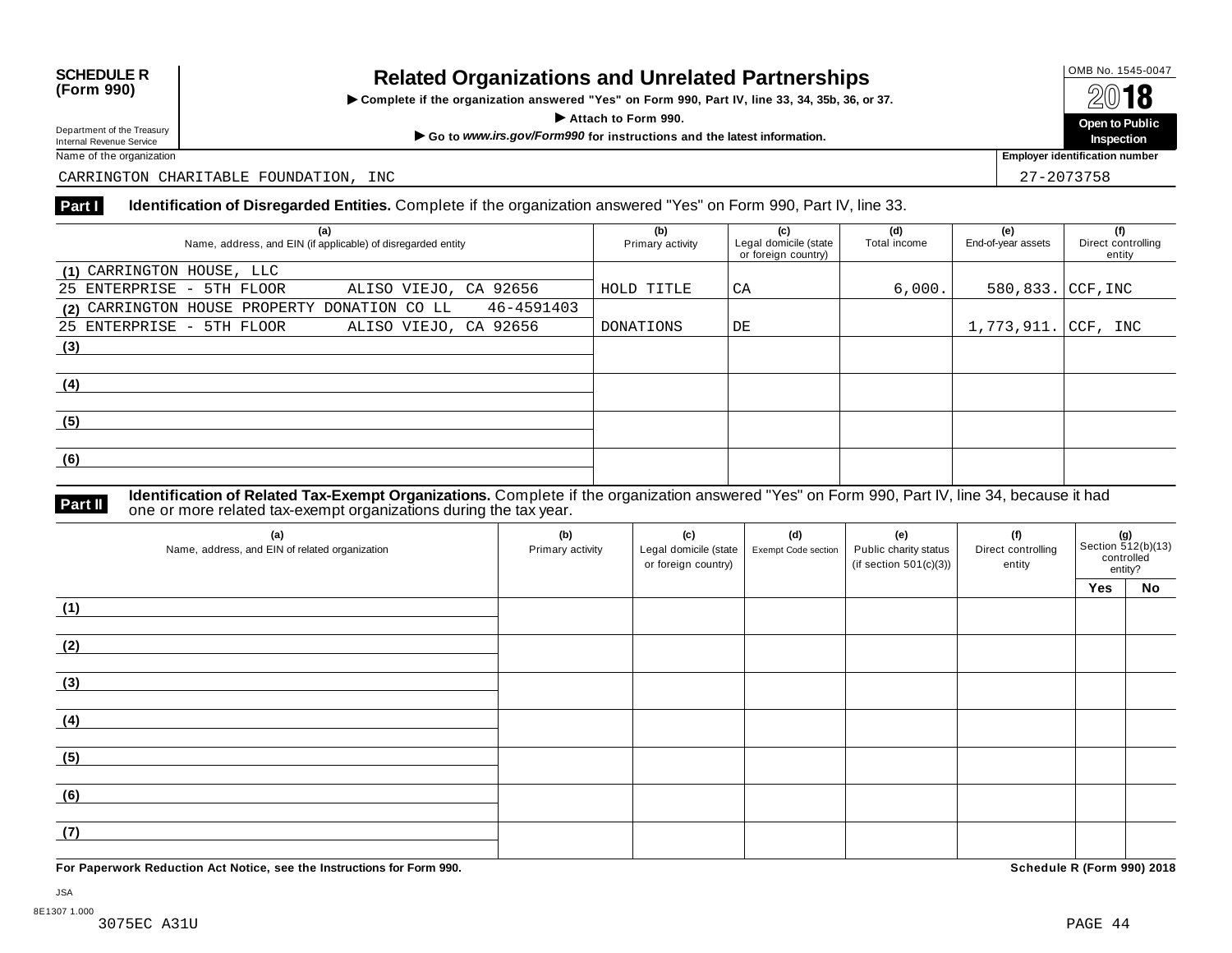Schedule <sup>R</sup> (Form 990) <sup>2018</sup> Page **2**

**Part III** Identification of Related Organizations Taxable as a Partnership. Complete if the organization answered "Yes" on Form 990, Part IV, line 34,<br>because it had one or more related organizations treated as a partners

| (a)<br>Name, address, and EIN of<br>related organization | (b)<br>Primary activity | (c)<br>Legal<br>domicile<br>(state or<br>foreign<br>country) | (d)<br>Direct controlling<br>entity | (e)<br>Predominant<br>income (related,<br>unrelated,<br>excluded from<br>$\frac{3}{10}$ tax under<br>sections 512 - 514) | (f)<br>(g)<br>Share of total<br>Share of end-of-<br>income<br>year assets |  | (h)<br>Disproportionate<br>allocations? | (i)<br>Code V - UBI<br>amount in box 20<br>of Schedule K-1<br>(Form 1065) | (i)<br>General or<br>managing<br>partner? |        | (k)<br>Percentage<br>ownership |
|----------------------------------------------------------|-------------------------|--------------------------------------------------------------|-------------------------------------|--------------------------------------------------------------------------------------------------------------------------|---------------------------------------------------------------------------|--|-----------------------------------------|---------------------------------------------------------------------------|-------------------------------------------|--------|--------------------------------|
|                                                          |                         |                                                              |                                     |                                                                                                                          |                                                                           |  | Yes No                                  |                                                                           |                                           | Yes No |                                |
| (1)                                                      |                         |                                                              |                                     |                                                                                                                          |                                                                           |  |                                         |                                                                           |                                           |        |                                |
| (2)                                                      |                         |                                                              |                                     |                                                                                                                          |                                                                           |  |                                         |                                                                           |                                           |        |                                |
| (3)                                                      |                         |                                                              |                                     |                                                                                                                          |                                                                           |  |                                         |                                                                           |                                           |        |                                |
| (4)                                                      |                         |                                                              |                                     |                                                                                                                          |                                                                           |  |                                         |                                                                           |                                           |        |                                |
| (5)                                                      |                         |                                                              |                                     |                                                                                                                          |                                                                           |  |                                         |                                                                           |                                           |        |                                |
| (6)                                                      |                         |                                                              |                                     |                                                                                                                          |                                                                           |  |                                         |                                                                           |                                           |        |                                |
| (7)                                                      |                         |                                                              |                                     |                                                                                                                          |                                                                           |  |                                         |                                                                           |                                           |        |                                |

# **Part IV** Identification of Related Organizations Taxable as a Corporation or Trust. Complete if the organization answered "Yes" on Form 990, Part IV,<br>line 34, because it had one or more related organizations treated as a

| (a)<br>Name, address, and EIN of related organization | (b)<br>Primary activity | (c)<br>Legal domicile<br>(state or foreign<br>country) | (d)<br>Direct controlling<br>entity | (e)<br>Type of entity<br>$(C \text{ comp}, S \text{ comp}, \text{ or trust})$ | (f)<br>Share of total<br>income | (g)<br>Share of<br>end-of-year assets<br>whership<br>outrolled<br>entity? | $\begin{vmatrix} (h) \\ Percentage \end{vmatrix}$ Section |        |
|-------------------------------------------------------|-------------------------|--------------------------------------------------------|-------------------------------------|-------------------------------------------------------------------------------|---------------------------------|---------------------------------------------------------------------------|-----------------------------------------------------------|--------|
|                                                       |                         |                                                        |                                     |                                                                               |                                 |                                                                           |                                                           | Yes No |
| (1)                                                   |                         |                                                        |                                     |                                                                               |                                 |                                                                           |                                                           |        |
| (2)                                                   |                         |                                                        |                                     |                                                                               |                                 |                                                                           |                                                           |        |
| (3)                                                   |                         |                                                        |                                     |                                                                               |                                 |                                                                           |                                                           |        |
| (4)                                                   |                         |                                                        |                                     |                                                                               |                                 |                                                                           |                                                           |        |
| (5)                                                   |                         |                                                        |                                     |                                                                               |                                 |                                                                           |                                                           |        |
| (6)                                                   |                         |                                                        |                                     |                                                                               |                                 |                                                                           |                                                           |        |
| (7)                                                   |                         |                                                        |                                     |                                                                               |                                 |                                                                           |                                                           |        |

**Schedule R (Form 990) 2018**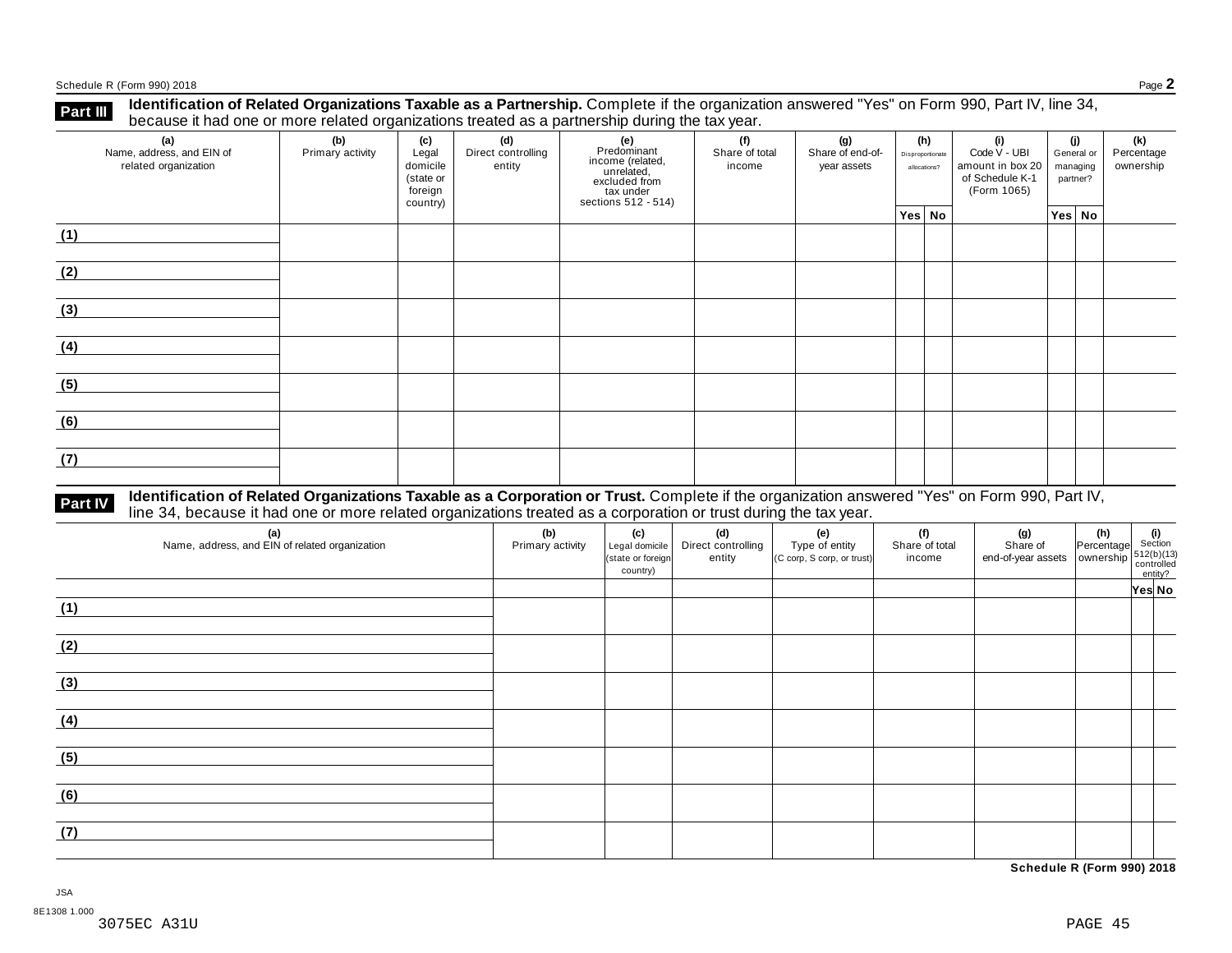|                                                                                                                                                                              |                    |                        | Yes   No                     |
|------------------------------------------------------------------------------------------------------------------------------------------------------------------------------|--------------------|------------------------|------------------------------|
| During the tax year, did the organization engage in any of the following transactions with one or more related organizations listed in Parts II-IV?                          |                    |                        |                              |
|                                                                                                                                                                              |                    |                        | 1a                           |
|                                                                                                                                                                              |                    |                        | 1b                           |
|                                                                                                                                                                              |                    |                        | 1 <sub>c</sub>               |
|                                                                                                                                                                              |                    |                        | 1 <sub>d</sub>               |
|                                                                                                                                                                              |                    |                        | 1e                           |
|                                                                                                                                                                              |                    |                        |                              |
|                                                                                                                                                                              |                    |                        | 1f                           |
| q                                                                                                                                                                            |                    |                        | 1g                           |
|                                                                                                                                                                              |                    |                        | 1 <sub>h</sub>               |
|                                                                                                                                                                              |                    |                        | 11                           |
|                                                                                                                                                                              |                    |                        | 1j                           |
|                                                                                                                                                                              |                    |                        |                              |
|                                                                                                                                                                              |                    |                        | 1 k                          |
|                                                                                                                                                                              |                    |                        | 11                           |
|                                                                                                                                                                              |                    |                        | 1m                           |
|                                                                                                                                                                              |                    |                        | 1n                           |
|                                                                                                                                                                              |                    |                        | 1o                           |
|                                                                                                                                                                              |                    |                        |                              |
|                                                                                                                                                                              |                    |                        | 1p                           |
|                                                                                                                                                                              |                    |                        | 1q                           |
|                                                                                                                                                                              |                    |                        | 1r                           |
|                                                                                                                                                                              |                    |                        |                              |
|                                                                                                                                                                              |                    |                        |                              |
|                                                                                                                                                                              |                    |                        | 1s                           |
| If the answer to any of the above is "Yes," see the instructions for information on who must complete this line, including covered relationships and transaction thresholds. |                    |                        |                              |
| (a)<br>Name of related organization                                                                                                                                          | (b)<br>Transaction | (c)<br>Amount involved | (d)<br>Method of determining |
|                                                                                                                                                                              | type (a-s)         |                        | amount involved              |
|                                                                                                                                                                              |                    |                        |                              |
|                                                                                                                                                                              |                    |                        |                              |
|                                                                                                                                                                              |                    |                        |                              |
|                                                                                                                                                                              |                    |                        |                              |
|                                                                                                                                                                              |                    |                        |                              |
|                                                                                                                                                                              |                    |                        |                              |
|                                                                                                                                                                              |                    |                        |                              |
| (1)<br>(2)<br>(3)<br>(4)<br>(5)<br>(6)                                                                                                                                       |                    |                        | Schedule R (Form 990) 2018   |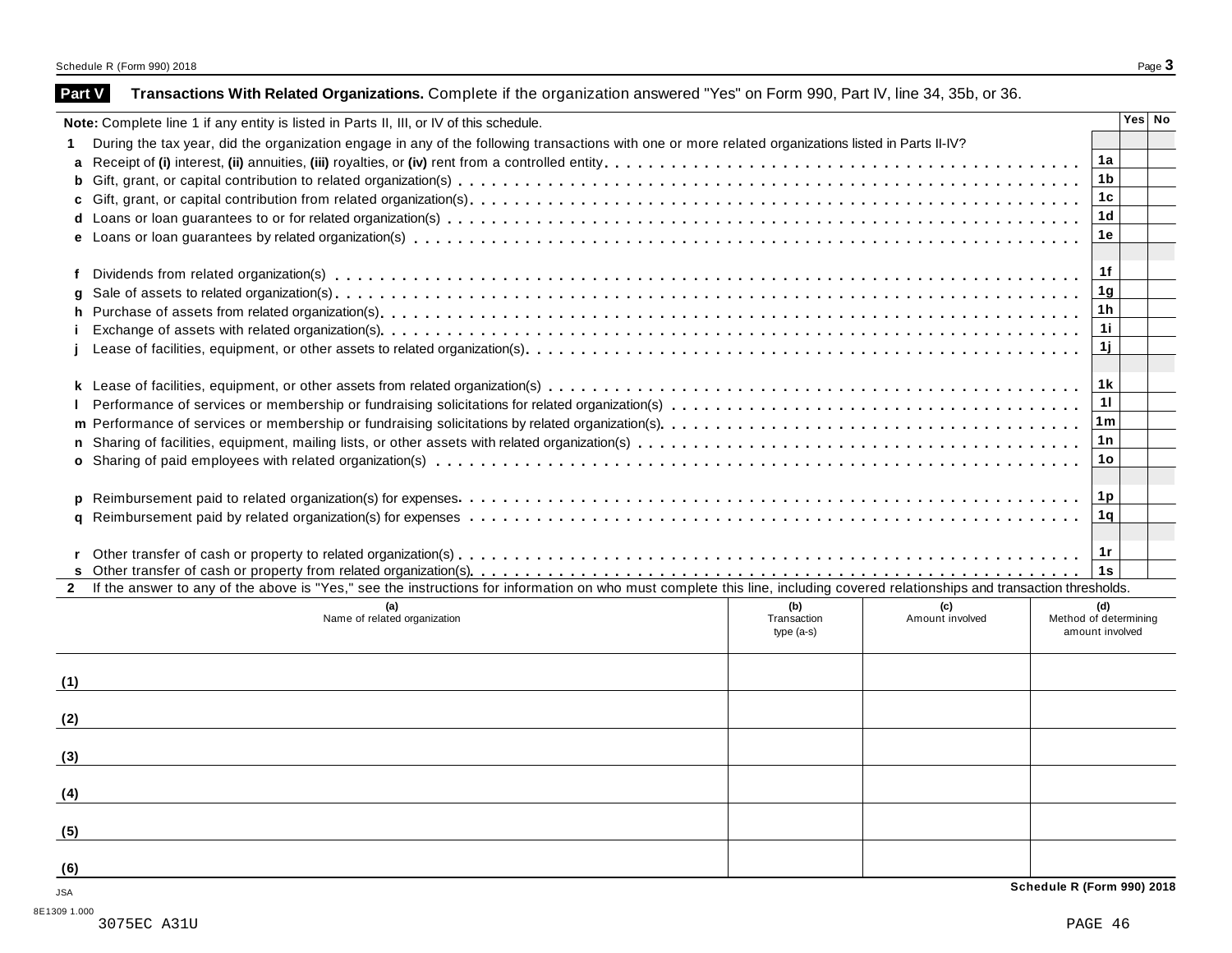## **Part VI Unrelated Organizations Taxable as a Partnership.** Complete if the organization answered "Yes" on Form 990, Part IV, line 37.

Provide the following information for each entity taxed as a partnership through which the organization conducted more than five percent of its activities (measured by total assets or gross revenue) that was not a related organization. See instructions regarding exclusion for certain investment partnerships.

| $\overline{\phantom{0}}$ | (a)<br>Name, address, and EIN of entity | (b)<br>Primary activity | $\overline{\phantom{0}}$<br>(c)<br>Legal domicile<br>(state or foreign<br>country) | (d)<br>Predominant<br>income (related,<br>unrelated, excluded<br>from tax under | (e)<br>Are all partners<br>section<br>501(c)(3)<br>organizations? |  | (f)<br>Share of<br>total income |  | (h)<br>Disproportionate<br>allocations? |  | (i)<br>Code V - UBI<br>amount in box 20<br>of Schedule K-1<br>(Form 1065) | (j)<br>General or<br>managing<br>partner? |    | (k)<br>Percentage<br>ownership |
|--------------------------|-----------------------------------------|-------------------------|------------------------------------------------------------------------------------|---------------------------------------------------------------------------------|-------------------------------------------------------------------|--|---------------------------------|--|-----------------------------------------|--|---------------------------------------------------------------------------|-------------------------------------------|----|--------------------------------|
|                          |                                         |                         |                                                                                    | sections 512-514)                                                               | $Yes \mid No$                                                     |  |                                 |  | Yes   No                                |  |                                                                           | Yes                                       | No |                                |
| (1)                      |                                         |                         |                                                                                    |                                                                                 |                                                                   |  |                                 |  |                                         |  |                                                                           |                                           |    |                                |
| (2)                      |                                         |                         |                                                                                    |                                                                                 |                                                                   |  |                                 |  |                                         |  |                                                                           |                                           |    |                                |
| (3)                      |                                         |                         |                                                                                    |                                                                                 |                                                                   |  |                                 |  |                                         |  |                                                                           |                                           |    |                                |
| (4)                      |                                         |                         |                                                                                    |                                                                                 |                                                                   |  |                                 |  |                                         |  |                                                                           |                                           |    |                                |
| (5)                      |                                         |                         |                                                                                    |                                                                                 |                                                                   |  |                                 |  |                                         |  |                                                                           |                                           |    |                                |
| (6)                      |                                         |                         |                                                                                    |                                                                                 |                                                                   |  |                                 |  |                                         |  |                                                                           |                                           |    |                                |
| (7)                      |                                         |                         |                                                                                    |                                                                                 |                                                                   |  |                                 |  |                                         |  |                                                                           |                                           |    |                                |
| (8)                      |                                         |                         |                                                                                    |                                                                                 |                                                                   |  |                                 |  |                                         |  |                                                                           |                                           |    |                                |
| (9)                      |                                         |                         |                                                                                    |                                                                                 |                                                                   |  |                                 |  |                                         |  |                                                                           |                                           |    |                                |
| (10)                     |                                         |                         |                                                                                    |                                                                                 |                                                                   |  |                                 |  |                                         |  |                                                                           |                                           |    |                                |
| (11)                     |                                         |                         |                                                                                    |                                                                                 |                                                                   |  |                                 |  |                                         |  |                                                                           |                                           |    |                                |
| (12)                     |                                         |                         |                                                                                    |                                                                                 |                                                                   |  |                                 |  |                                         |  |                                                                           |                                           |    |                                |
| (13)                     |                                         |                         |                                                                                    |                                                                                 |                                                                   |  |                                 |  |                                         |  |                                                                           |                                           |    |                                |
| (14)                     |                                         |                         |                                                                                    |                                                                                 |                                                                   |  |                                 |  |                                         |  |                                                                           |                                           |    |                                |
|                          |                                         |                         |                                                                                    |                                                                                 |                                                                   |  |                                 |  |                                         |  |                                                                           |                                           |    |                                |
| (15)                     |                                         |                         |                                                                                    |                                                                                 |                                                                   |  |                                 |  |                                         |  |                                                                           |                                           |    |                                |
| (16)                     |                                         |                         |                                                                                    |                                                                                 |                                                                   |  |                                 |  |                                         |  |                                                                           |                                           |    |                                |

**Schedule R (Form 990) 2018**